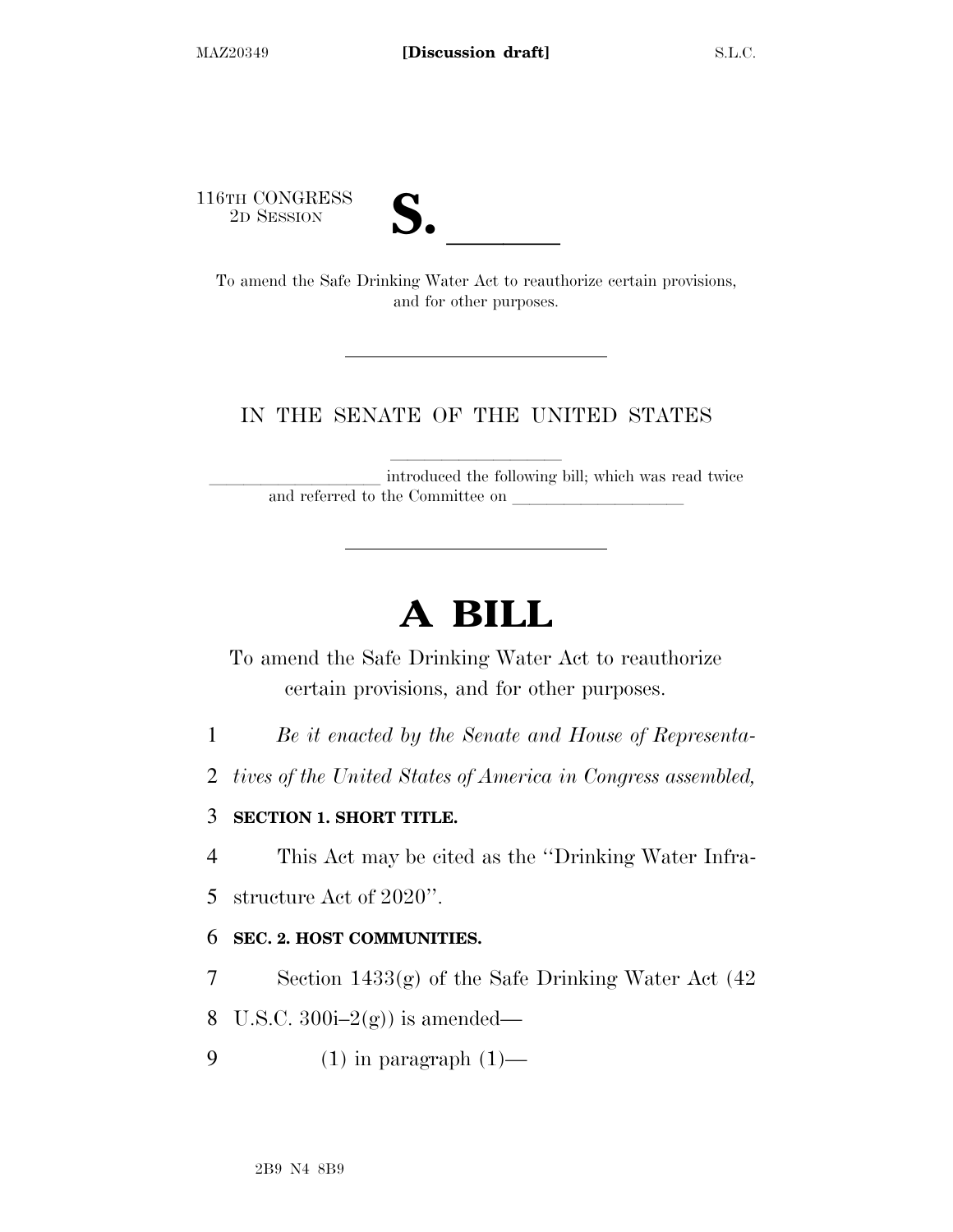| $\mathbf{1}$   | (A) by striking the period at the end and             |
|----------------|-------------------------------------------------------|
| $\overline{2}$ | inserting "; or";                                     |
| 3              | (B) by striking "for the purpose of in-               |
| $\overline{4}$ | creasing" and inserting the following: "for the       |
| 5              | purpose of-                                           |
| 6              | $\lq\lq$ increasing"; and                             |
| 7              | (C) by adding at the end the following:               |
| 8              | $\lq\lq$ . So increasing the capacity of the com-     |
| 9              | munity water system to adapt to an increase in        |
| 10             | population served by the community water sys-         |
| 11             | tem that is primarily caused by a natural haz-        |
| 12             | ard or a malevolent act in another community          |
| 13             | or State.";                                           |
| 14             | $(2)$ in paragraph $(5)$ —                            |
| 15             | (A) in the heading, by striking "SMALL"               |
| 16             | and inserting "SMALL, RURAL, AND DISADVAN-            |
| 17             | TAGED";                                               |
| 18             | (B) by striking "a population of less than            |
| 19             | 3,300 persons" and inserting "disadvantaged           |
| 20             | communities or populations of fewer than              |
| 21             | $10,000$ persons"; and                                |
| 22             | $(C)$ by striking "of this section"; and              |
| 23             | $(3)$ in paragraph $(6)$ , by striking "fiscal years" |
| 24             | 2020 and 2021" and inserting "fiscal years 2021       |
| 25             | and 2022".                                            |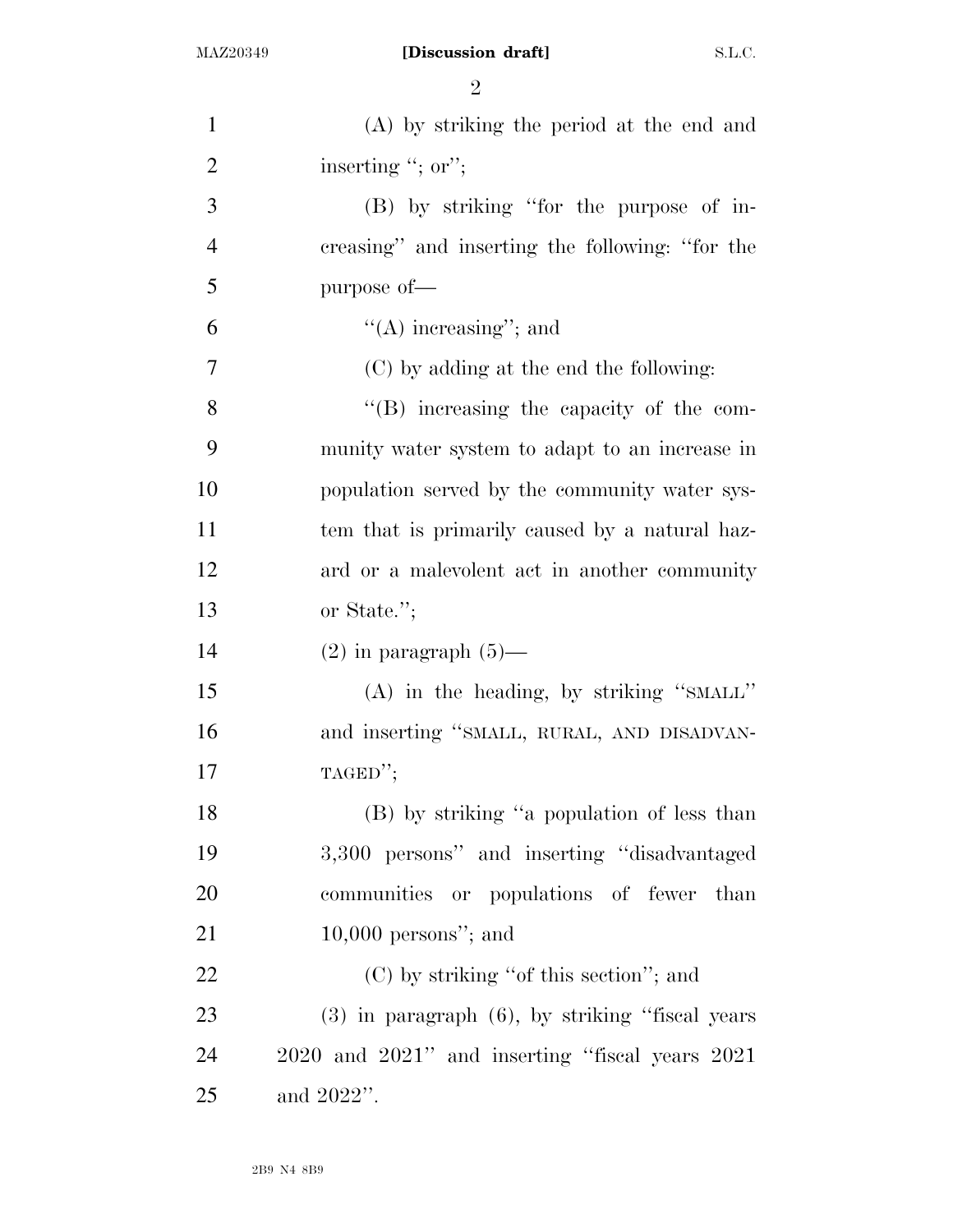| SEC. 3. TECHNICAL ASSISTANCE AND GRANTS FOR EMER-         |
|-----------------------------------------------------------|
| GENCIES AFFECTING PUBLIC WATER SYS-                       |
| TEMS.                                                     |
| Section 1442 of the Safe Drinking Water Act (42)          |
| U.S.C. $300j-1$ is amended—                               |
| $(1)$ in subsection (b), in the first sentence, by        |
| inserting ", including a threat to public health re-      |
| sulting from contaminants, such as, but not limited       |
| to, heightened exposure to lead in drinking water"        |
| after "public health";                                    |
| $(2)$ by striking subsection $(d)$ and inserting the      |
| following:                                                |
| "(d) AUTHORIZATION OF APPROPRIATIONS.—There               |
| is authorized to be appropriated to carry out subsection  |
| (b) $$35,000,000$ for each of fiscal years $2021$ through |
| 16 $2024$ ."; and                                         |
| (3) in subsection (e)(5), by striking "2015               |
| through $2020$ " and inserting "2021 through $2024$ ".    |
| SEC. 4. DRINKING WATER STATE REVOLVING LOAN FUNDS.        |
| (a) DRINKING WATER RELIEF FOR SMALL, RURAL,               |
| AND DISADVANTAGED COMMUNITIES.-Section 1452 of            |
| 22 the Safe Drinking Water Act (42 U.S.C. 300j–12) is     |
| amended—                                                  |
| $(1)$ in subsection $(a)$ —                               |
| $(A)$ in paragraph $(2)$ , by adding at the end           |
|                                                           |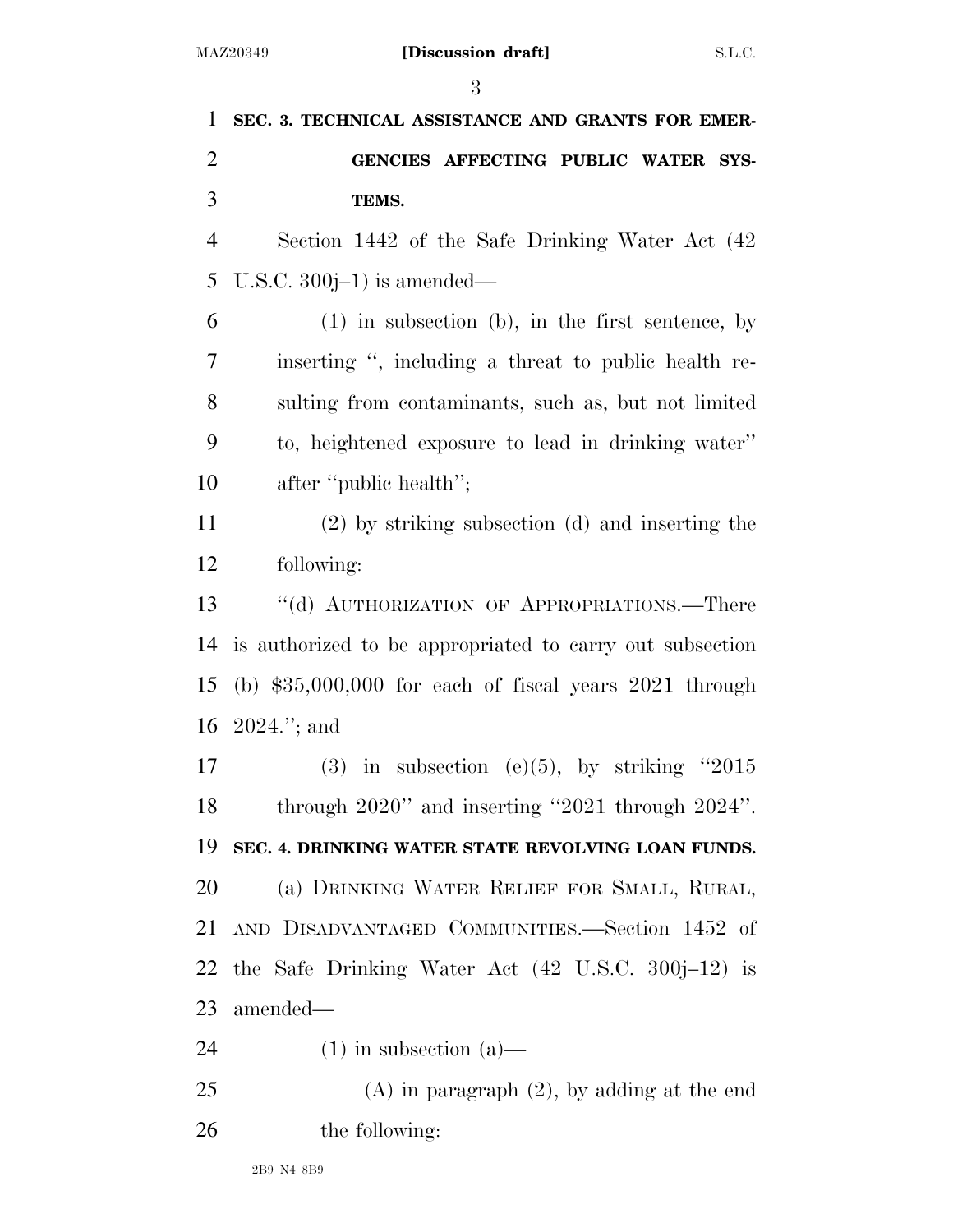| $\mathbf{1}$   | "(H) REQUIRED SUBSIDIES FOR PUBLIC          |
|----------------|---------------------------------------------|
| $\overline{2}$ | WATER SYSTEMS.-                             |
| 3              | "(i) IN GENERAL.—Notwithstanding            |
| $\overline{4}$ | any other provision of this paragraph and   |
| 5              | to the extent that there are sufficient ap- |
| 6              | plications from public water systems, a     |
| $\tau$         | State shall use not less than 20 percent of |
| 8              | a capitalization grant to the State under   |
| 9              | this section to provide the additional sub- |
| 10             | sidies described in clause (ii) to public   |
| 11             | water systems if the additional subsidies   |
| 12             | described in that clause are used—          |
| 13             | $\lq\lq$ (I) as initial financing for the   |
| 14             | public water system; or                     |
| 15             | $\lq\lq$ (II) to buy, refinance, or re-     |
| 16             | structure the debt obligations of the       |
| 17             | public water system, if—                    |
| 18             | "(aa) the debt obligation                   |
| 19             | was incurred on or after the date           |
| 20             | of enactment of this subpara-               |
| 21             | graph; or                                   |
| 22             | "(bb) for a debt obligation                 |
| 23             | that was incurred before the date           |
| 24             | of enactment of this subpara-               |
| 25             | graph                                       |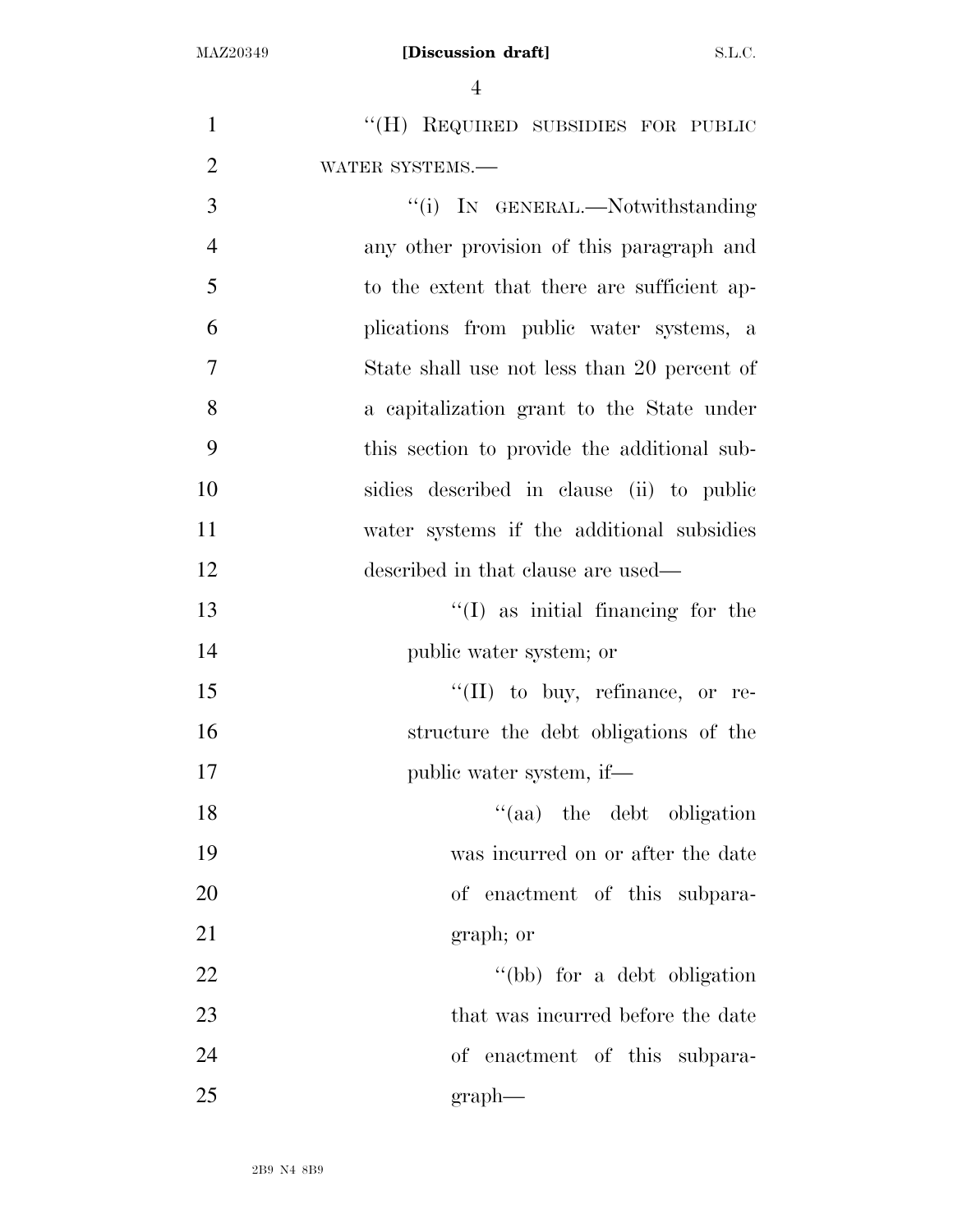| $\mathbf{1}$   | $\lq\lq$ (AA) the State, with            |
|----------------|------------------------------------------|
| $\mathfrak{2}$ | the concurrence of the Ad-               |
| 3              | ministrator, determines that             |
| $\overline{4}$ | the additional subsidies de-             |
| 5              | scribed in clause (ii) would             |
| 6              | help the public water system             |
| $\overline{7}$ | address a threat to public               |
| 8              | health from heightened ex-               |
| 9              | posure to contaminants (in-              |
| 10             | cluding lead) in drinking                |
| 11             | water; or                                |
| 12             | $\lq\lq$ (BB) before the date            |
| 13             | of enactment of this sub-                |
| 14             | paragraph, a Federal or                  |
| 15             | State emergency declaration              |
| 16             | has been issued due to a                 |
| 17             | threat to public health, in-             |
| 18             | cluding a threat<br>from                 |
| 19             | heightened exposure to lead,             |
| 20             | in the municipal drinking                |
| 21             | water supply of the public               |
| 22             | water system.                            |
| 23             | ``(ii)<br>ADDITIONAL SUBSIDIES<br>DE-    |
| 24             | SCRIBED.—The additional subsidies<br>re- |
| 25             | ferred to in clause (i) are—             |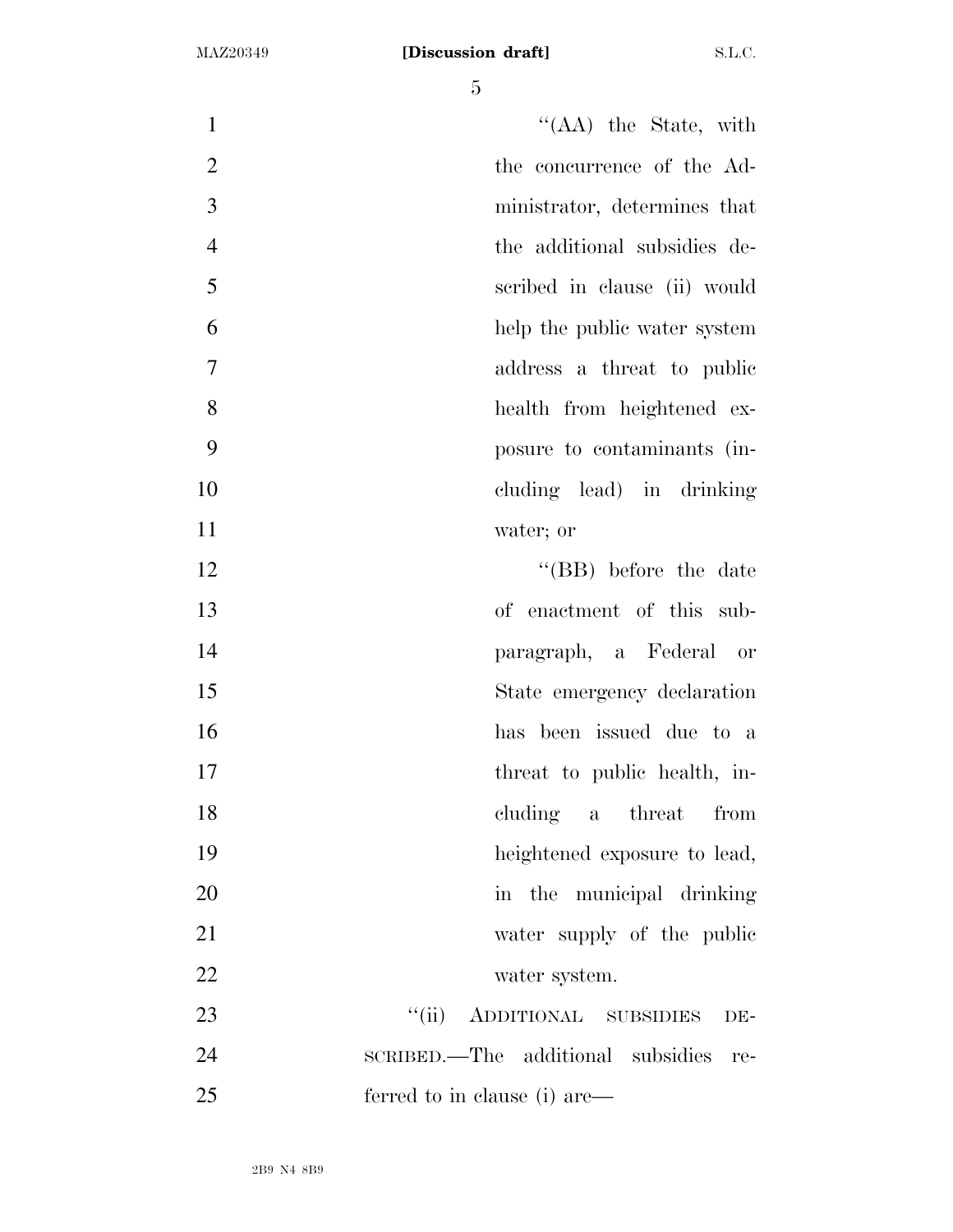| $\mathbf{1}$   | "(I) forgiveness of principal of                      |
|----------------|-------------------------------------------------------|
| $\overline{2}$ | loans owed to the State loan fund of                  |
| 3              | the State;                                            |
| $\overline{4}$ | "(II) negative interest loans;                        |
| 5              | $\lq\lq$ (III) grants; or                             |
| 6              | $\lq\lq (IV)$ a combination of the sub-               |
| $\overline{7}$ | sidies described in subclauses<br>(I)                 |
| 8              | through $(III)$ ."; and                               |
| 9              | (B) in paragraph $(4)(A)$ , by striking "Dur-         |
| 10             | ing fiscal years 2019 through 2023, funds" and        |
| 11             | inserting "Funds"; and                                |
| 12             | $(2)$ in subsection $(q)$ , by striking "2016 through |
| 13             | $2021$ " and inserting "2021 through $2024$ ".        |
| 14             | (b) REMEDIATION OF CONTAMINATION.-Section             |
| 15             | 1452 of the Safe Drinking Water Act (42 U.S.C. 300j–  |
| 16             | $12)$ is amended—                                     |
| 17             | $(1)$ in subsection $(a)(2)(G)$ —                     |
| 18             | $(A)$ in clause $(i)$ —                               |
| 19             | (i) by striking "only"; and                           |
| 20             | (ii) by striking the clause designation               |
| 21             | and heading and all that follows through              |
| 22             | "clause (ii)," and inserting the following:           |
| 23             | "(i) DRINKING WATER.-                                 |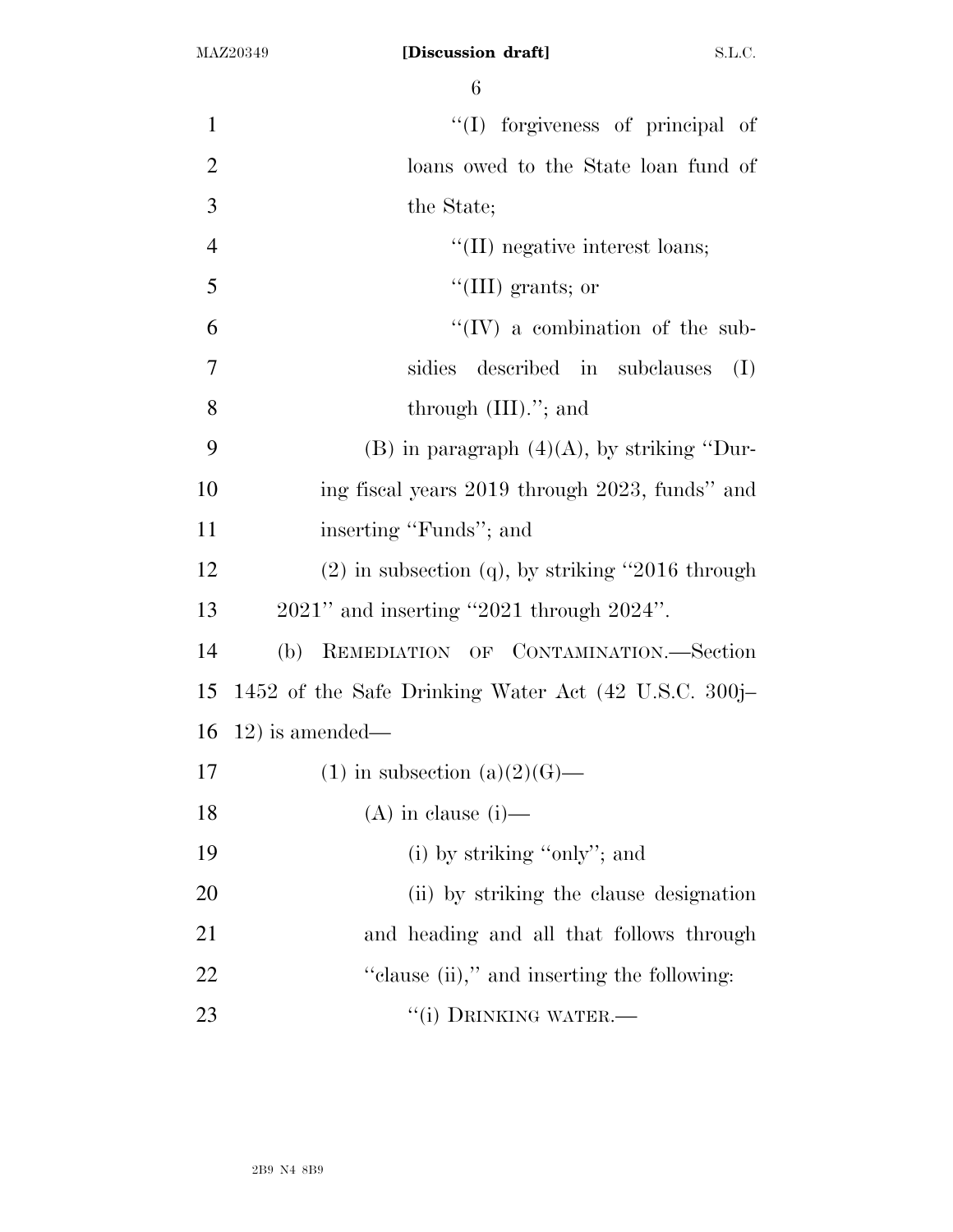| $\mathbf{1}$   | "(I) IN GENERAL.-Notwith-                       |
|----------------|-------------------------------------------------|
| $\mathbf{2}$   | standing any other provision of law             |
| 3              | and subject to subclause $(II),$ ";             |
| $\overline{4}$ | $(B)$ in clause $(ii)$ —                        |
| 5              | $(i)$ in subclause $(I)$ —                      |
| 6              | (I) in the matter preceding item                |
| 7              | (aa), by striking "amounts described            |
| 8              | in clause (i)" and inserting "amounts"          |
| 9              | made available to carry out this                |
| 10             | clause"; and                                    |
| 11             | (II) by redesignating items (aa)                |
| 12             | and (bb) as subitems (AA) and (BB),             |
| 13             | respectively, and indenting appro-              |
| 14             | priately;                                       |
| 15             | $(ii)$ in subclause $(II)$ , by striking        |
| 16             | "amounts described in clause (i)" and in-       |
| 17             | serting "amounts made available to carry        |
| 18             | out this clause"; and                           |
| 19             | (iii) by redesignating subclauses (I)           |
| 20             | and $(II)$ as items $(aa)$ and $(bb)$ , respec- |
| 21             | tively, and indenting appropriately;            |
| 22             | (C) by redesignating clause (ii) as sub-        |
| 23             | clause (II) and indenting appropriately; and    |
| 24             | (D) by inserting before clause (iii) the fol-   |
| 25             | lowing:                                         |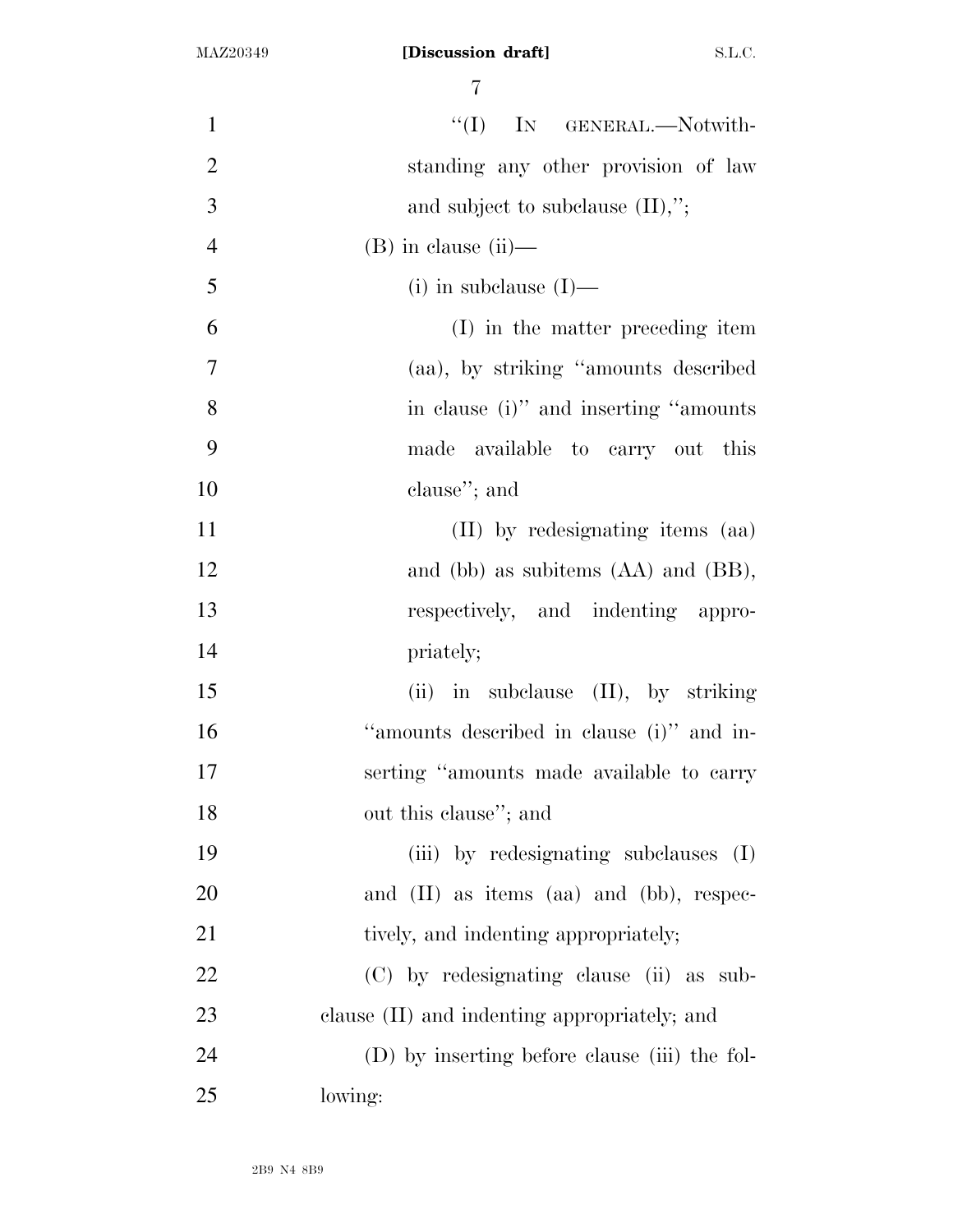| $\mathbf{1}$   | "(ii) REMEDIATION OF CONTAMINA-         |
|----------------|-----------------------------------------|
| $\overline{2}$ | TION OF GROUNDWATER.-                   |
| 3              | "(I) DEFINITION OF ELIGIBLE             |
| $\overline{4}$ | sing-In this clause, the term 'eligi-   |
| 5              | ble site' means a site at which an      |
| 6              | emerging contaminant is present in,     |
| $\overline{7}$ | or has the potential to enter, a public |
| 8              | water system or an underground          |
| 9              | source of drinking water.               |
| 10             | "(II) GRANTS.—Notwithstanding           |
| 11             | any other provision of law and subject  |
| 12             | to subclause (III), amounts deposited   |
| 13             | under subsection (t) in a State loan    |
| 14             | fund established under this section     |
| 15             | may be used to provide grants to ad-    |
| 16             | dress contamination of groundwater      |
| 17             | at an eligible site, with a focus on    |
| 18             | perfluoroalkyl and polyfluoroalkyl sub- |
| 19             | stances.                                |
| 20             | "(III) REQUIREMENTS.-                   |
| 21             | "(aa) PRIORITIES.—In se-                |
| 22             | lecting the recipient of a grant        |
| 23             | using amounts made available to         |
| 24             | carry out this clause, a State          |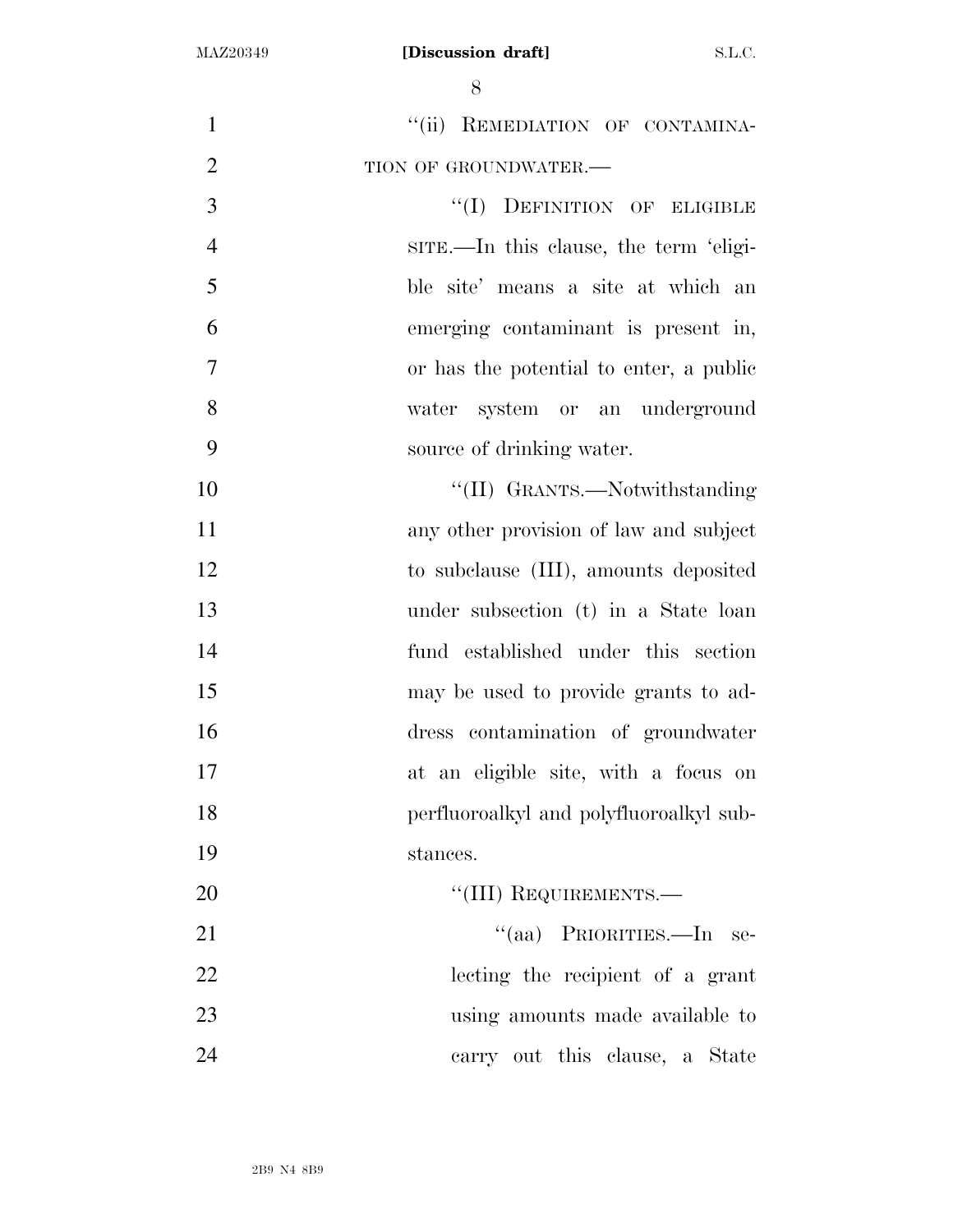| $\mathbf{1}$   | shall use the priorities described                    |
|----------------|-------------------------------------------------------|
| $\overline{2}$ | in subsection $(b)(3)(A)$ .                           |
| 3              | $\lq (bb)$<br>CLEANUP STAND-                          |
| $\overline{4}$ | ARDS.—Any detection, treatment,                       |
| 5              | and remediation of groundwater                        |
| 6              | carried out using amounts made                        |
| $\tau$         | available to carry out this clause                    |
| 8              | shall be carried out in accordance                    |
| 9              | with applicable State toxicity val-                   |
| 10             | ues, standards, and regulations                       |
| 11             | of the State in which the detec-                      |
| 12             | tion, treatment, or remediation is                    |
| 13             | being carried out."; and                              |
| 14             | (2)<br>subsection (t)(2), by striking<br>$\sin$       |
| 15             | " $$100,000,000$ for each of fiscal years $2020"$ and |
| 16             | inserting "\$300,000,000 for each of fiscal years     |
| 17             | $2021"$ .                                             |
| 18             | SEC. 5. SOURCE WATER PETITION PROGRAM.                |
| 19             | Section 1454 of the Safe Drinking Water Act (42)      |
| 20             | U.S.C. $300j-14$ ) is amended—                        |
| 21             | $(1)$ in subsection $(a)$ —                           |
| 22             | $(A)$ in paragraph $(1)(A)$ , in the matter           |
| 23             | preceding clause (i), by striking "political sub-     |
| 24             | division of a State," and inserting "political"       |
| 25             | subdivision of a State (including a county that       |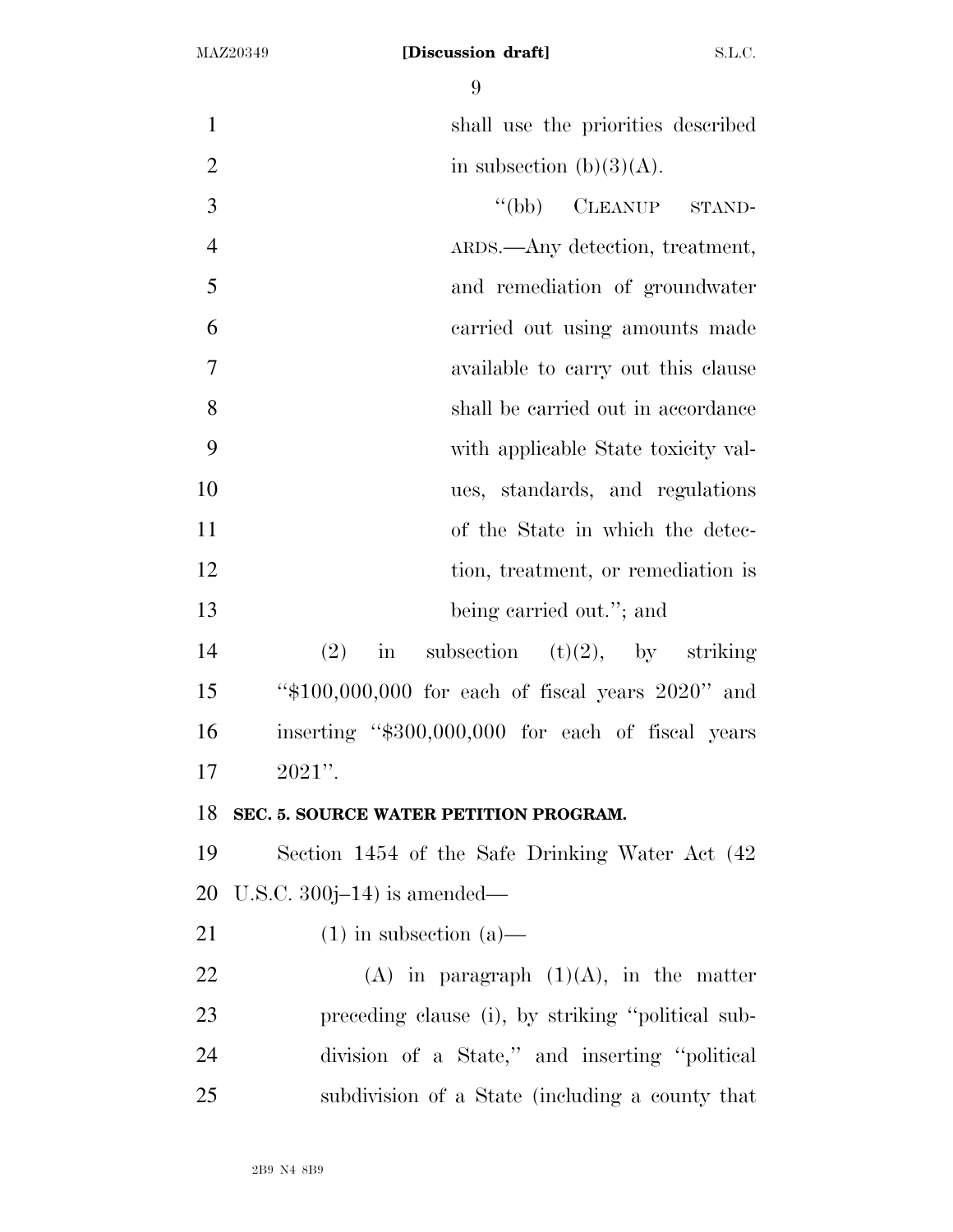| $\mathbf{1}$   | is designated by the State to act on behalf of         |
|----------------|--------------------------------------------------------|
| $\overline{2}$ | an unincorporated area within that county, with        |
| 3              | the agreement of that unincorporated area),";          |
| $\overline{4}$ | (B) in paragraph $(4)(D)(i)$ , by inserting            |
| 5              | "(including a county that is designated by the         |
| 6              | State to act on behalf of an unincorporated            |
| $\tau$         | area within that county)" after "of the State";        |
| 8              | and                                                    |
| 9              | (C) by adding at the end the following:                |
| 10             | "(5) SAVINGS PROVISION.—Unless otherwise               |
| 11             | provided within the agreement, an agreement be-        |
| 12             | tween an unincorporated area and a county for the      |
| 13             | county to submit a petition under paragraph $(1)(A)$   |
| 14             | on behalf of the unincorporated area shall not au-     |
| 15             | thorize the county to act on behalf of the unincor-    |
| 16             | porated area in any matter not within a program        |
| 17             | under this section."; and                              |
| 18             | $(2)$ in subsection (e), in the first sentence, by     |
| 19             | striking "2021" and inserting "2024".                  |
| 20             | SEC. 6. ASSISTANCE FOR SMALL AND DISADVANTAGED         |
| 21             | <b>COMMUNITIES.</b>                                    |
| 22             | (a) EXISTING PROGRAMS.—Section 1459A of the            |
| 23             | Safe Drinking Water Act (42 U.S.C. 300j–19a) is amend- |
| 24             | $ed$ —                                                 |
| 25             | $(1)$ in subsection $(b)(2)$ —                         |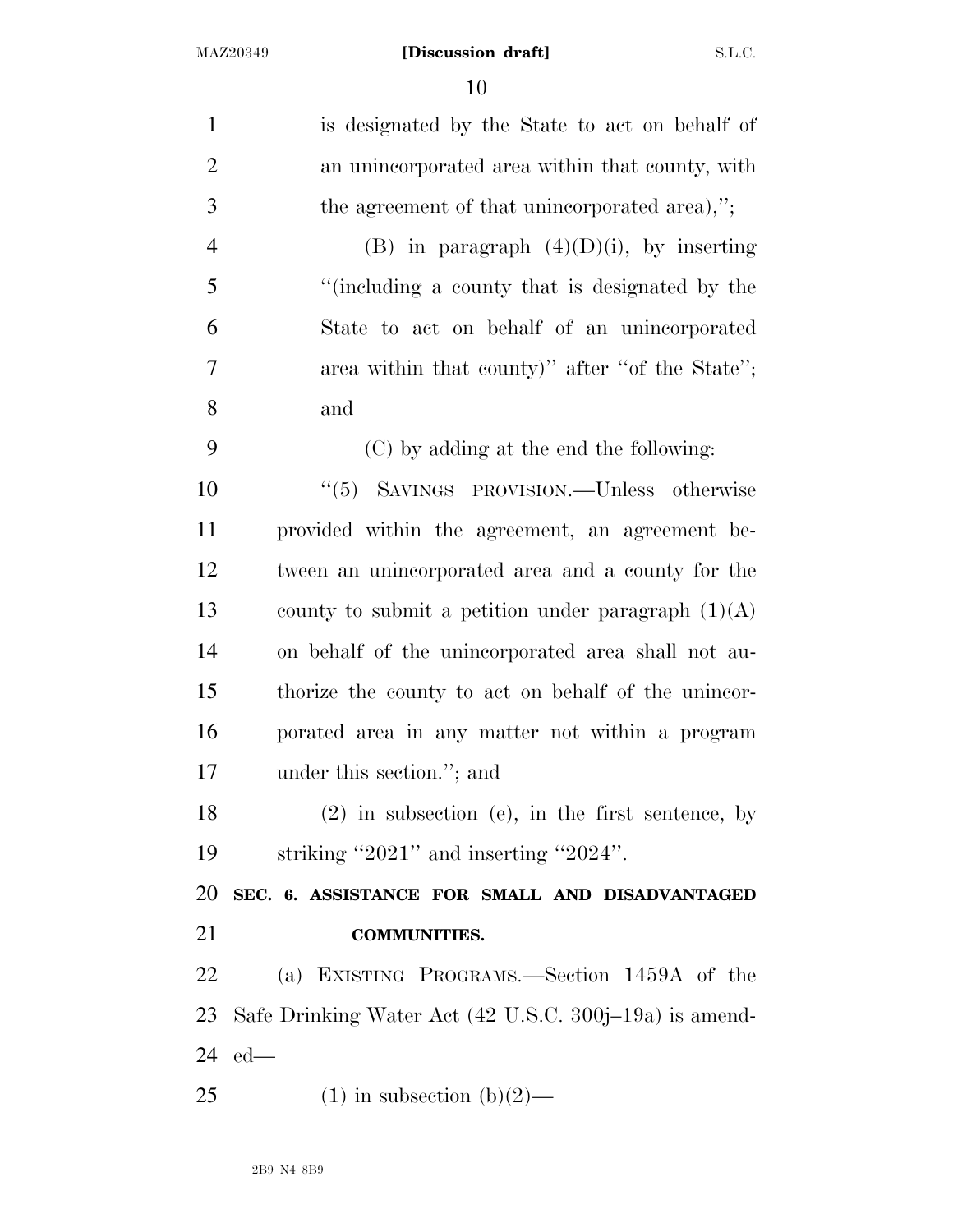| $\mathbf{1}$   | $(A)$ in subparagraph $(B)$ , by striking          |
|----------------|----------------------------------------------------|
| $\overline{2}$ | "and" at the end;                                  |
| 3              | $(B)$ in subparagraph $(C)$ , by striking the      |
| $\overline{4}$ | period at the end and inserting a semicolon;       |
| 5              | and                                                |
| 6              | (C) by adding at the end the following:            |
| $\overline{7}$ | $\lq\lq$ the purchase of filters for the re-       |
| 8              | moval of contaminants of concern;                  |
| 9              | "(E) investments necessary for providing           |
| 10             | accurate and current information about—            |
| 11             | "(i) the need for filtration, filter safe-         |
| 12             | ty, and proper maintenance practices; and          |
| 13             | "(ii) the options for replacing lead               |
| 14             | service lines (as defined section $1459B(a)$ )     |
| 15             | and removing other sources of lead in              |
| 16             | water; and                                         |
| 17             | $\lq\lq(F)$ entering into contracts with nonprofit |
| 18             | organizations that have water system technical     |
| 19             | expertise, as determined by the Administrator,     |
| 20             | to assist underserved communities that are in      |
| 21             | significant noncompliance with this title with     |
| 22             | asset management and mapping activities, if        |
| 23             | those contracts use not more than 2 percent of     |
| 24             | the funds awarded by a grant under this sec-       |
| 25             | $\text{tion."};$                                   |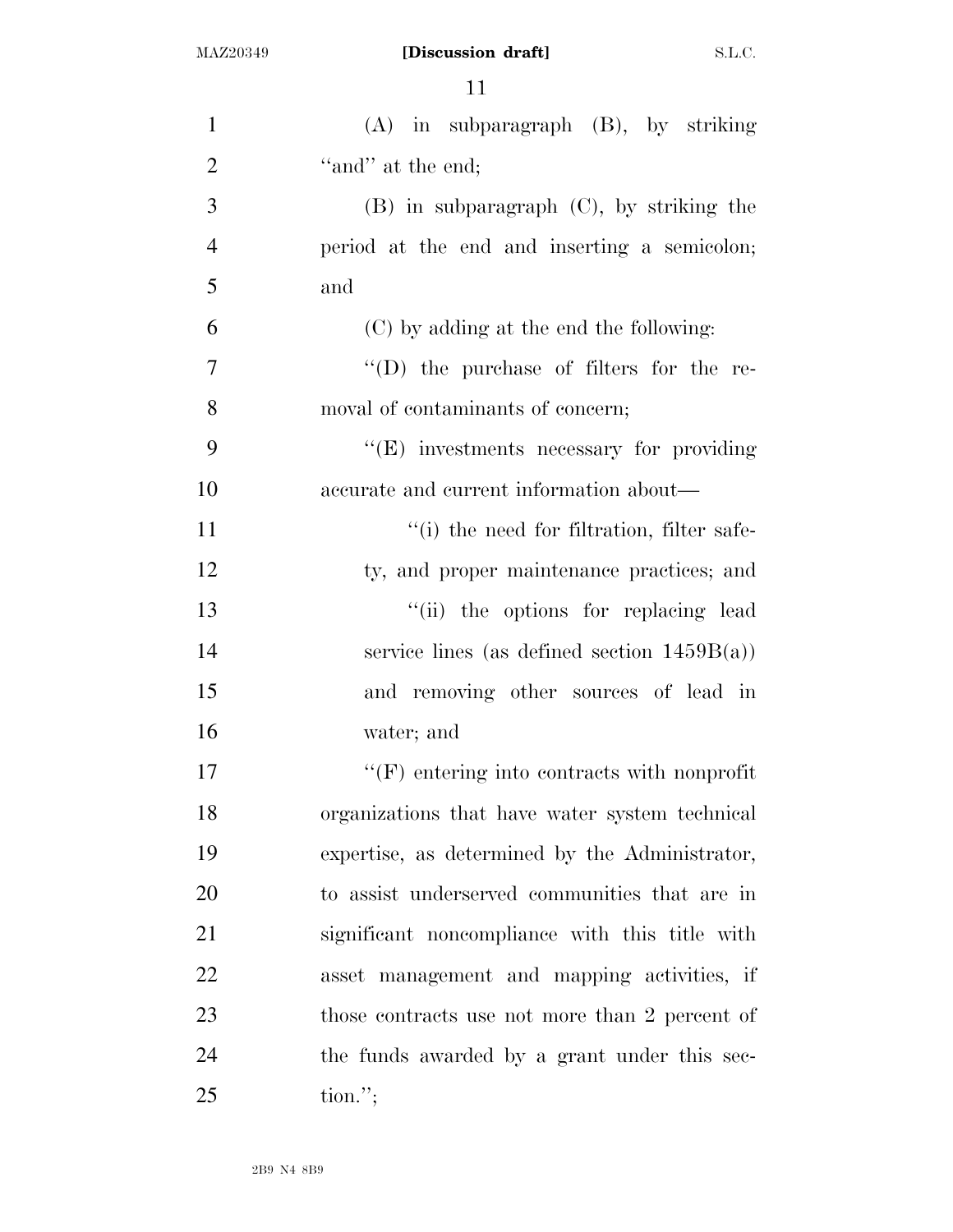| $\mathbf{1}$   | $(2)$ in subsection $(e)$ , in the matter preceding      |
|----------------|----------------------------------------------------------|
| $\overline{2}$ | paragraph (1), by striking "An eligible entity" and      |
| 3              | inserting "Except for purposes of subsection (m), an     |
| $\overline{4}$ | eligible entity";                                        |
| 5              | $(3)$ in subsection $(g)(1)$ , by inserting "except as   |
| 6              | provided in subsections $(j)(3)$ and $(l)(5)$ and except |
| 7              | for grants provided under subsection (m)," before        |
| 8              | "to pay";                                                |
| 9              | $(4)$ in subsection (j), by adding at the end the        |
| 10             | following:                                               |
| 11             | $``(3)$ FEDERAL SHARE.—                                  |
| 12             | "(A) IN GENERAL.—With respect to an ac-                  |
| 13             | tivity carried out using a grant under this sub-         |
| 14             | section-                                                 |
| 15             | "(i) subsection $(g)(1)$ shall not apply;                |
| 16             | and                                                      |
| 17             | "(ii) subject to subparagraph $(B)$ , the                |
| 18             | Federal share of the cost of the activity                |
| 19             | shall be 90 percent.                                     |
| 20             | "(B) WAIVER.—The Administrator<br>may                    |
| 21             | increase the Federal share under subparagraph            |
| 22             | $(A)(ii)$ to 100 percent.";                              |
| 23             | $(5)$ by striking subsection $(k)$ and inserting the     |
| 24             | following:                                               |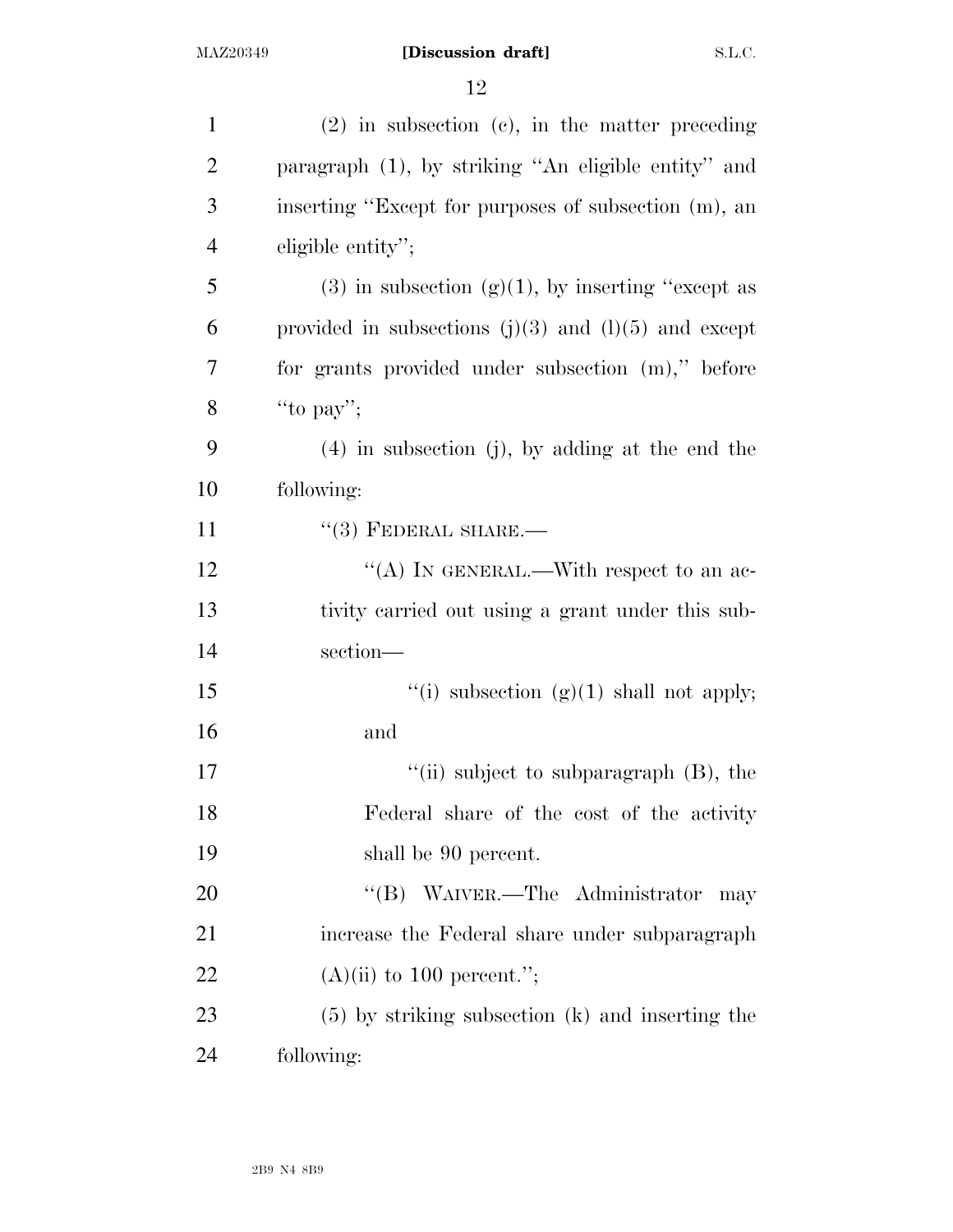| $\mathbf{1}$   | "(k) AUTHORIZATION OF APPROPRIATIONS.—There                |
|----------------|------------------------------------------------------------|
| $\overline{2}$ | are authorized to be appropriated to carry out subsections |
| 3              | $(a)$ through $(j)$ —                                      |
| $\overline{4}$ | "(1) $$60,000,000$ for fiscal year 2021; and               |
| 5              | "(2) $$100,000,000$ for each of fiscal years $2022$        |
| 6              | through $2024$ ."; and                                     |
| 7              | $(6)$ in subsection $(l)$ —                                |
| 8              | (A) in paragraph $(2)$ —                                   |
| 9              | (i) by striking "The Administrator"                        |
| 10             | may" and inserting "The Administrator                      |
| 11             | shall"; and                                                |
| 12             | (ii) by striking "fiscal years 2019 and                    |
| 13             | 2020" and inserting "fiscal years 2021                     |
| 14             | through $2024$ ";                                          |
| 15             | $(B)$ in paragraph $(5)$ , by striking                     |
| 16             | " $$4,000,000$ for each of fiscal years 2019 and           |
| 17             | 2020" and inserting "\$10,000,000 for each of              |
| 18             | fiscal years $2021$ through $2024$ ";                      |
| 19             | $(C)$ by redesignating paragraph $(5)$ as                  |
| 20             | paragraph $(6)$ ; and                                      |
| 21             | (D) by inserting after paragraph (4) the                   |
| 22             | following:                                                 |
| 23             | $``(5)$ FEDERAL SHARE.—                                    |
| 24             | "(A) IN GENERAL.—With respect to a pro-                    |
| 25             | gram or project carried out using a grant under            |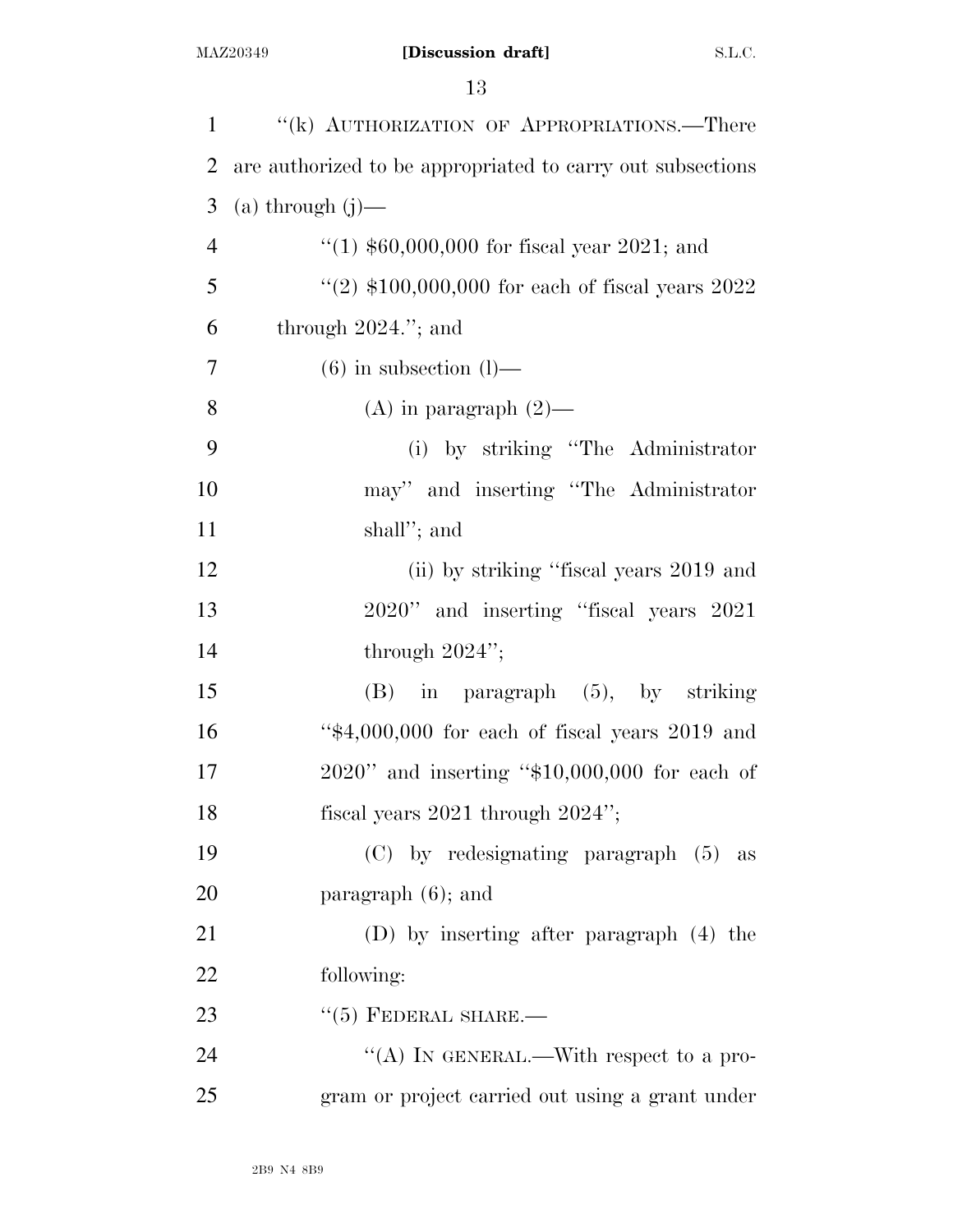| 1              | this subsection by an eligible entity that is or            |
|----------------|-------------------------------------------------------------|
| $\overline{2}$ | serves an underserved community—                            |
| 3              | "(i) subsection $(g)(1)$ shall not apply;                   |
| $\overline{4}$ | and                                                         |
| 5              | "(ii) subject to subparagraph (B), the                      |
| 6              | Federal share of the cost of the program                    |
| $\overline{7}$ | or project shall be 90 percent.                             |
| 8              | "(B) WAIVER.—The Administrator<br>may                       |
| 9              | increase the Federal share under subparagraph               |
| 10             | $(A)(ii)$ to 100 percent.".                                 |
| 11             | (b) CONNECTION TO PUBLIC WATER SYSTEMS.-                    |
| 12             | Section 1459A of the Safe Drinking Water Act (42 U.S.C.     |
| 13             | $300j-19a$ ) is amended by adding at the end the following: |
| 14             | "(m) CONNECTION TO PUBLIC WATER SYSTEMS.-                   |
| 15             | "(1) DEFINITIONS.—In this subsection:                       |
| 16             | "(A) ELIGIBLE ENTITY.—The term 'eligi-                      |
| 17             | ble entity' means—                                          |
| 18             | "(i) an owner or operator of a public                       |
| 19             | water system that assists or is seeking to                  |
| 20             | individuals with connecting the<br>assist                   |
| 21             | household of the individual to the public                   |
| 22             | water system; or                                            |
| 23             | "(ii) a nonprofit entity that assists in-                   |
| 24             | dividuals with the costs associated with                    |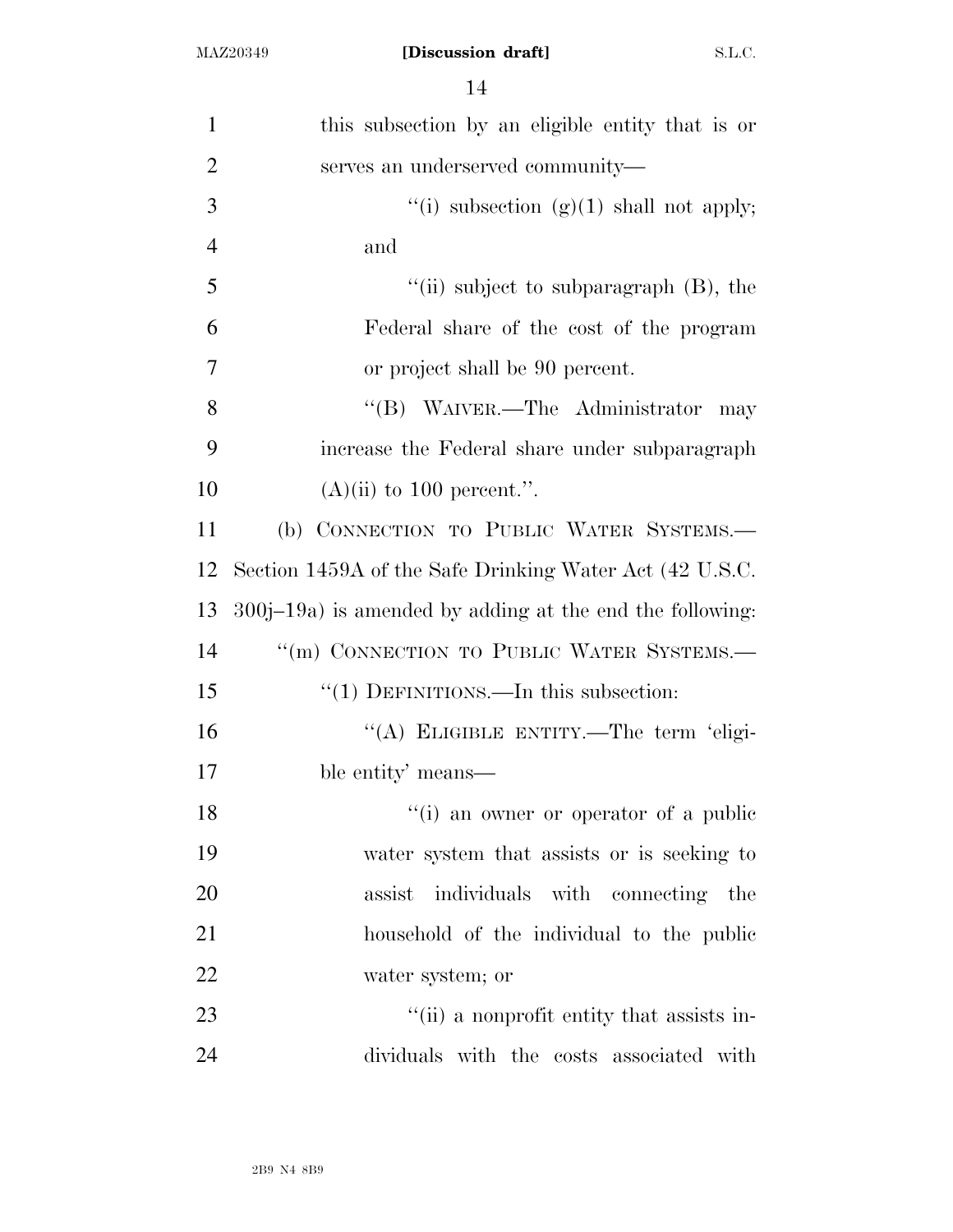| $\mathbf{1}$   | connecting the household of the individual             |
|----------------|--------------------------------------------------------|
| $\overline{2}$ | to a public water system.                              |
| 3              | "(B) PROGRAM.—The term 'program'                       |
| $\overline{4}$ | means the competitive grant program estab-             |
| 5              | lished under paragraph $(2)$ .                         |
| 6              | "(C) QUALIFIED INDIVIDUAL.—The term                    |
| $\overline{7}$ | 'qualified individual' means a member of a             |
| 8              | household, the members of which have a com-            |
| 9              | bined income (for the most recent 12-month pe-         |
| 10             | riod for which information is available) equal to      |
| 11             | not more than 50 percent of the median non-            |
| 12             | metropolitan household income for the State in         |
| 13             | which the household is located, according to the       |
| 14             | most recent decennial census.                          |
| 15             | $\cdot\cdot(2)$ ESTABLISHMENT.—The Administrator       |
| 16             | shall establish a competitive grant program under      |
| 17             | which the Administrator awards grants to eligible      |
| 18             | entities to provide funds to assist qualified individ- |
| 19             | uals in covering the costs incurred by the qualified   |
| 20             | individual in connecting the household of the quali-   |
| 21             | fied individual to a public water system.              |
| 22             | $``(3)$ APPLICATION.—                                  |
| 23             | "(A) IN GENERAL.—An eligible entity                    |
| 24             | seeking a grant under the program shall submit         |
| 25             | to the Administrator an application at such            |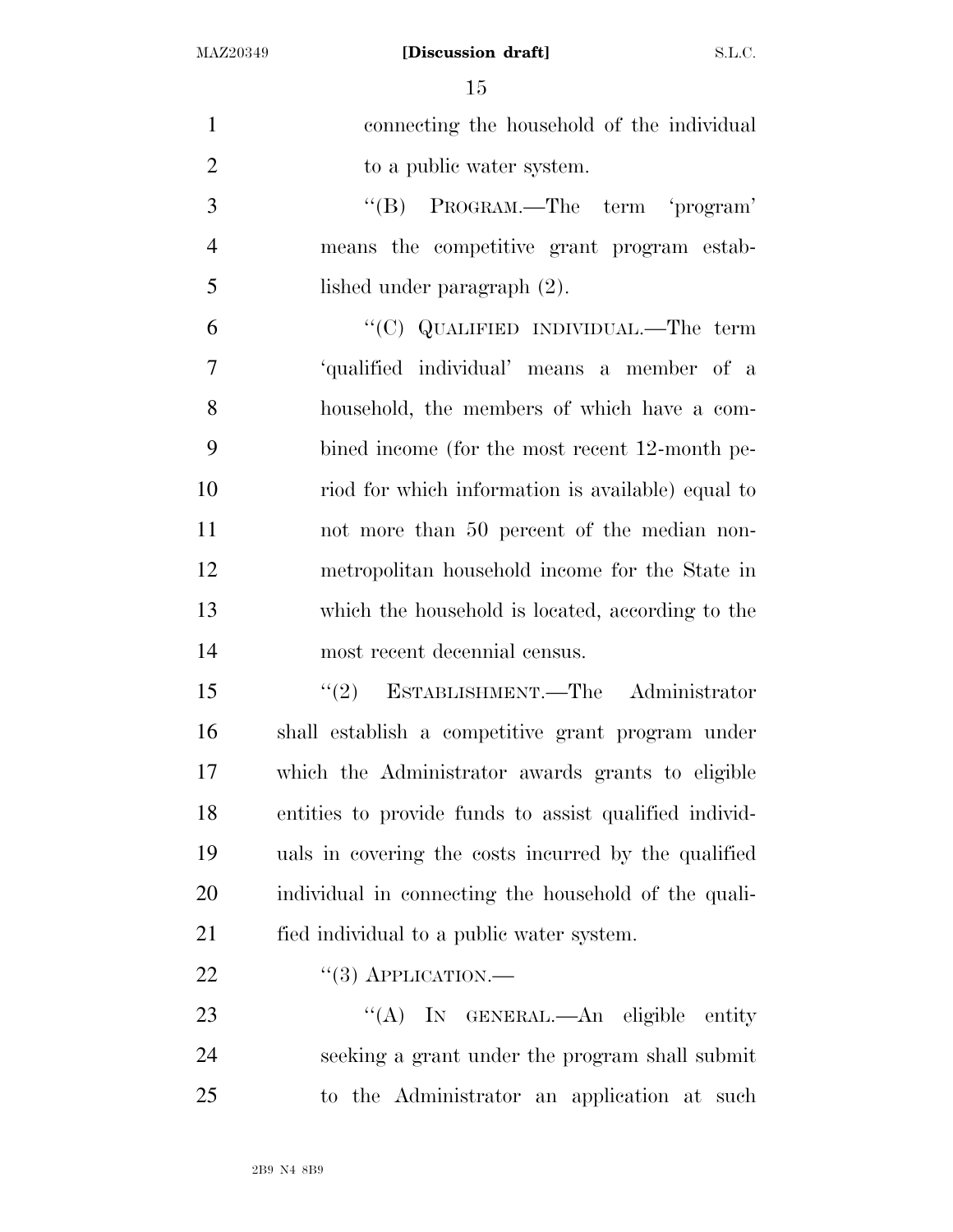| $\mathbf{1}$   | time, in such manner, and containing such in-       |
|----------------|-----------------------------------------------------|
| $\overline{2}$ | formation as the Administrator may by regula-       |
| 3              | tion require.                                       |
| $\overline{4}$ | "(B) REQUIREMENT.—Not later than $90$               |
| 5              | days after the date on which the Administrator      |
| 6              | receives an application from an eligible entity     |
| $\tau$         | under subparagraph $(A)$ , the Administrator        |
| 8              | shall notify the eligible entity of whether the     |
| 9              | Administrator will award a grant to the eligible    |
| 10             | entity under the program.                           |
| 11             | "(4) SELECTION CRITERIA.—In selecting recipi-       |
| 12             | ents of grants under the program, the Administrator |
| 13             | shall use the following criteria:                   |
| 14             | "(A) Whether the eligible entity seeking a          |
| 15             | grant provides services to, or works directly       |
| 16             | with, qualified individuals.                        |
| 17             | "(B) Whether the eligible entity seeking a          |
| 18             | $grant$ —                                           |
| 19             | "(i) has an existing program to assist              |
| 20             | qualified individuals in covering the costs         |
| 21             | incurred by the qualified individual in con-        |
| 22             | necting the household of the qualified indi-        |
| 23             | vidual to a public water system; or                 |
| 24             | "(ii) seeks to create a program de-                 |
| 25             | scribed in clause (i).                              |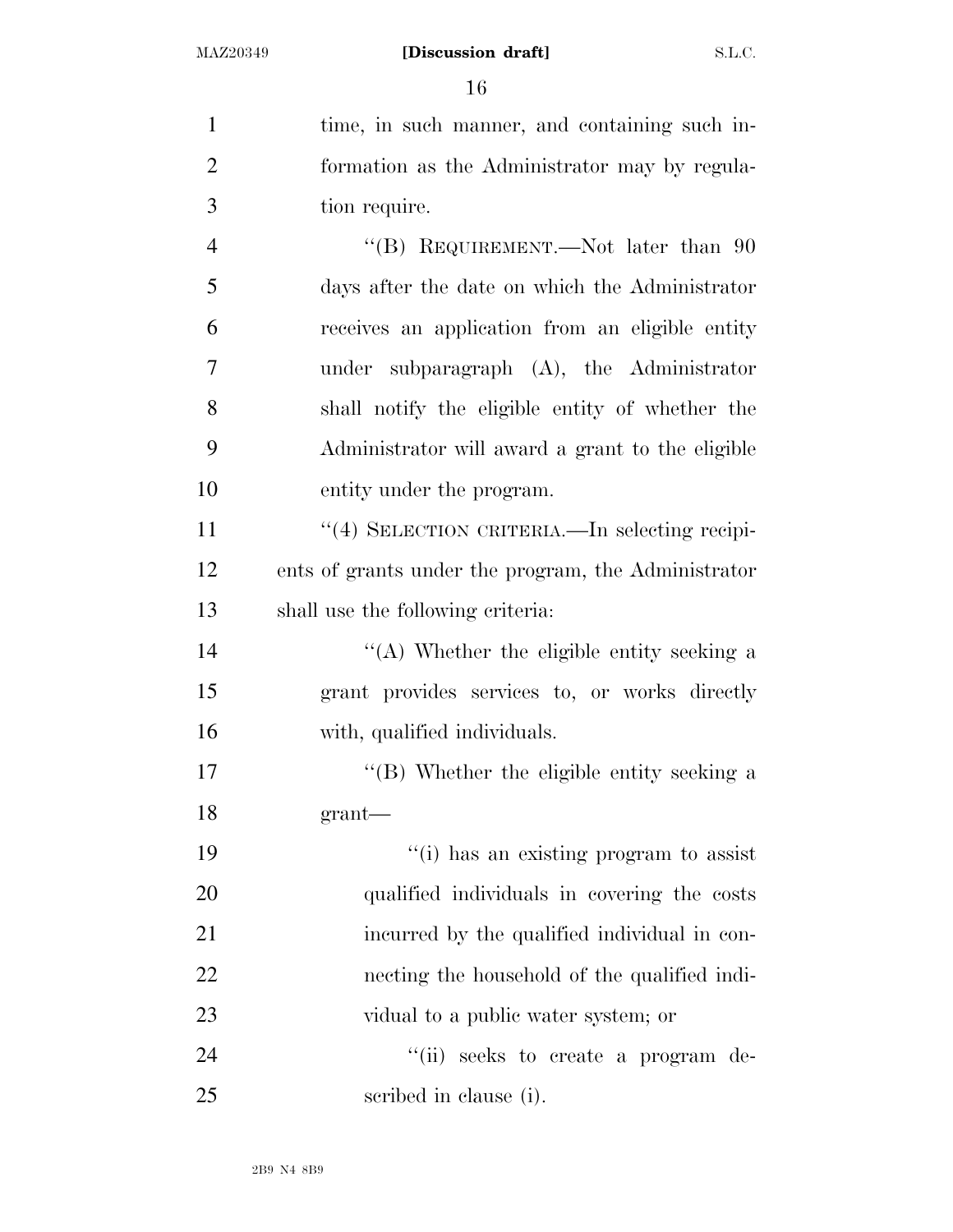| $\mathbf{1}$   | $``(5)$ REQUIREMENTS.—                            |
|----------------|---------------------------------------------------|
| $\overline{2}$ | "(A) VOLUNTARY CONNECTION.—Before                 |
| 3              | providing funds to a qualified individual for the |
| $\overline{4}$ | costs described in paragraph (2), an eligible en- |
| 5              | tity shall ensure that—                           |
| 6              | "(i) the qualified individual has con-            |
| 7              | nected to the public water system volun-          |
| 8              | tarily; and                                       |
| 9              | "(ii) if the eligible entity is not the           |
| 10             | owner or operator of the public water sys-        |
| 11             | tem to which the qualified individual has         |
| 12             | connected, the public water system to             |
| 13             | which the qualified individual has con-           |
| 14             | nected has agreed to the connection.              |
| 15             | "(B) REIMBURSEMENTS FROM PUBLIC                   |
| 16             | WATER SYSTEMS.—An eligible entity that is an      |
| 17             | owner or operator of a public water system may    |
| 18             | reimburse a qualified individual that has al-     |
| 19             | ready incurred the costs described in paragraph   |
| 20             | $(2)$ by—                                         |
| 21             | "(i) reducing the amount otherwise                |
| 22             | owed by the qualified individual to the           |
| 23             | owner or operator for drinking water or           |
| 24             | other services provided by the owner or op-       |
| 25             | erator; or                                        |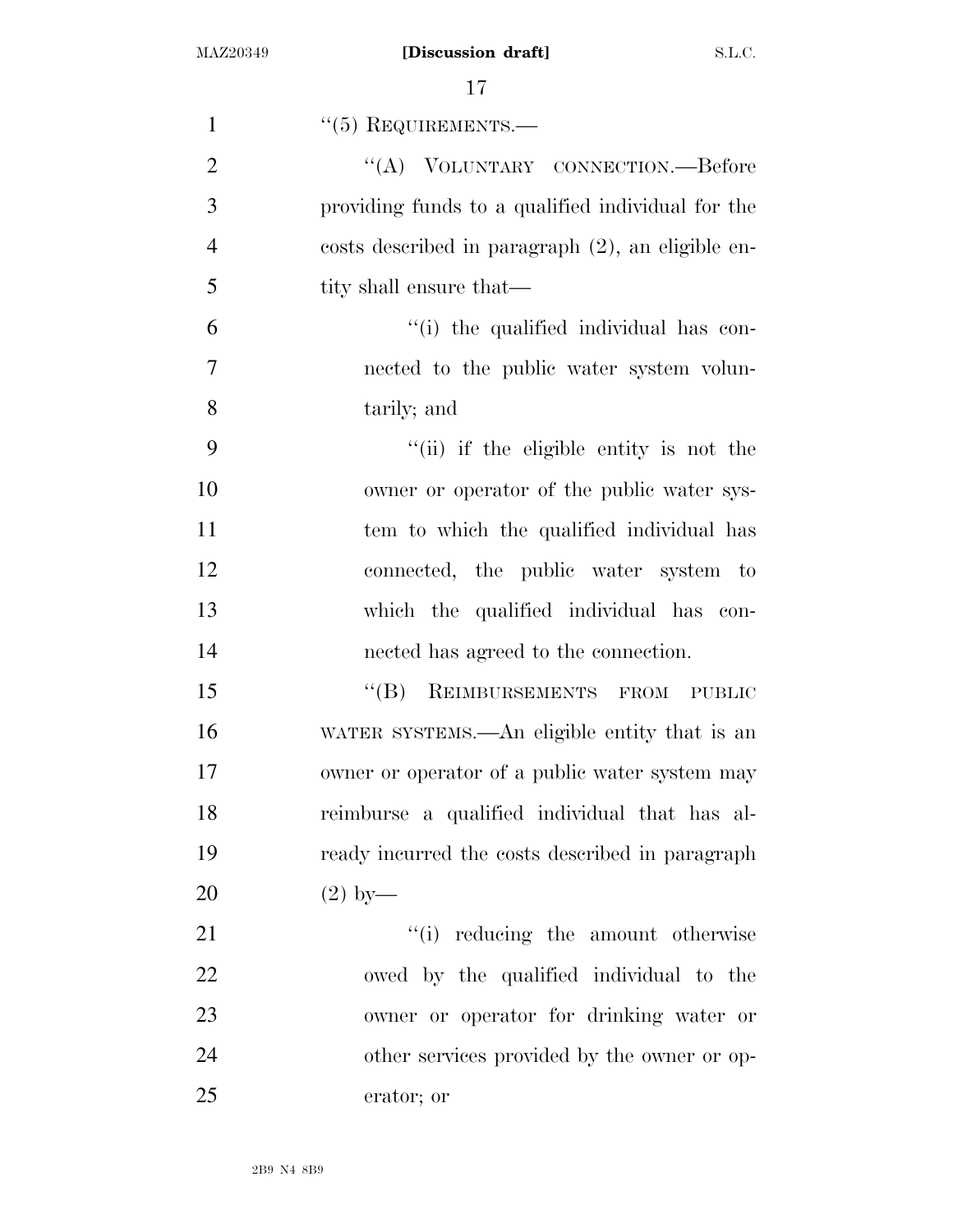1 ''(ii) providing a direct payment to the qualified individual.

3 "(6) AUTHORIZATION OF APPROPRIATIONS.— There is authorized to be appropriated to carry out the program \$20,000,000 for each of fiscal years 2021 and 2022.''.

 (c) COMPETITIVE GRANT PILOT PROGRAM.—Section 1459A of the Safe Drinking Water Act (42 U.S.C. 300j– 19a) (as amended by subsection (b)) is amended by adding at the end the following:

11 "(n) STATE COMPETITIVE GRANTS FOR UNDER-SERVED COMMUNITIES.—

13 "(1) IN GENERAL.—In addition to amounts au- thorized to be appropriated under subsection (k), there is authorized to be appropriated to carry out subsections (a) through (j) \$50,000,000 for each of fiscal years 2021 through 2024 in accordance with paragraph (2).

19  $((2)$  COMPETITIVE GRANTS.

20 "'(A) In GENERAL.—Notwithstanding any other provision of this section, the Adminis- trator shall distribute amounts made available under paragraph (1) to States through a com-petitive grant program.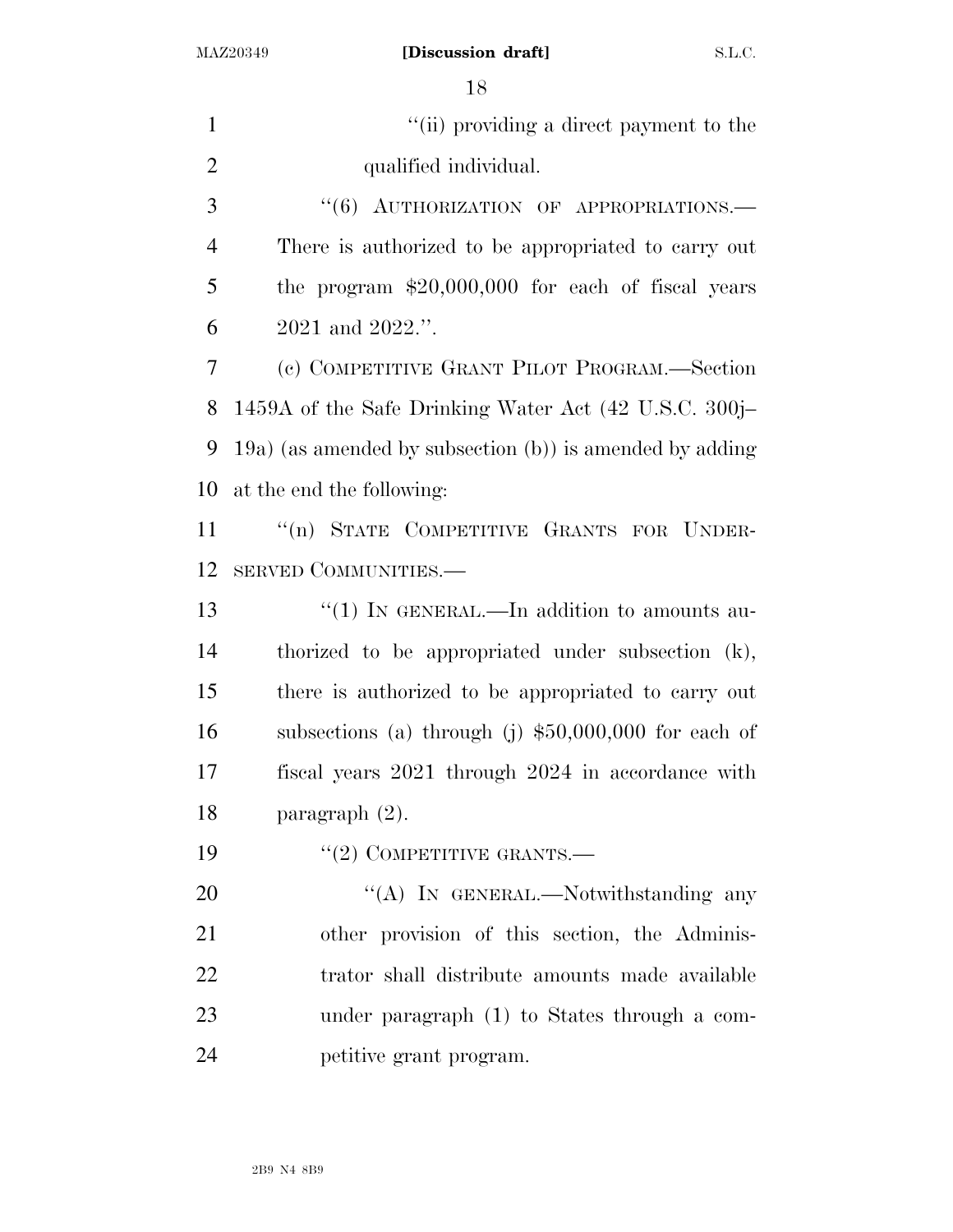''(B) APPLICATIONS.—To seek a grant under the competitive grant program under subparagraph (A), a State shall submit to the Administrator an application at such time, in such manner, and containing such information as the Administrator may require.  $''(C)$  PRIORITIZATION.—In selecting recipi- ents of grants under the competitive grant pro- gram under subparagraph (A), the Adminis- trator shall give priority to States with a high proportion of underserved communities that meet the condition described in subsection 13 (a)(2)(A).

 ''(3) SAVINGS PROVISION.—Nothing in this paragraph affects the distribution of amounts made available under subsection (k), including any meth- ods used by the Administrator for distribution of amounts made available under that subsection as in effect on the day before the date of enactment of this subsection.''.

## **SEC. 7. REDUCING LEAD IN DRINKING WATER; LEAD MAP-PING PILOT PROGRAM.**

 Section 1459B of the Safe Drinking Water Act (42 U.S.C. 300j–19b) is amended—

25 (1) in subsection  $(d)$ —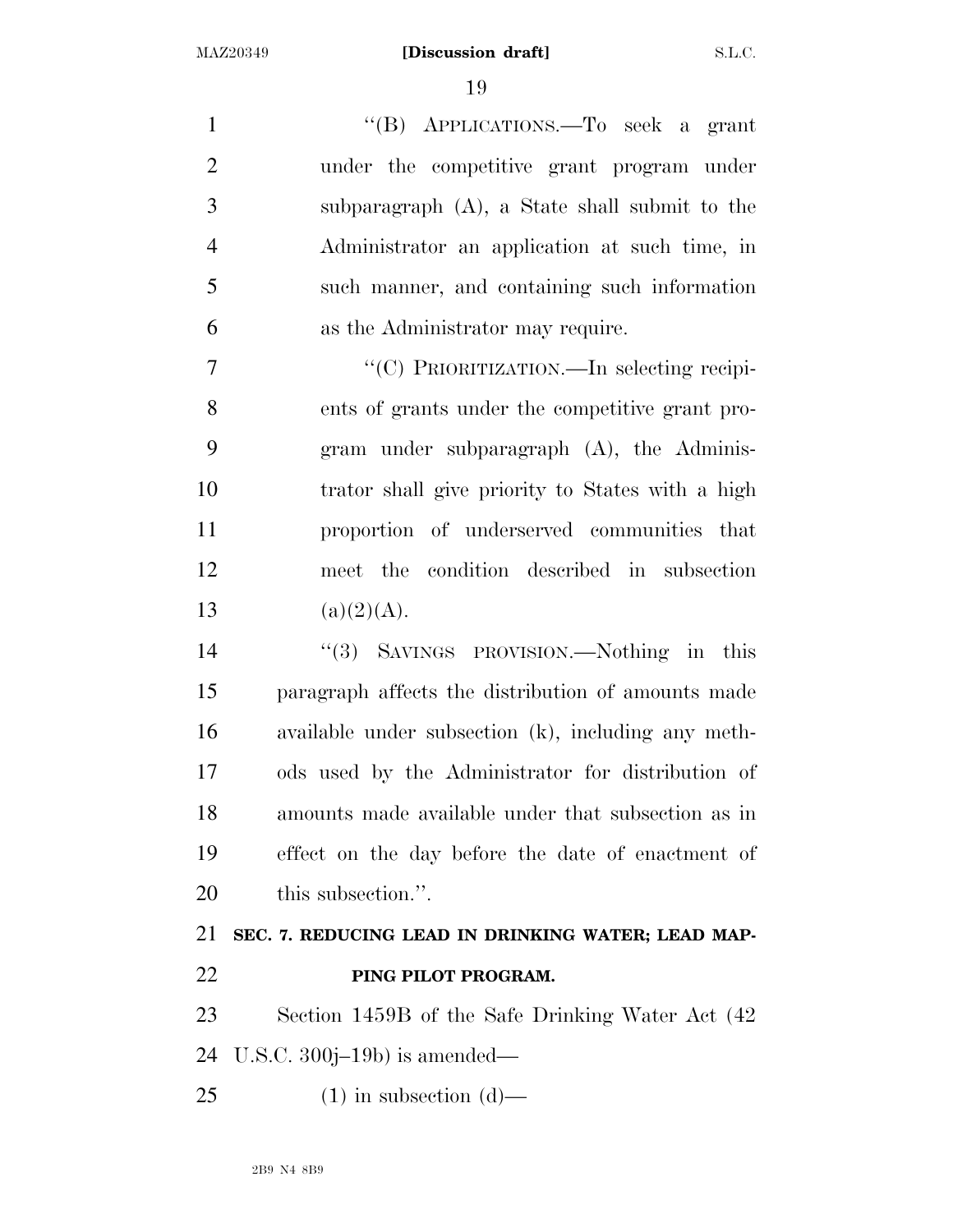| $\mathbf{1}$   | $(A)$ by inserting "(except for subsection               |
|----------------|----------------------------------------------------------|
| $\overline{2}$ | $(d)$ )" after "this section"; and                       |
| 3              | $(B)$ by striking "2021" and inserting                   |
| $\overline{4}$ | "2022";                                                  |
| 5              | $(2)$ by redesignating subsections (d) and (e) as        |
| 6              | subsections (e) and (f), respectively; and               |
| 7              | $(3)$ by inserting after subsection $(c)$ the fol-       |
| 8              | lowing:                                                  |
| 9              | "(d) LEAD MAPPING GRANT PILOT PROGRAM.—                  |
| 10             | "(1) DEFINITIONS.—In this subsection:                    |
| 11             | "(A) ELIGIBLE ENTITY.—The term 'eligi-                   |
| 12             | ble entity' means a municipality that is served          |
| 13             | by a community water system or a nontransient            |
| 14             | noncommunity water system in which not less              |
| 15             | than 30 percent of the service lines are known,          |
| 16             | or likely to contain, lead service lines.                |
| 17             | "(B) PILOT PROGRAM.—The term 'pilot                      |
| 18             | program' means the pilot program established             |
| 19             | under paragraph $(2)$ .                                  |
| 20             | ESTABLISHMENT.—The Administrator<br>(2)                  |
| 21             | shall establish a pilot program under which the Ad-      |
| 22             | ministrator shall provide grants to eligible entities to |
| 23             | carry out lead reduction projects that are dem-          |
| 24             | onstrated to exist based on existing lead mapping of     |
| 25             | those eligible entities.                                 |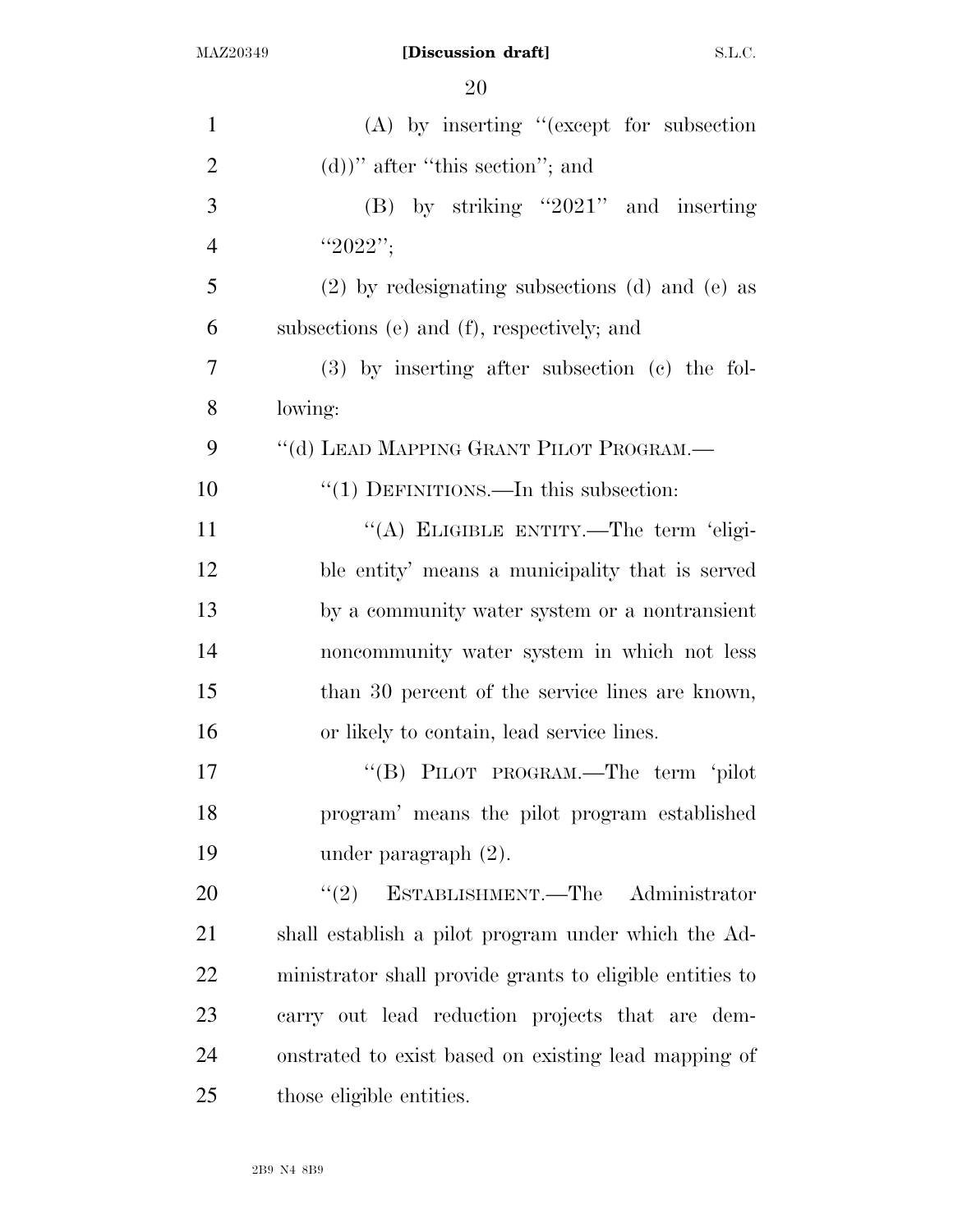1 ''(3) SELECTION.—  $\frac{1}{(A)}$  APPLICATION.—To be eligible to re- ceive a grant under the pilot program, an eligi- ble entity shall submit to the Administrator an application at such time, in such manner, and containing such information as the Adminis- trator may require. ''(B) PRIORITIZATION.—In selecting recipi- ents under the pilot program, the Administrator shall give priority to an eligible entity that meets the affordability criteria established by 12 the applicable State.

 ''(4) REPORT.—Not later 2 years after the Ad- ministrator first awards a grant under the pilot pro- gram, the Administrator shall submit to the Com- mittee on Environment and Public Works of the Senate and the Committee on Energy and Com- merce of the House of Representatives a report de-scribing—

20  $\langle (A)$  the recipients of grants under the 21 pilot program;

22 "'(B) the existing lead mapping that was available to recipients of grants under the pilot program; and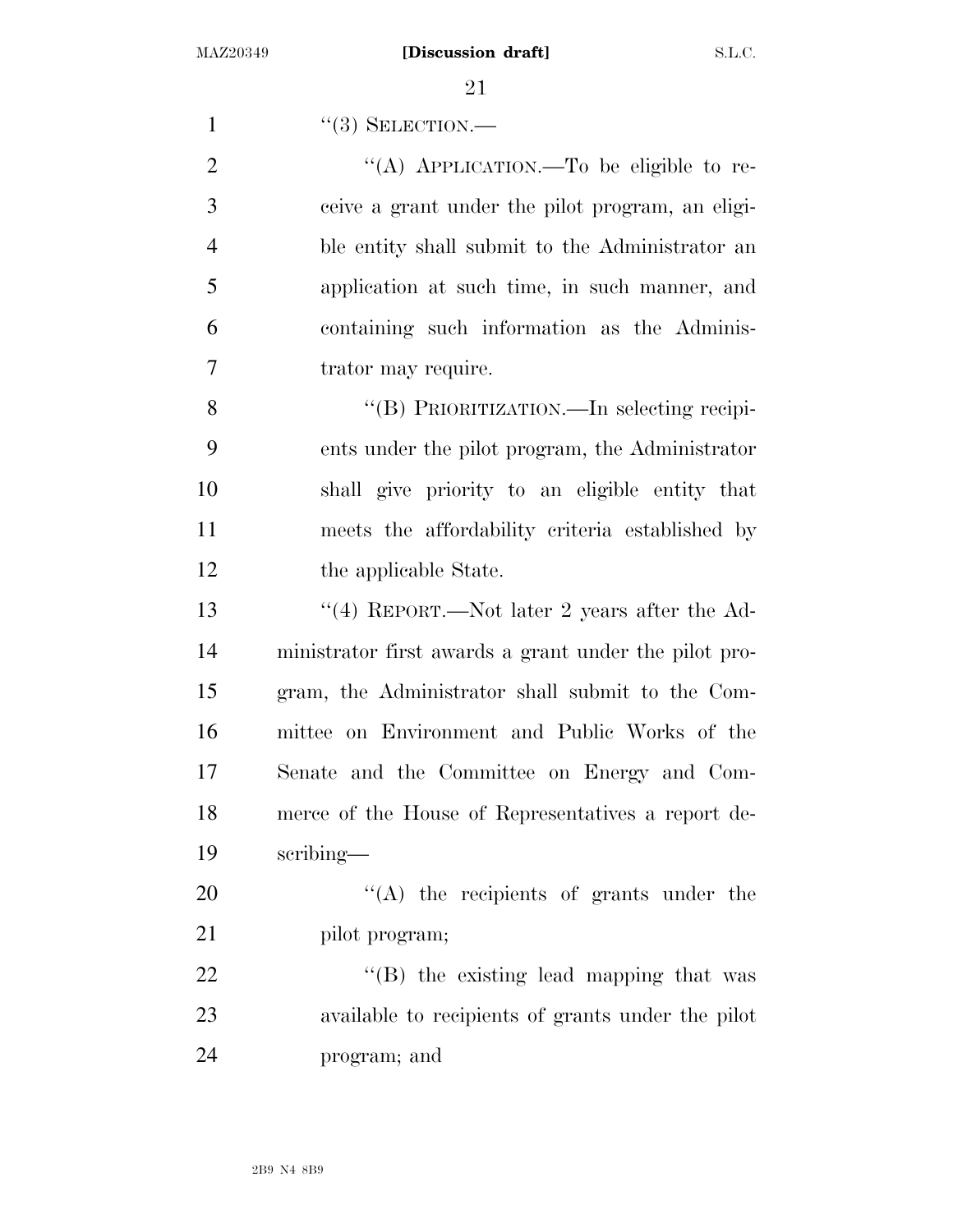| 1              | $\lq\lq$ (C) how useful and accurate the lead          |
|----------------|--------------------------------------------------------|
| $\overline{2}$ | mapping described in subparagraph (B) was in           |
| 3              | locating lead contaminants of the eligible entity.     |
| $\overline{4}$ | "(5) AUTHORIZATION OF APPROPRIATIONS.-                 |
| 5              | There is authorized to be appropriated to carry out    |
| 6              | the pilot program $$10,000,000$ , to remain available  |
| $\overline{7}$ | until expended.".                                      |
| 8              | SEC. 8. OPERATIONAL SUSTAINABILITY OF SMALL PUBLIC     |
| 9              | <b>WATER SYSTEMS.</b>                                  |
| 10             | Part E of the Safe Drinking Water Act (42 U.S.C.       |
| 11             | 300j et seq.) is amended by adding at the end the fol- |
| 12             | lowing:                                                |
|                |                                                        |
|                | "SEC. 1459E. OPERATIONAL SUSTAINABILITY OF SMALL       |
|                | PUBLIC WATER SYSTEMS.                                  |
| 13<br>14<br>15 | "(a) DEFINITIONS.—In this section:                     |
| 16             | "(1) ELIGIBLE ENTITY.—The term 'eligible en-           |
| 17             | tity' means—                                           |
| 18             | $\lq\lq$ (A) a municipality; or                        |
| 19             | $\lq\lq(B)$ an owner or operator of a public           |
| 20             | water system.                                          |
| 21             | OPERATIONAL SUSTAINABILITY.—The<br>(2)                 |
| 22             | term 'operational sustainability' means the ability to |
| 23             | improve the operation of a small system through the    |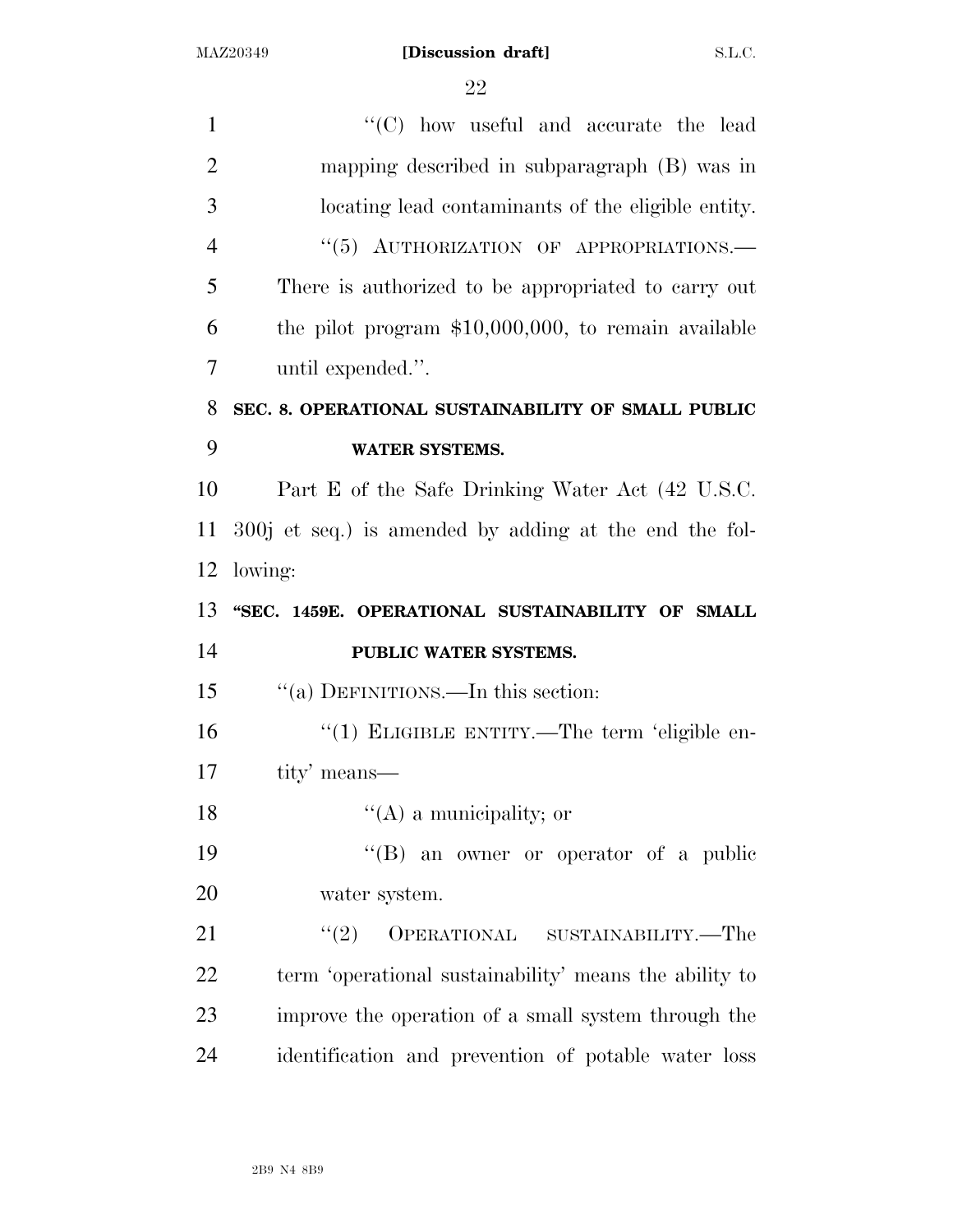| $\mathbf{1}$   | due to leaks, breaks, and other metering or infra-         |
|----------------|------------------------------------------------------------|
| $\overline{2}$ | structure failures.                                        |
| 3              | "(3) PROGRAM.—The term 'program' means                     |
| $\overline{4}$ | the grant program established under subsection (b).        |
| 5              | "(4) SMALL SYSTEM.—The term 'small system'                 |
| 6              | means a public water system that—                          |
| 7              | "(A) serves fewer than $10,000$ people; and                |
| 8              | "(B) is owned or operated by-                              |
| 9              | "(i) a unit of local government;                           |
| 10             | "(ii) a public corporation;                                |
| 11             | "(iii) a nonprofit corporation;                            |
| 12             | "(iv) a public trust; or                                   |
| 13             | $f'(v)$ a cooperative association.                         |
| 14             | "(b) ESTABLISHMENT.—The Administrator shall es-            |
| 15             | tablish a program to award grants to eligible entities for |
| 16             | the purpose of improving the operational sustainability of |
| 17             | 1 or more small systems.                                   |
| 18             | "(c) APPLICATIONS.—To be eligible to receive a grant       |
| 19             | under the program, an eligible entity shall submit to the  |
| 20             | Administrator an application at such time, in such man-    |
| 21             | ner, and containing such information as the Administrator  |
| 22             | may require, including—                                    |
| 23             | $\lq(1)$ a proposal of the project to be carried out       |
| 24             | using grant funds under the program;                       |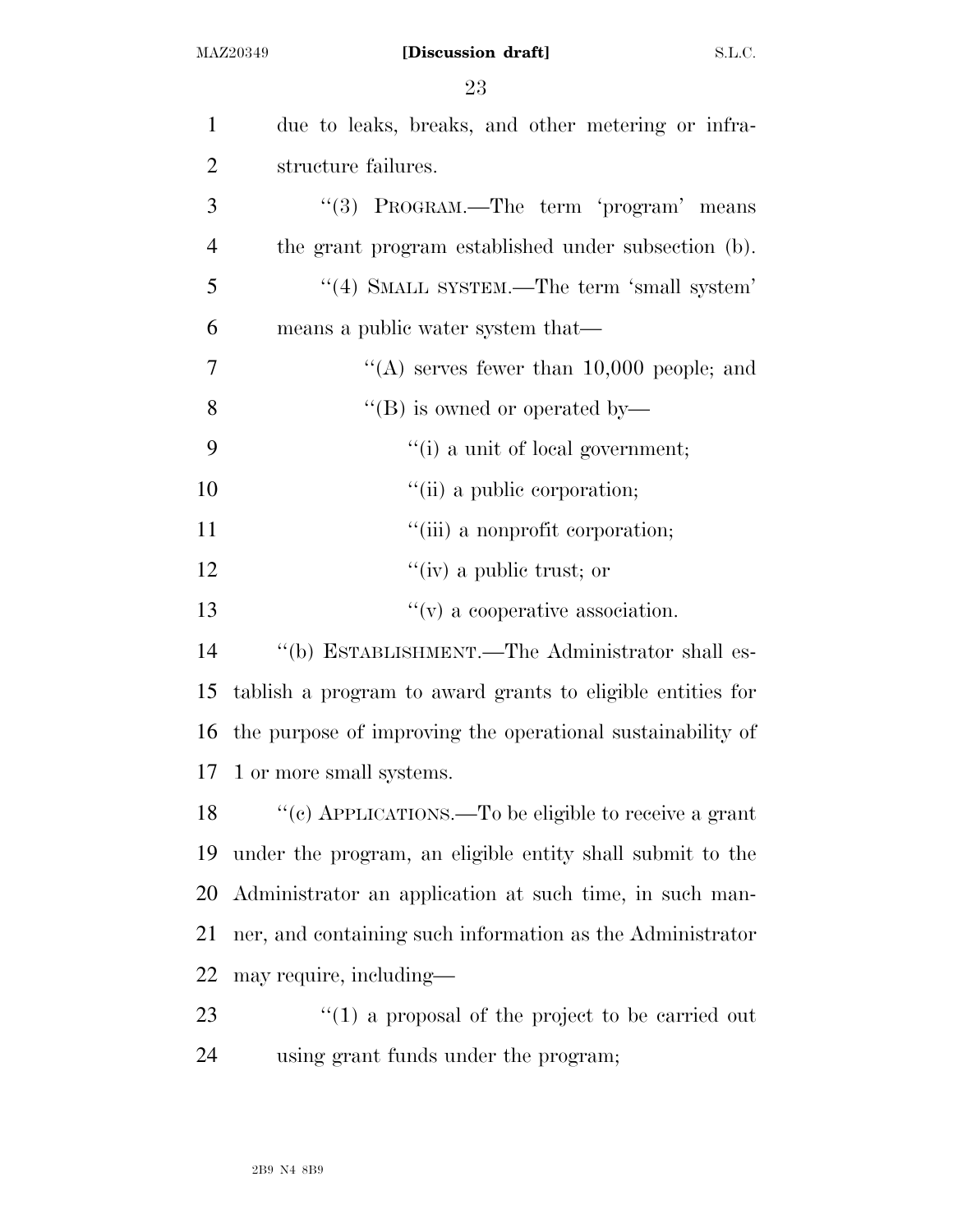1 ''(2) documentation prepared by the eligible en- tity describing the deficiencies in operational sus- tainability of 1 or more small systems that are to be addressed through the proposed project; ''(3) a description of how the proposed project will improve the operational sustainability of 1 or more small systems; 8 ''(4) a description of how the improvements de-scribed in paragraph (3) will be maintained beyond

 the life of the proposed project, including a plan to maintain and update any asset data collected as a result of the proposed project;

 $\frac{13}{15}$   $\frac{(5)}{4}$  if the eligible entity is located in a State that has established a State drinking water treatment revolving loan fund under section 1452, a copy of a written agreement between the eligible en- tity and the State in which the eligible entity agrees to provide a copy of any data collected under the proposed project to the State agency administering the State drinking water treatment revolving loan fund (or a designee); or

22 ''(B) if the eligible entity is located in an area other than a State that has established a State drinking water treatment revolving loan fund under section 1452, a copy of a written agreement between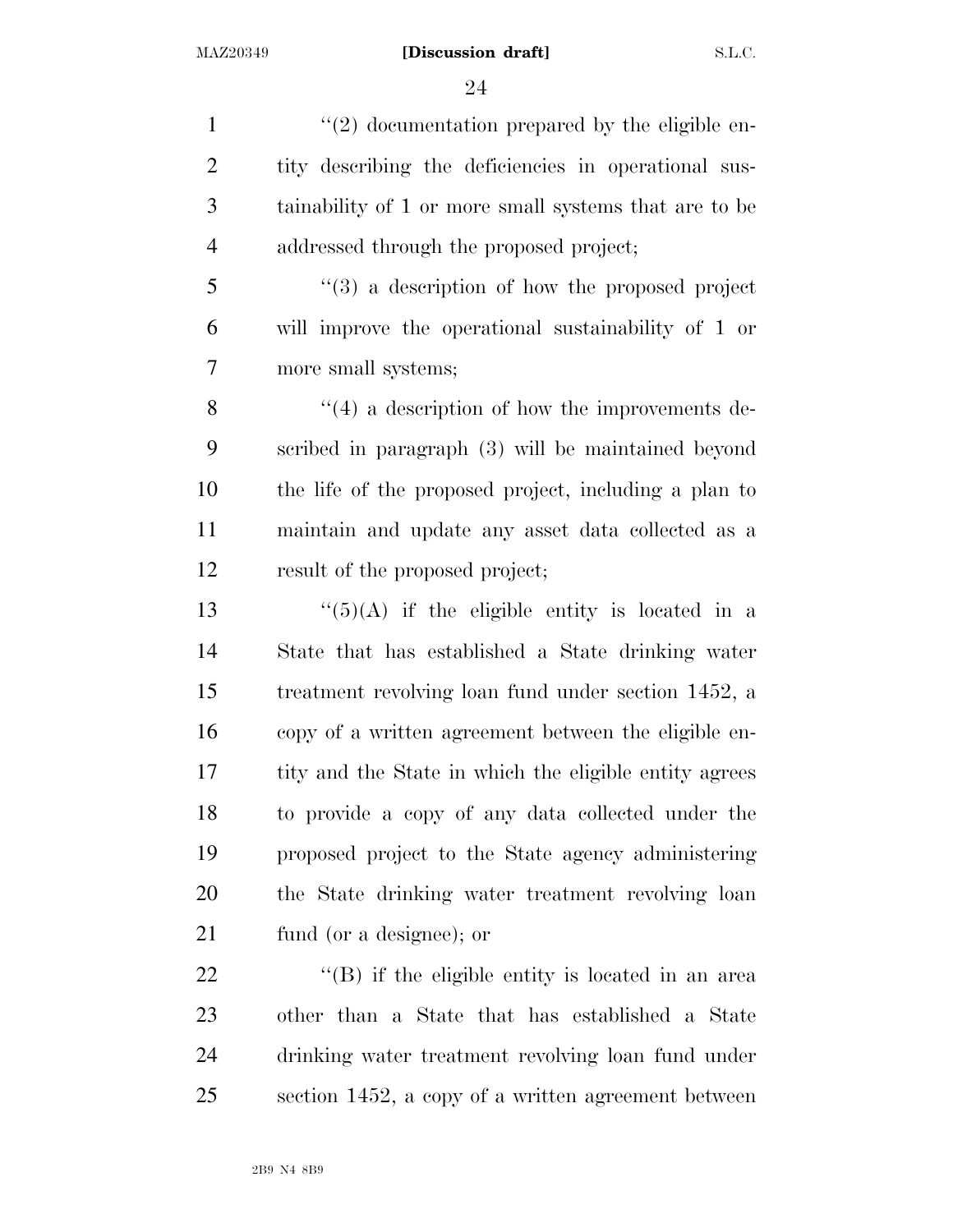the eligible entity and the Administrator in which the eligible entity agrees to provide a copy of any data collected under the proposed project to the Ad-ministrator (or a designee); and

 ''(6) any additional information the Adminis-trator may require.

 ''(d) USE OF FUNDS.—An eligible entity that receives a grant under the program shall use the grant funds to carry out projects that improve the operational sustain-ability of 1 or more small systems through—

 $\frac{1}{2}$  (1) the development of a detailed asset inven- tory, which may include drinking water sources, wells, storage, valves, treatment systems, distribu- tion lines, hydrants, pumps, controls, and other es-sential infrastructure;

 ''(2) the development of an infrastructure asset map, including a map that uses technology such as—

19  $\cdot$  (A) geographic information system soft-ware; and

21  $\langle (B) \rangle$  global positioning system software; 22  $\qquad$  ''(3) the deployment of leak detection tech-nology;

24  $\frac{1}{4}$  the deployment of metering technology;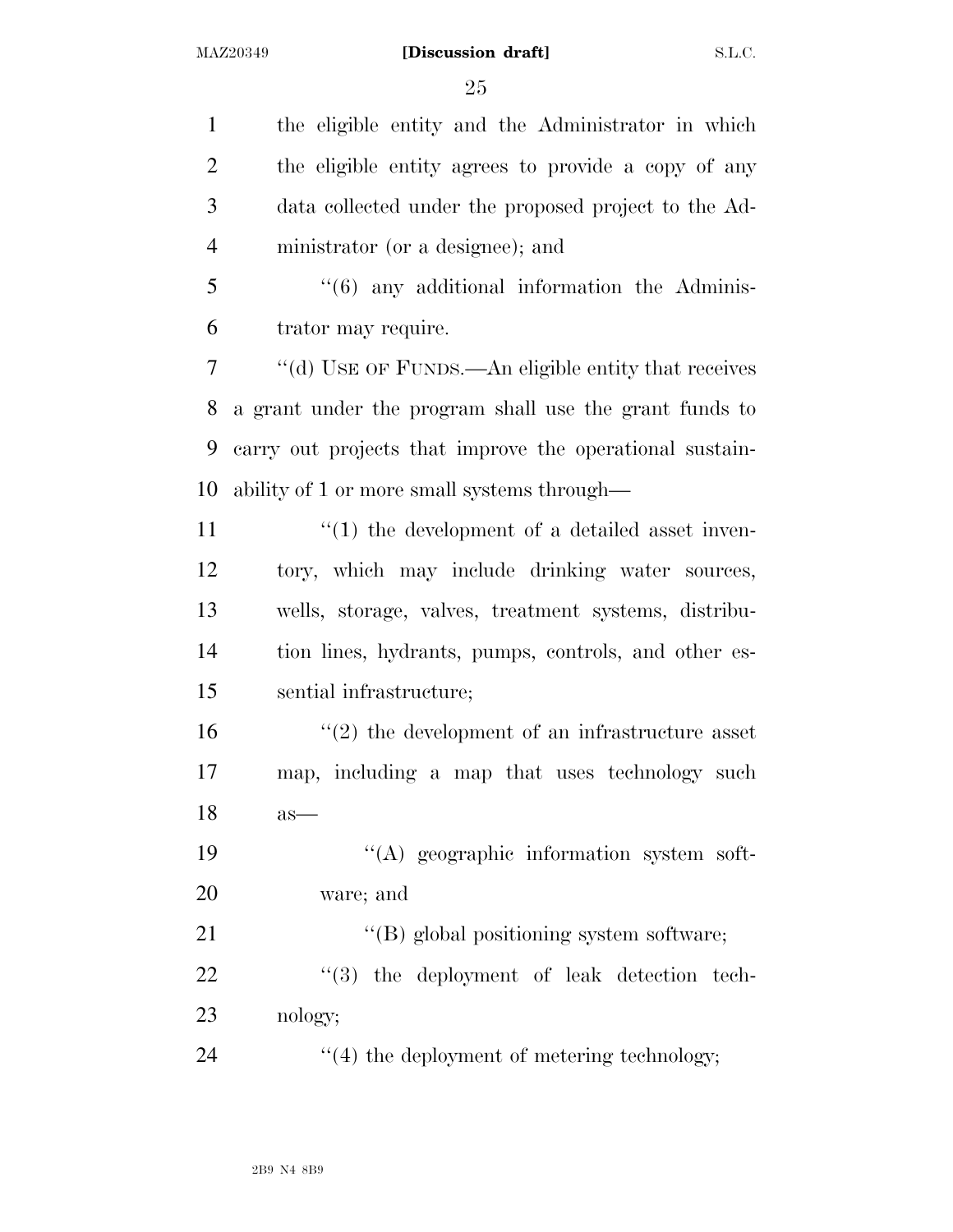| $\mathbf{1}$   | $\cdot\cdot$ (5) training in asset management strategies,   |
|----------------|-------------------------------------------------------------|
| $\overline{2}$ | techniques, and technologies appropriate staff em-          |
| 3              | ployed by—                                                  |
| $\overline{4}$ | $\lq\lq$ the eligible entity; or                            |
| 5              | $\lq\lq$ the small systems for which the grant              |
| 6              | was received; and                                           |
| 7              | "(6) the development or deployment of other                 |
| 8              | strategies, techniques, or technologies that the Ad-        |
| 9              | ministrator may determine to be appropriate under           |
| 10             | the program.                                                |
| 11             | $``$ (e) COST SHARE.—                                       |
| 12             | "(1) IN GENERAL.—Subject to paragraph $(2)$ ,               |
| 13             | the Federal share of the cost of a project carried out      |
| 14             | using a grant under the program shall not exceed 90         |
| 15             | percent of the total cost of the project.                   |
| 16             | "(2) WAIVER.—The Administrator may in-                      |
| 17             | crease the Federal share under paragraph (1) to 100         |
| 18             | percent.                                                    |
| 19             | "(f) AUTHORIZATION OF APPROPRIATIONS.—There                 |
| 20             | is authorized to be appropriated to carry out this section  |
| 21             | $$10,000,000$ for each of fiscal years 2021 through 2024.". |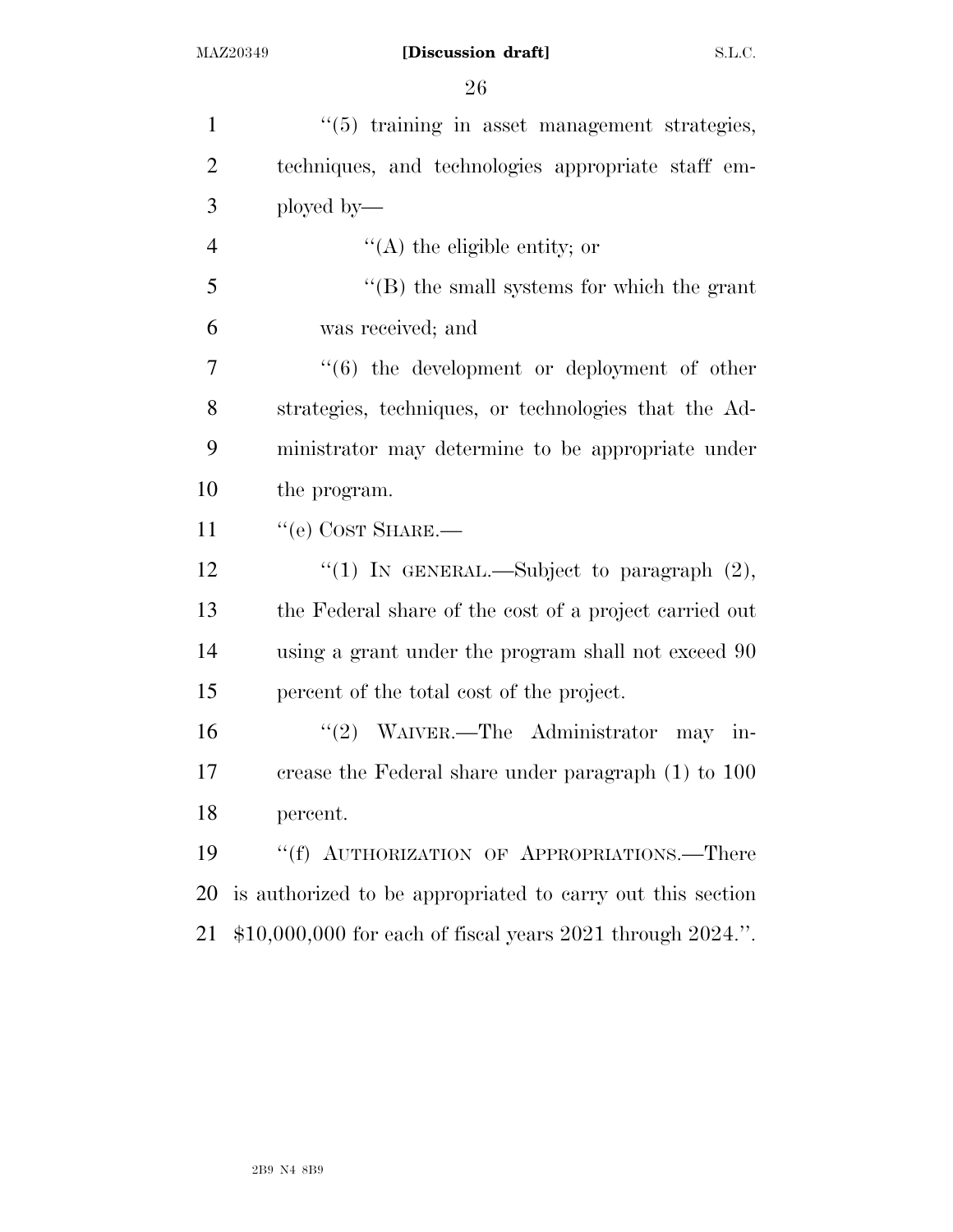| $\mathbf{1}$   | SEC. 9. MIDSIZE DRINKING WATER SYSTEM INFRASTRUC-        |
|----------------|----------------------------------------------------------|
| $\overline{2}$ | RESILIENCE AND SUSTAINABILITY<br><b>TURE</b>             |
| 3              | PROGRAM.                                                 |
| $\overline{4}$ | Part E of the Safe Drinking Water Act (42 U.S.C.         |
| 5              | $300j$ et seq.) (as amended by section 8) is amended by  |
| 6              | adding at the end the following:                         |
| 7              | "SEC. 1459F. MIDSIZE DRINKING WATER SYSTEM INFRA-        |
| 8              | <b>STRUCTURE</b><br>RESILIENCE AND SUSTAIN-              |
| 9              | <b>ABILITY PROGRAM.</b>                                  |
| 10             | "(a) DEFINITIONS.—In this section:                       |
| 11             | "(1) ELIGIBLE ENTITY.—The term 'eligible en-             |
| 12             | tity' means a public water system that serves a com-     |
| 13             | munity with a population of—                             |
| 14             | "(A) greater than 10,000; and                            |
| 15             | "(B) fewer than $100,000$ .                              |
| 16             | "(2) NATURAL HAZARD; RESILIENCE.—The                     |
| 17             | terms 'resilience' and 'natural hazard' have the         |
| 18             | meanings given those terms in section $1433(h)$ .        |
| 19             | "(3) RESILIENCE AND SUSTAINABILITY PRO-                  |
| 20             | GRAM.—The term 'resilience and sustainability pro-       |
| 21             | gram' means Midsize Drinking Water System Infra-         |
| 22             | structure Resilience and Sustainability Program es-      |
| 23             | tablished under subsection (b).                          |
| 24             | "(b) ESTABLISHMENT.—The Administrator shall es-          |
| 25             | tablish and carry out a program, to be known as the      |
| 26             | 'Midsize Drinking Water System Infrastructure Resilience |
|                | 2B9 N4 8B9                                               |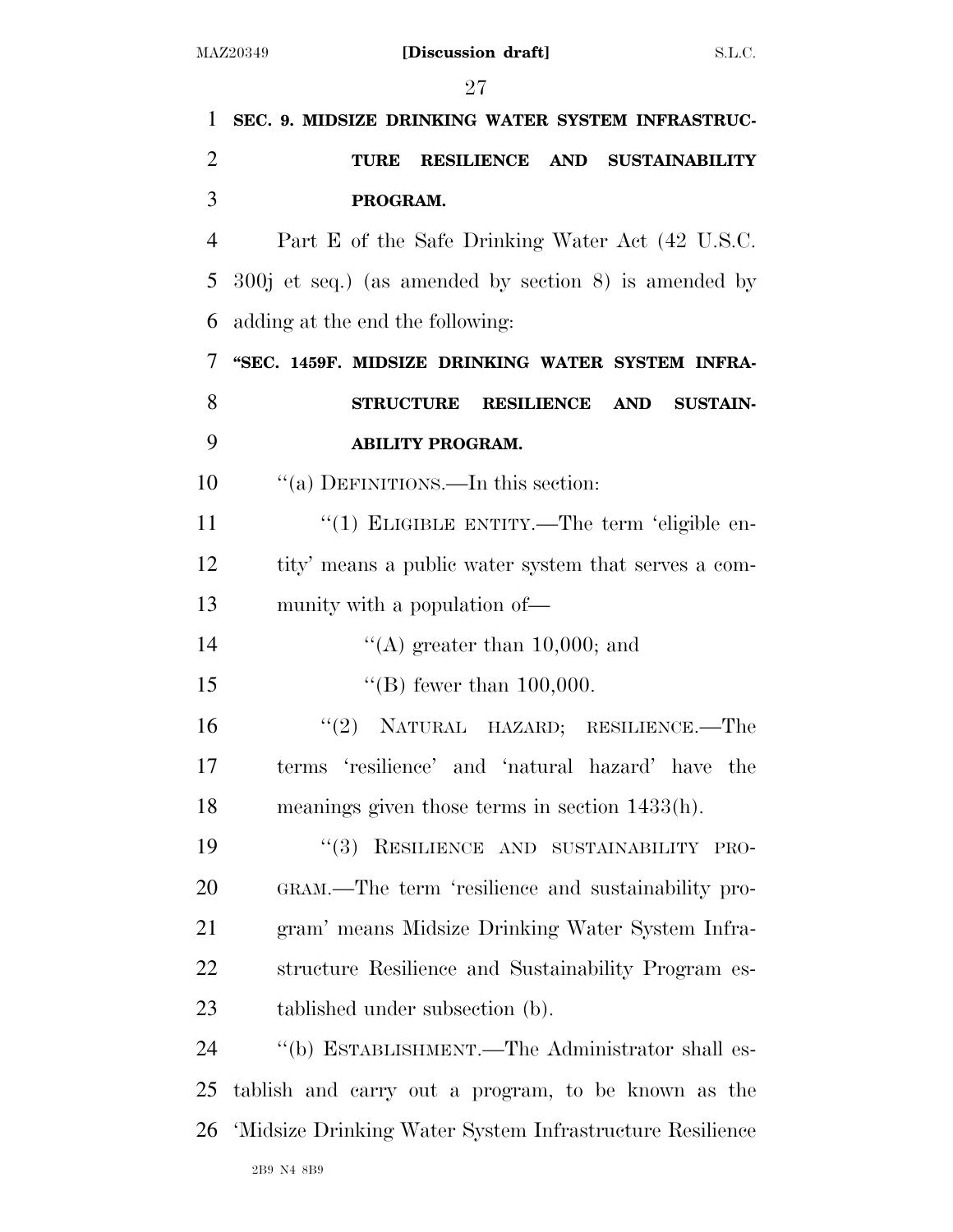and Sustainability Program', under which the Adminis- trator, subject to the availability of appropriations for the resilience and sustainability program, shall award grants to eligible entities for the purpose of increasing resilience to natural hazards.

 ''(c) USE OF FUNDS.—An eligible entity may only use grant funds received under the resilience and sustain- ability program to assist in the planning, design, construc- tion, implementation, operation, or maintenance of a pro- gram or project that increases resilience to natural haz-ards through—

12  $\langle (1)$  the conservation of water or the enhance-ment of water-use efficiency;

 $\frac{14}{2}$  <sup>''</sup>(2) the modification or relocation of existing drinking water system infrastructure made, or that is at risk of being, significantly impaired by natural hazards, including risks to drinking water from flooding;

19  $\frac{1}{3}$  the design or construction of new or modi- fied desalination facilities to serve existing commu-nities;

22  $\frac{1}{2}$   $\frac{1}{4}$  the enhancement of water supply through the use of watershed management and source water protection;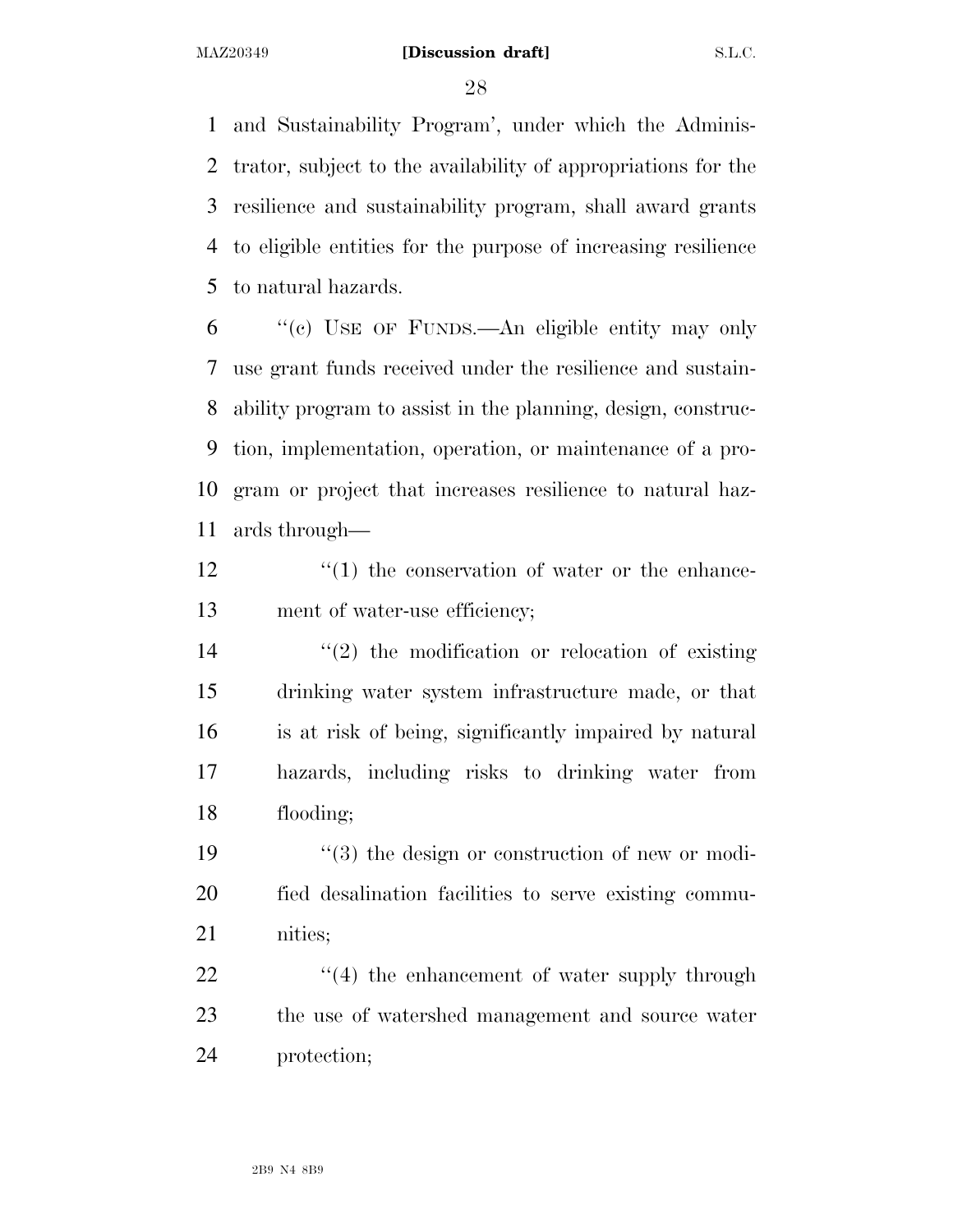$\frac{1}{5}$  the enhancement of energy efficiency or the use and generation of renewable energy in the conveyance or treatment of drinking water; or ''(6) the development and implementation of measures to increase the resilience of the eligible en- tity to natural hazards. ''(d) APPLICATION.—To seek a grant under the resil- ience and sustainability program, an eligible entity shall submit to the Administrator an application at such time, in such manner, and containing such information as the Administrator may require, including— 12 ''(1) a proposal of the program or project to be planned, designed, constructed, implemented, oper- ated, or maintained by the eligible entity; ''(2) an identification of the natural hazard risk to be addressed by the proposed program or project;  $\frac{17}{2}$   $\frac{17}{2}$  documentation prepared by a Federal, State, regional, or local government agency of the natural hazard risk to the area where the proposed program or project is to be located; 21 ''(4) a description of any recent natural hazard events that have affected the community water sys- tem of the eligible entity;  $\frac{1}{2}$  (5) a description of how the proposed program or project would improve the performance of the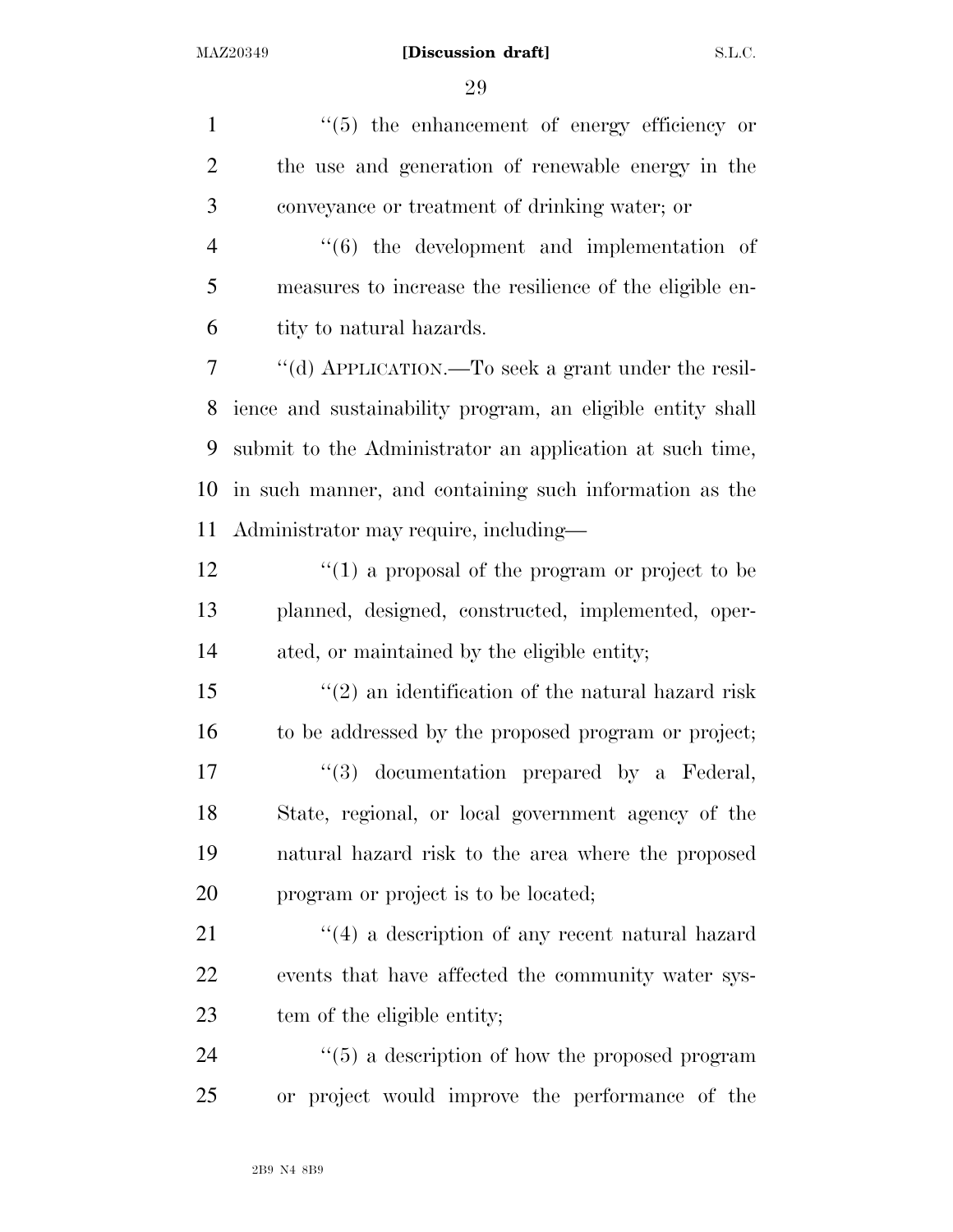| $\mathbf{1}$   | community water system of the eligible entity under                 |
|----------------|---------------------------------------------------------------------|
| $\overline{2}$ | the anticipated natural hazards; and                                |
| 3              | $\cdot\cdot\cdot$ (6) an explanation of how the proposed pro-       |
| $\overline{4}$ | gram or project is expected to enhance the resilience               |
| 5              | of the community water system of the eligible entity                |
| 6              | to the anticipated natural hazards.                                 |
| 7              | "(e) AUTHORIZATION OF APPROPRIATIONS.—There                         |
| 8              | is authorized to be appropriated to carry out the resilience        |
| 9              | and sustainability program \$5,000,000 for each of fiscal           |
| 10             | years $2021$ through $2024$ .".                                     |
| 11             | SEC. 10. NEEDS ASSESSMENT FOR NATIONWIDE RURAL                      |
| 12             | <b>AND</b><br><b>LOW-INCOME</b><br><b>COMMUNITY</b><br><b>URBAN</b> |
|                |                                                                     |
| 13             | WATER ASSISTANCE.                                                   |
| 14             | Part E of the Safe Drinking Water Act (42 U.S.C.                    |
| 15             | $300j$ et seq.) (as amended by section 9) is amended by             |
| 16             | adding at the end the following:                                    |
| 17             | "SEC. 1459G. NEEDS ASSESSMENT FOR NATIONWIDE RURAL                  |
| 18             | <b>AND</b><br><b>LOW-INCOME</b><br><b>URBAN</b><br><b>COMMUNITY</b> |
| 19             | WATER ASSISTANCE.                                                   |
| 20             | "(a) DEFINITION OF LOW-INCOME HOUSEHOLD.—In                         |
| 21             | this section, the term 'low-income household' means a               |
| 22             | household that has an income that, as determined by the             |
| 23             | State in which the household is located, does not exceed            |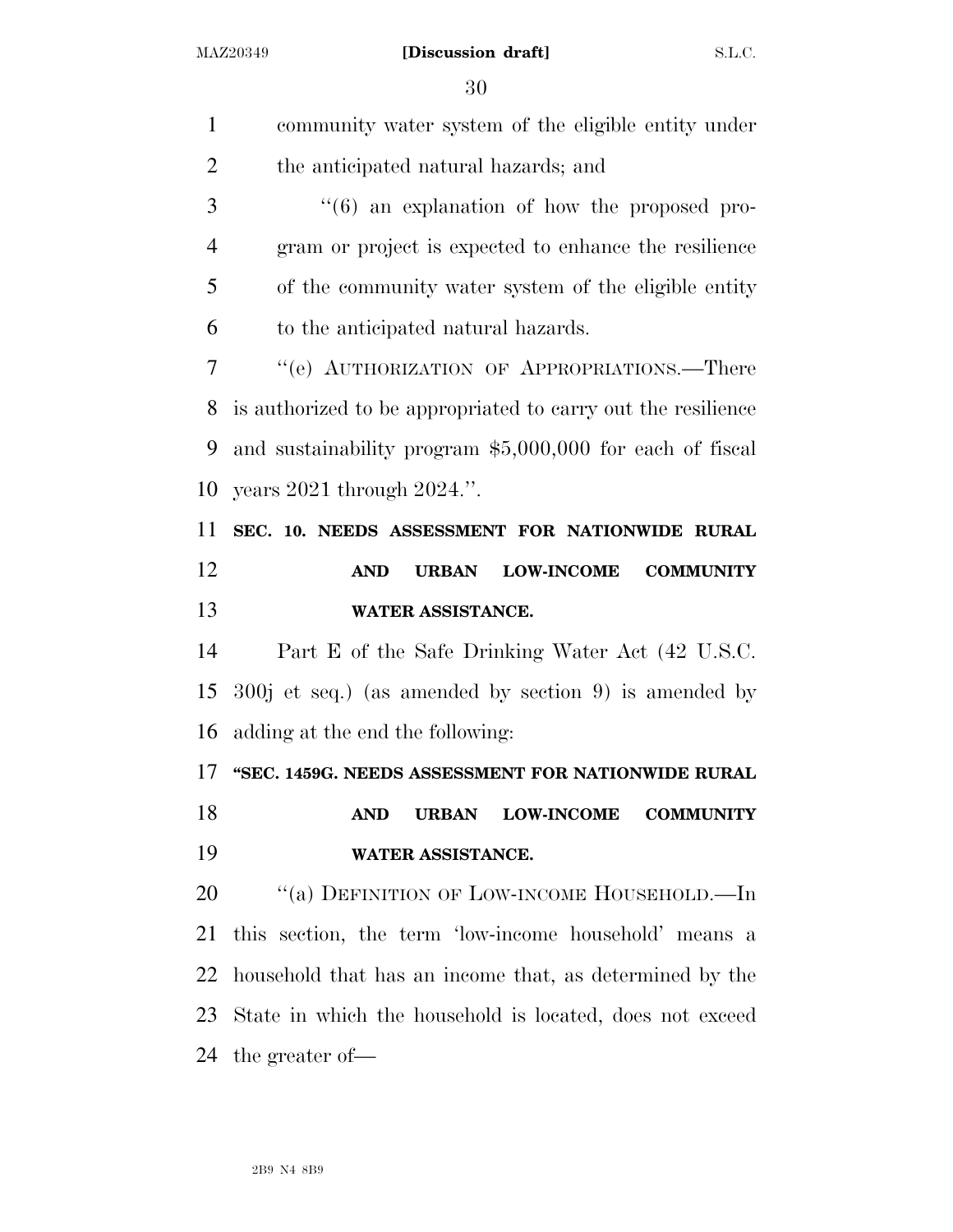| $\mathbf{1}$   | "(1) an amount equal to 150 percent of the           |
|----------------|------------------------------------------------------|
| $\overline{2}$ | poverty level of that State; and                     |
| 3              | $\lq(2)$ an amount equal to 60 percent of the        |
| $\overline{4}$ | State median income for that State.                  |
| 5              | "(b) STUDY; REPORT.—                                 |
| 6              | "(1) IN GENERAL.—Not later than 2 years              |
| 7              | after the date of enactment of this section, the Ad- |
| 8              | ministrator shall conduct, and submit to Congress a  |
| 9              | report describing the results of, a study regarding  |
| 10             | the prevalence throughout the United States of low-  |
| 11             | income households that do not have access to afford- |
| 12             | able public drinking water services to meet house-   |
| 13             | hold needs.                                          |
| 14             | "(2) INCLUSIONS.—The report under para-              |
| 15             | graph(1) shall include—                              |
| 16             | $\lq\lq$ recommendations of the Adminis-             |
| 17             | trator regarding the best methods to increase        |
| 18             | access to affordable and functional drinking         |
| 19             | water services;                                      |
| 20             | "(B) a description of the cost of each               |
| 21             | method described in subparagraph $(A)$ ;             |
| 22             | $\cdot$ (C) with respect to the development of       |
| 23             | the report, a consultation with all relevant         |
| 24             | stakeholders; and                                    |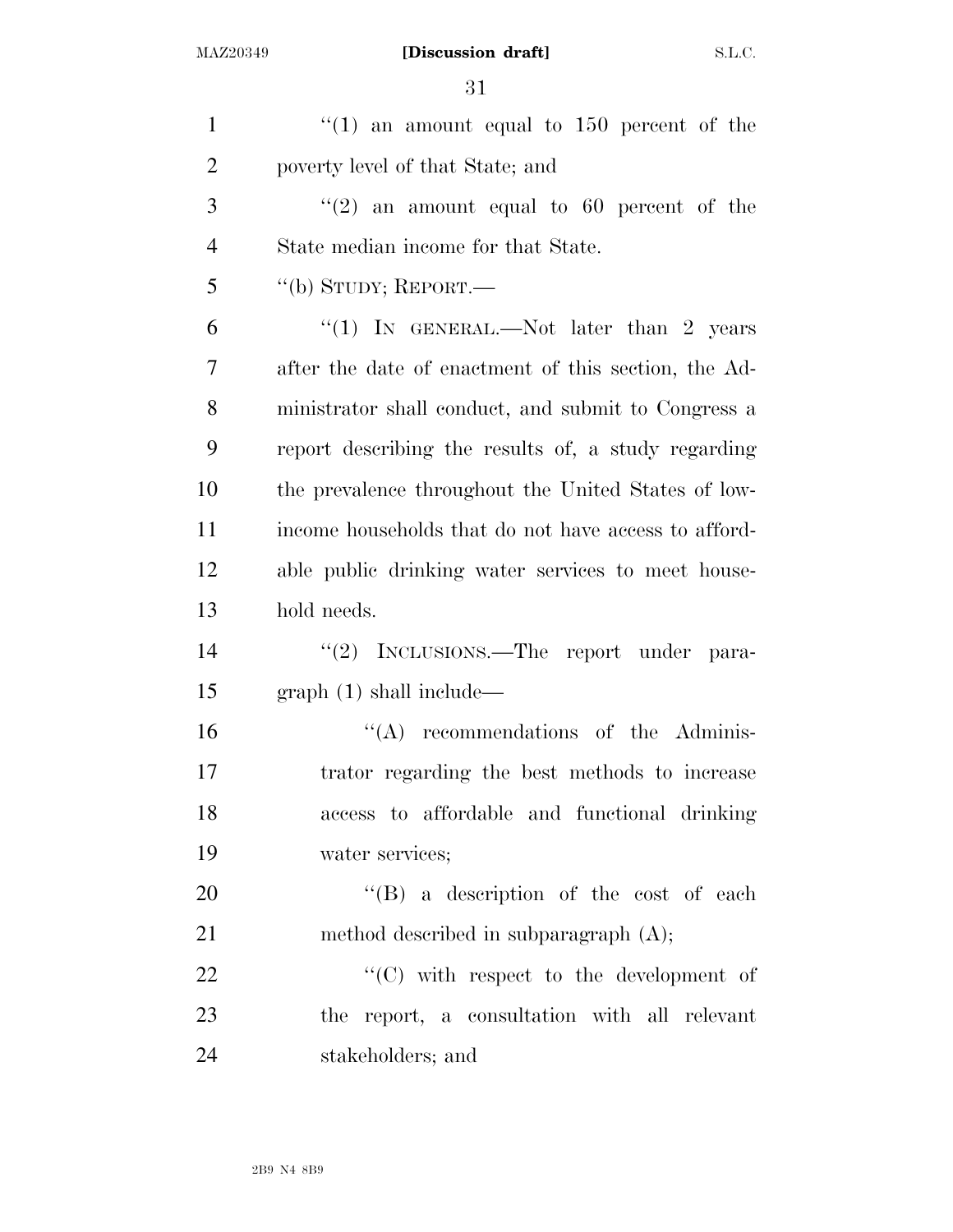| $\mathbf{1}$   | $\lq\lq$ (D) a description of the results of the           |
|----------------|------------------------------------------------------------|
| $\overline{2}$ | study with respect to low-income renters who do            |
| 3              | not receive bills for drinking water services but          |
| $\overline{4}$ | pay for the services indirectly through rent pay-          |
| 5              | ments.                                                     |
| 6              | "(3) AGREEMENTS.—The Administrator<br>may                  |
| 7              | enter into an agreement with another Federal agen-         |
| 8              | cy to carry out the study under paragraph (1).             |
| 9              | "(c) AUTHORIZATION OF APPROPRIATIONS.—There                |
| 10             | is authorized to be appropriated to carry out this section |
| 11             | $$5,000,000$ , to remain available until expended.".       |
| 12             | SEC. 11. LEAD CONTAMINATION IN SCHOOL DRINKING             |
| 13             | <b>WATER.</b>                                              |
| 14             | Section 1464 of the Safe Drinking Water Act (42)           |
| 15             | U.S.C. $300j-24$ ) is amended—                             |
| 16             | $(1)$ in subsection $(b)$ —                                |
| 17             | $(A)$ in the first sentence, by inserting                  |
| 18             | "public water systems and" after "to assist";              |
| 19             | (B) in the third sentence, by inserting                    |
| 20             | "public water systems," after "schools,"; and              |
| 21             | (C) in the sixth sentence, by striking                     |
| 22             | "within 100 days after the enactment of this               |
| 23             | section" and inserting "not later than 100 days            |
| 24             | after the date of enactment of the Drinking                |
| 25             | Water Infrastructure Act of 2020"; and                     |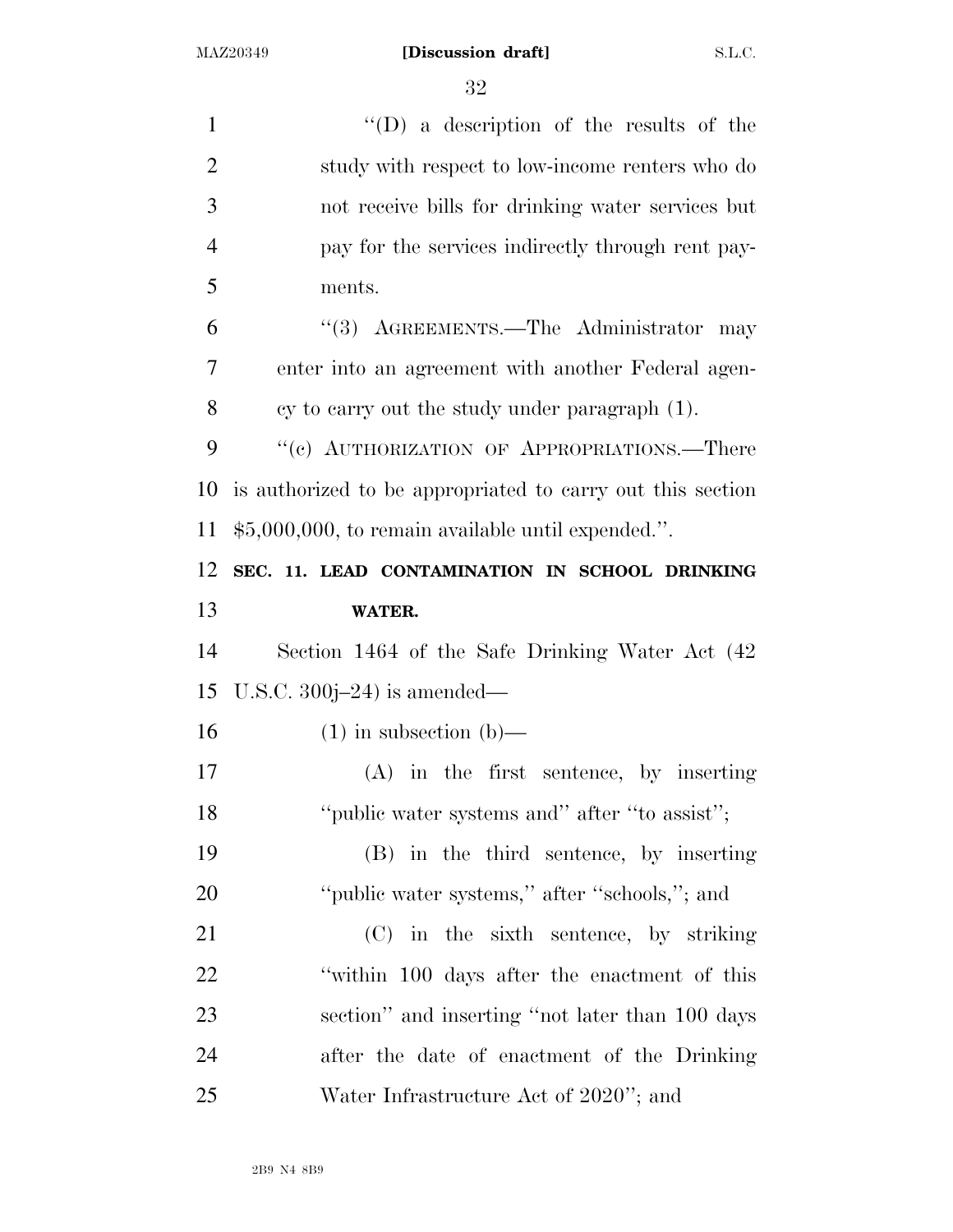| $\mathbf{1}$   | $(2)$ in subsection $(d)$ —                  |
|----------------|----------------------------------------------|
| $\overline{2}$ | $(A)$ in paragraph $(2)$ —                   |
| 3              | (i) in subparagraph $(A)$ , by inserting     |
| $\overline{4}$ | ", public water systems that serve schools   |
| 5              | and child care programs under the juris-     |
| 6              | diction of those local educational agencies, |
| 7              | and qualified nonprofit organizations" be-   |
| 8              | fore "in voluntary"; and                     |
| 9              | (ii) in subparagraph $(B)$ —                 |
| 10             | (I) in clause (i), by striking " $or$ "      |
| 11             | at the end;                                  |
| 12             | $(II)$ in clause $(ii)$ , by striking the    |
| 13             | period at the end and inserting a            |
| 14             | semicolon; and                               |
| 15             | (III) by adding at the end the               |
| 16             | following:                                   |
| 17             | "(iii) any public water system that—         |
| 18             | "(I) assists schools or child care           |
| 19             | programs in lead testing; or                 |
| 20             | "(II) provides technical assist-             |
| 21             | ance to schools or child care programs       |
| 22             | in carrying out lead testing; or             |
| 23             | "(iv) a qualified nonprofit organiza-        |
| 24             | tion, as determined by the Administrator.";  |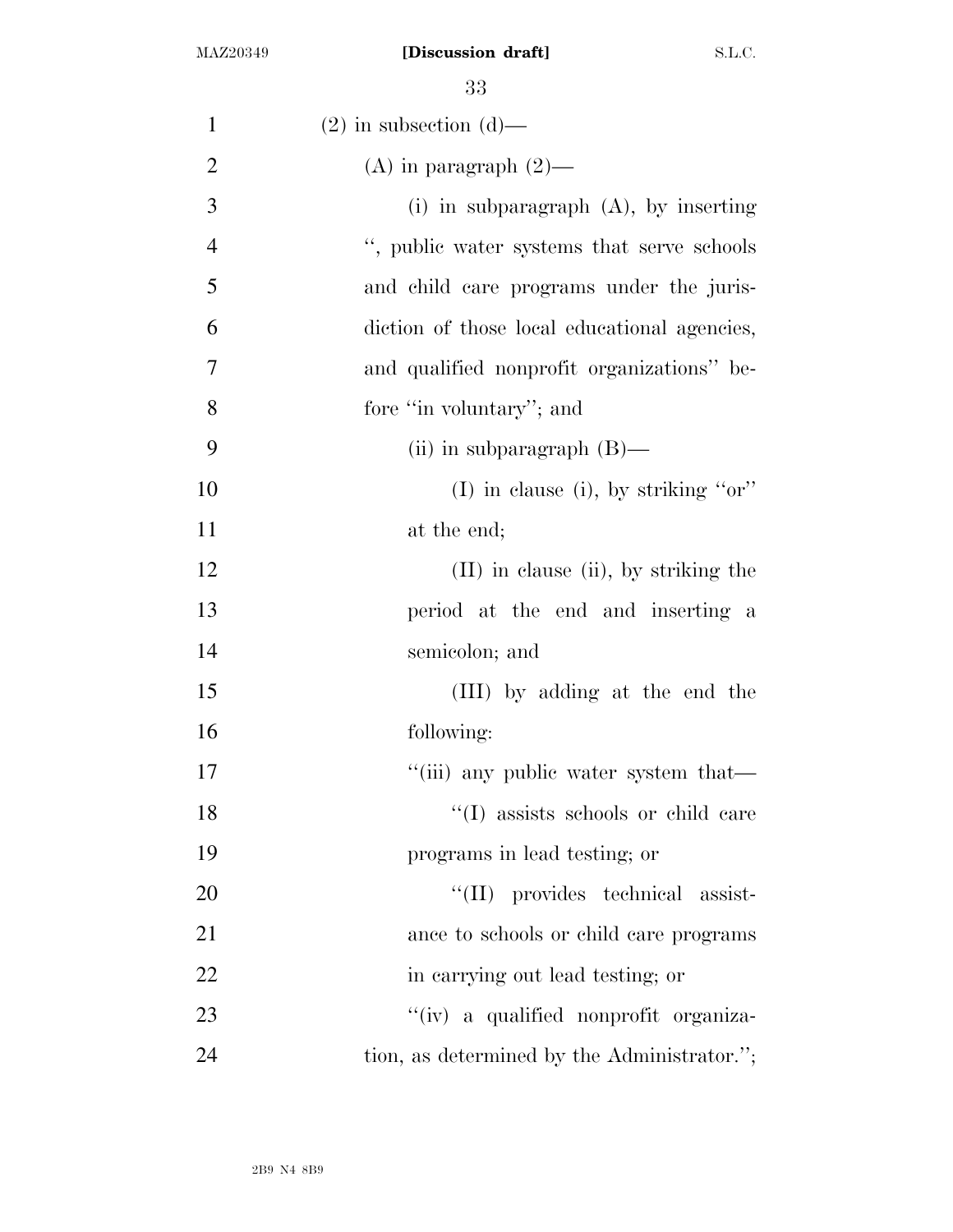| $\mathbf{1}$   | (B) in paragraphs $(3)$ , $(5)$ , $(6)$ , and $(7)$ , by |
|----------------|----------------------------------------------------------|
| $\overline{2}$ | striking "State or local educational agency"             |
| 3              | each place it appears and inserting "State, local        |
| $\overline{4}$ | educational agency, public water system, or              |
| 5              | qualified nonprofit organization";                       |
| 6              | $(C)$ in paragraph $(4)$ , by striking "States"          |
| $\overline{7}$ | and local educational agencies" and inserting            |
| 8              | "States, local educational agencies, public water        |
| 9              | systems, and qualified nonprofit organizations";         |
| 10             | (D) in paragraph $(6)$ —                                 |
| 11             | (i) in the matter preceding subpara-                     |
| 12             | graph $(A)$ , by inserting ", public water sys-          |
| 13             | tem, or qualified nonprofit organization"                |
| 14             | after "each local educational agency"; and               |
| 15             | (ii) in subparagraph $(B)(i)$ , by insert-               |
| 16             | ing "applicable" before "local educational               |
| 17             | agency"; and                                             |
| 18             | $(E)$ in paragraph $(8)$ , by striking "2020"            |
| 19             | and $2021$ " and inserting "2021 and $2022$ ".           |
| 20             | SEC. 12. INDIAN RESERVATION DRINKING WATER PRO-          |
| 21             | GRAM.                                                    |
| 22             | Section 2001 of the America's Water Infrastructure       |
| 23             | Act of 2018 (42 U.S.C. 300j-3c note; Public Law 115–     |
| 24             | $(270)$ is amended—                                      |
| 25             | $(1)$ in subsection $(a)$ —                              |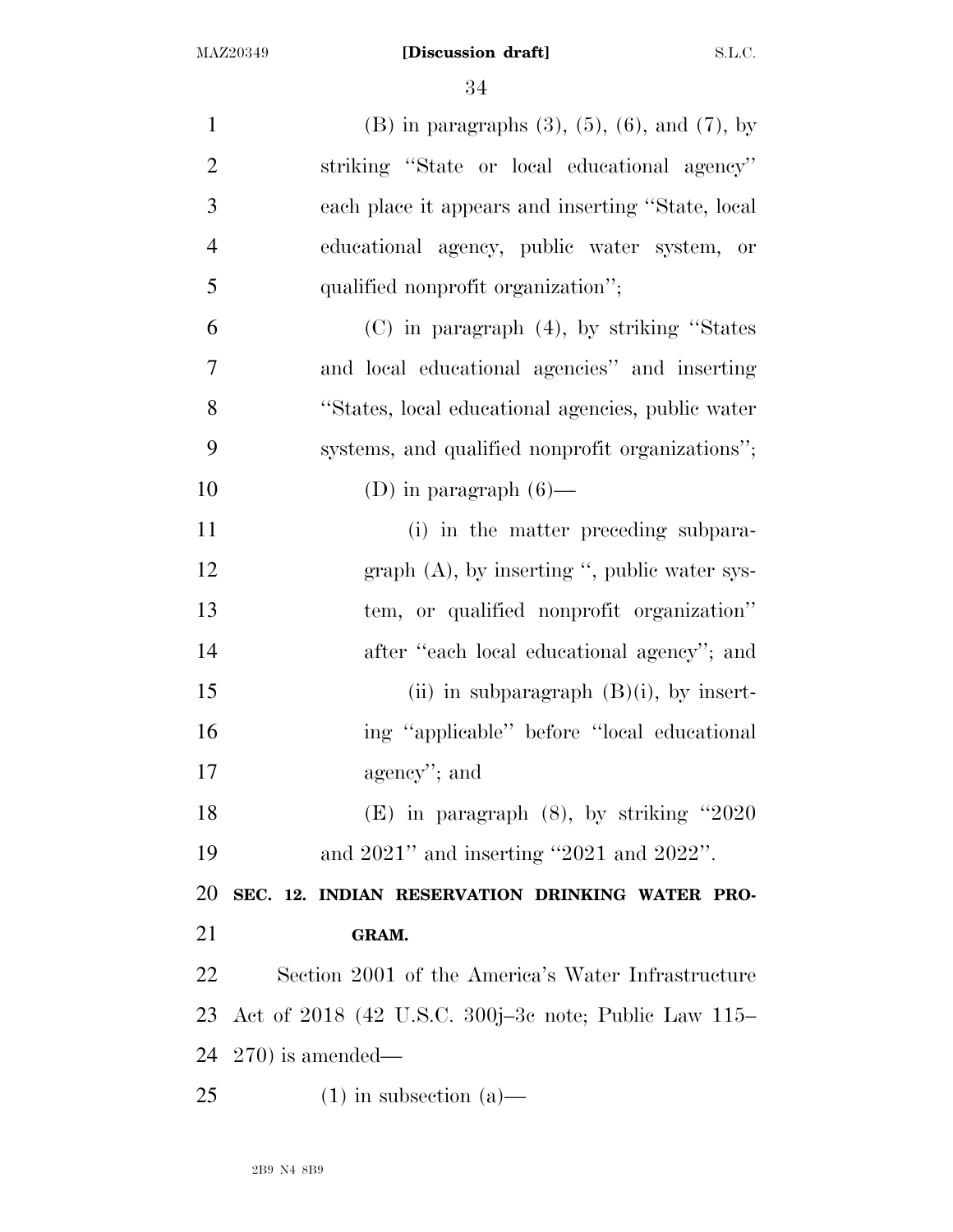| $\mathbf{1}$   | $(A)$ in the matter preceding paragraph $(1)$ ,      |
|----------------|------------------------------------------------------|
| $\overline{2}$ | by striking "Subject to the availability of appro-   |
| 3              | priations, the Administrator of the Environ-         |
| $\overline{4}$ | mental Protection Agency" and inserting "The         |
| 5              | Administrator of the Environmental Protection        |
| 6              | Agency (referred to in this section as the 'Ad-      |
| 7              | ministrator')''; and                                 |
| 8              | (B) by striking "to implement" in the mat-           |
| 9              | ter preceding paragraph (1) and all that follows     |
| 10             | through the period at the end of paragraph $(2)$     |
| 11             | and inserting "to implement eligible projects        |
| 12             | described in subsection $(b)$ .";                    |
| 13             | $(2)$ by redesignating subsection $(d)$ as sub-      |
| 14             | section $(e)$ ;                                      |
| 15             | $(3)$ by striking subsection $(c)$ and inserting the |
| 16             | following:                                           |
| 17             | "(c) REQUIRED PROJECTS.—                             |
| 18             | " $(1)$ IN GENERAL.—Of the funds made avail-         |
| 19             | able to carry out this section, the Administrator    |
| 20             | shall use 50 percent to carry out—                   |
| 21             | $\lq\lq$ (A) 10 eligible projects described in sub-  |
| 22             | section (b) that are within the Upper Missouri       |
| 23             | River Basin;                                         |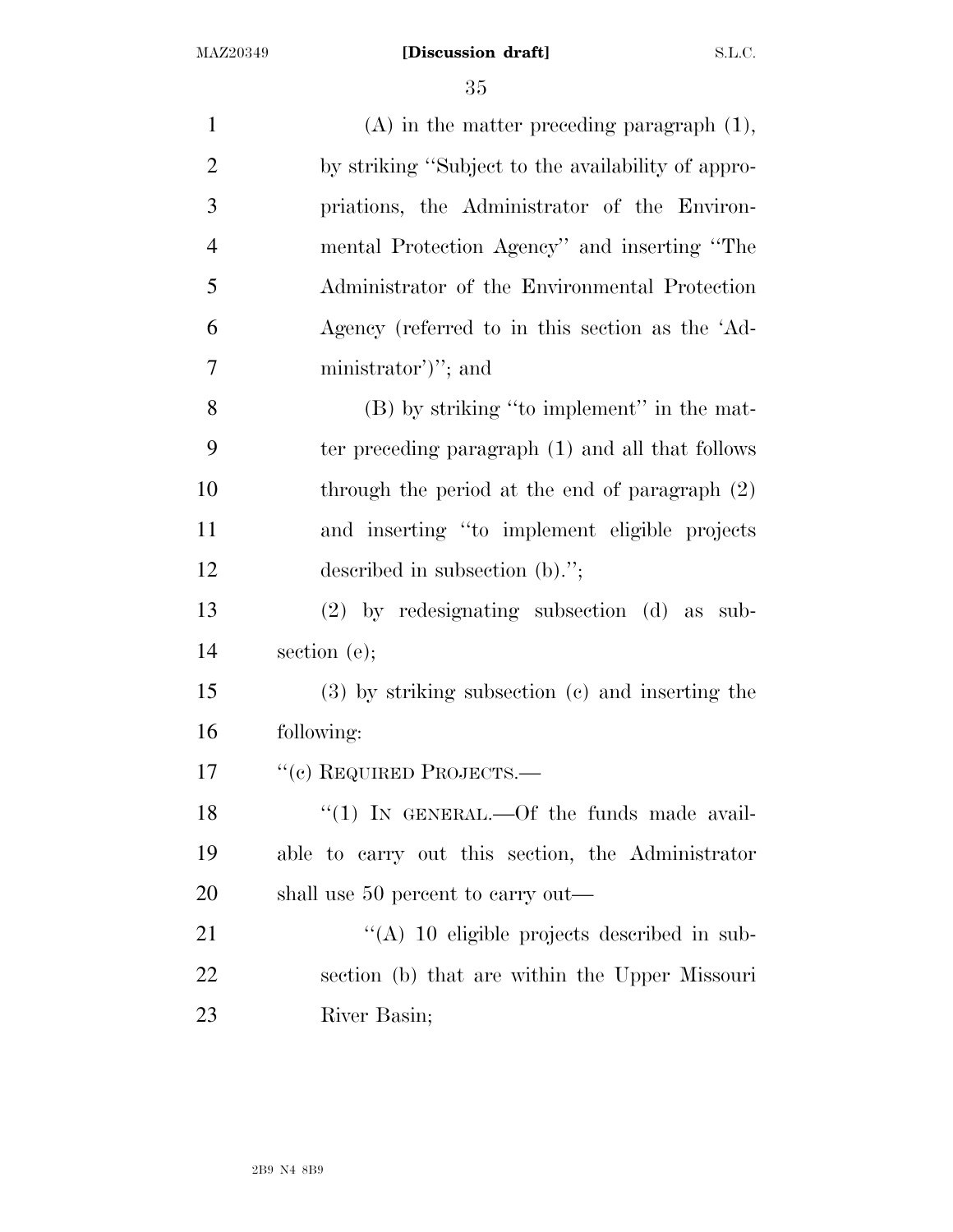| $\mathbf{1}$   | $\cdot$ (B) 10 eligible projects described in sub-        |
|----------------|-----------------------------------------------------------|
| $\overline{2}$ | section (b) that are within the Upper Rio                 |
| 3              | Grande Basin; and                                         |
| $\overline{4}$ | $\cdot\cdot$ (C) 10 eligible projects described in sub-   |
| 5              | section (b) that are within the Columbia River            |
| 6              | Basin.                                                    |
| 7              | "(2) REQUIREMENT. In carrying out para-                   |
| 8              | graph $(1)(A)$ , the Administrator shall select not       |
| 9              | fewer than 2 eligible projects for a reservation that     |
| 10             | serves more than 1 federally recognized Indian            |
| 11             | Tribe.                                                    |
| 12             | "(d) FEDERAL SHARE.—The Federal share of the              |
| 13             | cost of a project carried out under this section shall be |
| 14             | 100 percent."; and                                        |
| 15             | $(4)$ in subsection (e) (as so redesignated)—             |
| 16             | $(A)$ by striking "There is" and inserting                |
| 17             | "There are";                                              |
| 18             | (B) by striking "subsection"<br>(a)                       |
| 19             | $$20,000,000"$ and inserting the following: "sub-         |
| 20             | section $(a)$ —                                           |
| 21             | $``(1)$ \$20,000,000";                                    |
| 22             | $(C)$ in paragraph $(1)$ (as so designated), by           |
| 23             | striking "2022." and inserting "2020; and";               |
| 24             | and                                                       |
| 25             | (D) by adding at the end the following:                   |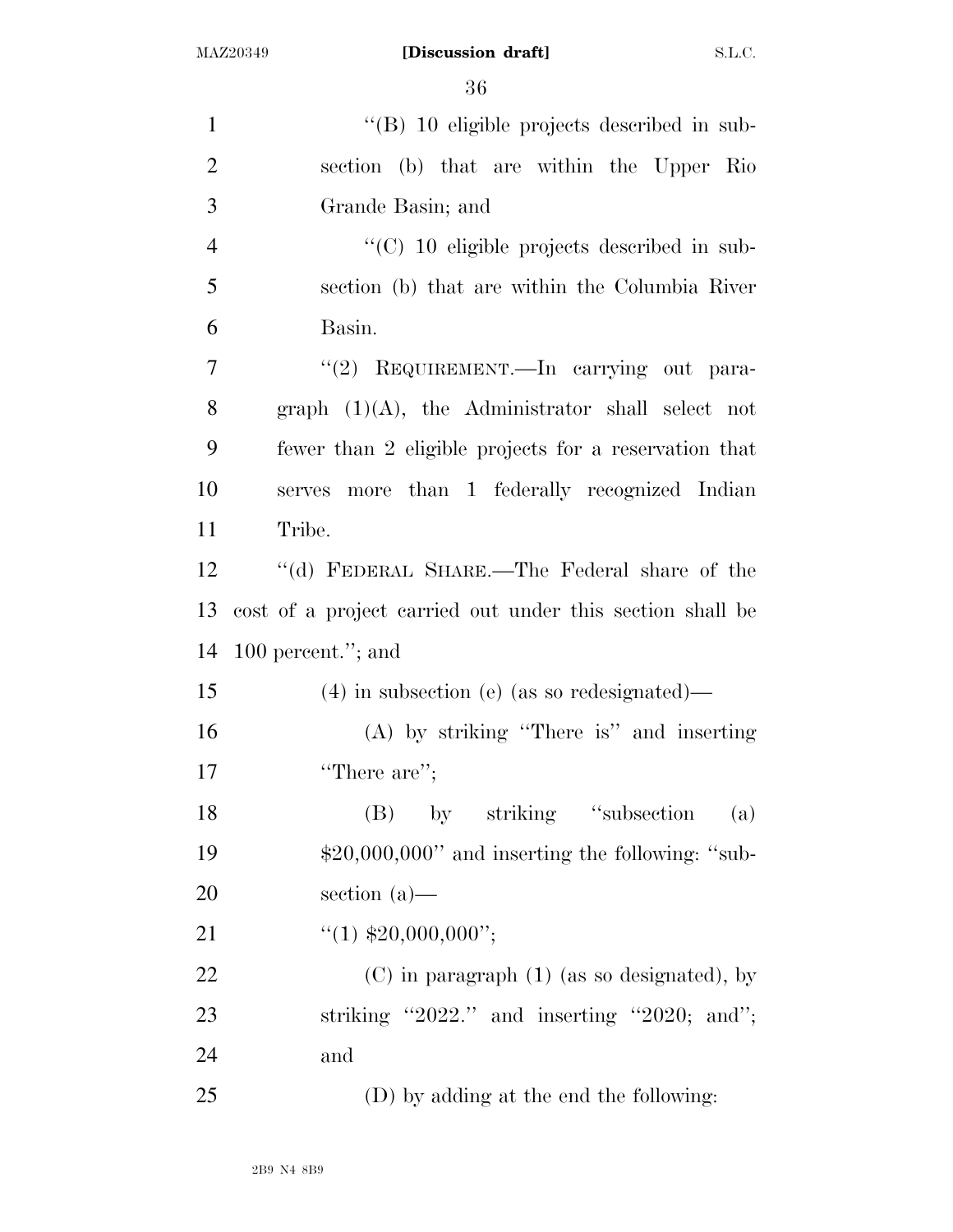1 ''(2)  $$50,000,000$  for each of fiscal years 2021 through 2024.''.

### **SEC. 13. ADVANCED DRINKING WATER TECHNOLOGIES.**

(a) STUDY.—

 (1) IN GENERAL.—Not later than 1 year after the date of enactment of this Act, the Administrator of the Environmental Protection Agency (referred to in this section as the ''Administrator'') shall carry out a study that examines the state of existing and potential future technology that enhances or could enhance the treatment, monitoring, affordability, ef- ficiency, and safety of drinking water provided by a public water system (as defined in section 1401 of 14 the Safe Drinking Water Act (42 U.S.C. 300f)).

 (2) REPORT.—The Administrator shall submit to the Committee on Environment and Public Works of the Senate and the Committee on Energy and Commerce of the House of Representatives a report that describes the results of the study under para-graph (1).

 (b) ADVANCED DRINKING WATER TECHNOLOGY GRANT PROGRAM.—

23 (1) DEFINITIONS.—In this subsection: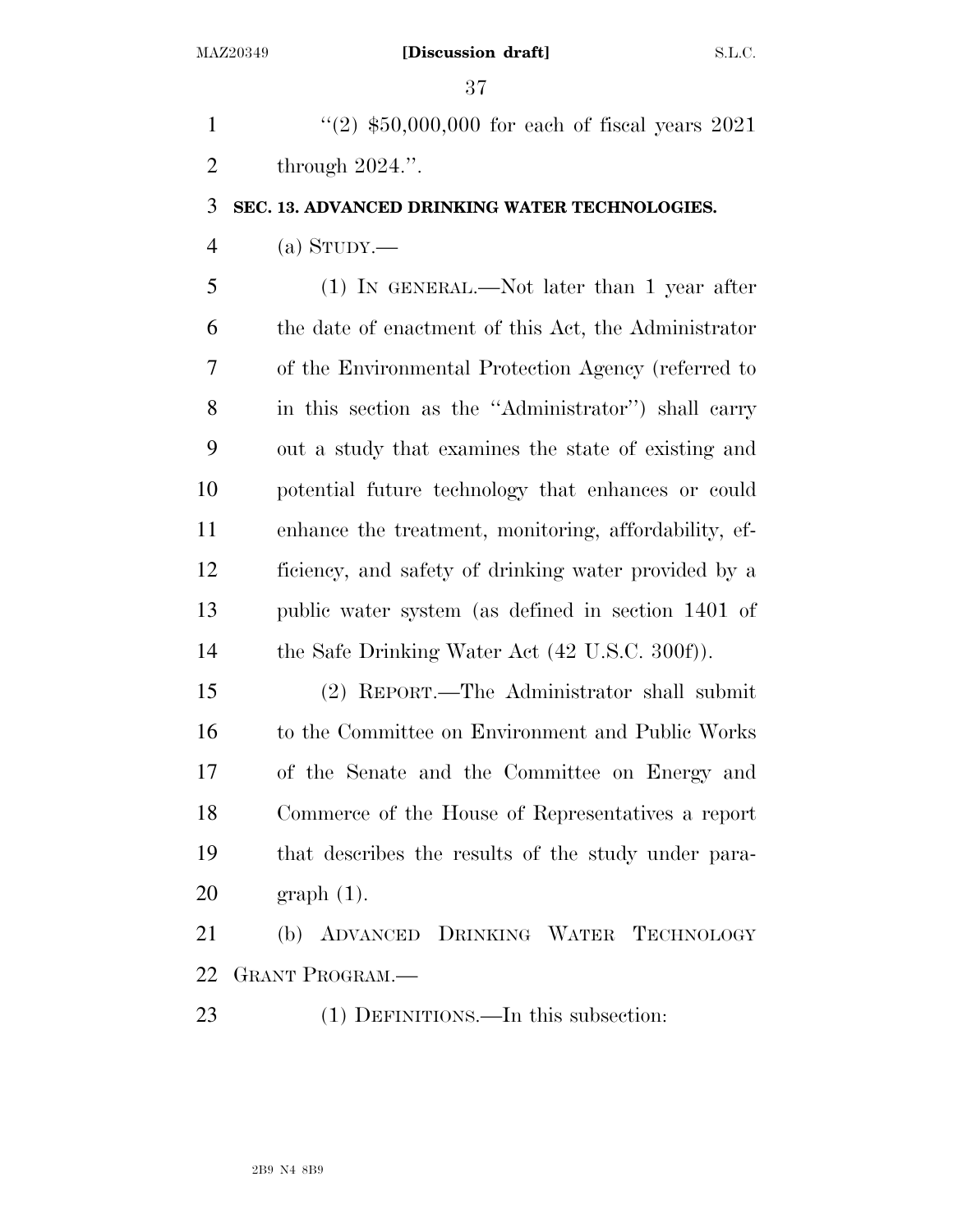| $\mathbf{1}$   | (A) ELIGIBLE ENTITY.—The term "eligible         |
|----------------|-------------------------------------------------|
| $\overline{2}$ | entity" means the owner or operator of a public |
| 3              | water system that—                              |
| $\overline{4}$ | $(i)$ serves—                                   |
| 5              | (I) a population of not more than               |
| 6              | $100,000$ people; or                            |
| 7              | (II) a disadvantaged community;                 |
| 8              | and                                             |
| 9              | (ii) has plans to identify or has identi-       |
| 10             | fied opportunities in the operations of the     |
| 11             | public water system to employ new or            |
| 12             | emerging, yet proven, technologies, as de-      |
| 13             | termined by the Administrator, that en-         |
| 14             | hance treatment, monitoring, affordability,     |
| 15             | efficiency, or safety of the drinking water     |
| 16             | provided by the public water system, in-        |
| 17             | cluding technologies not identified in the      |
| 18             | study conducted under subsection $(a)(1)$ .     |
| 19             | (B) PROGRAM.—The term "program"                 |
| 20             | means the competitive grant program estab-      |
| 21             | lished under paragraph (2).                     |
| 22             | (C) PUBLIC WATER SYSTEM.—The term               |
| 23             | "public water system" has the meaning given     |
| 24             | the term in section 1401 of the Safe Drinking   |
| 25             | Water Act (42 U.S.C. 300f).                     |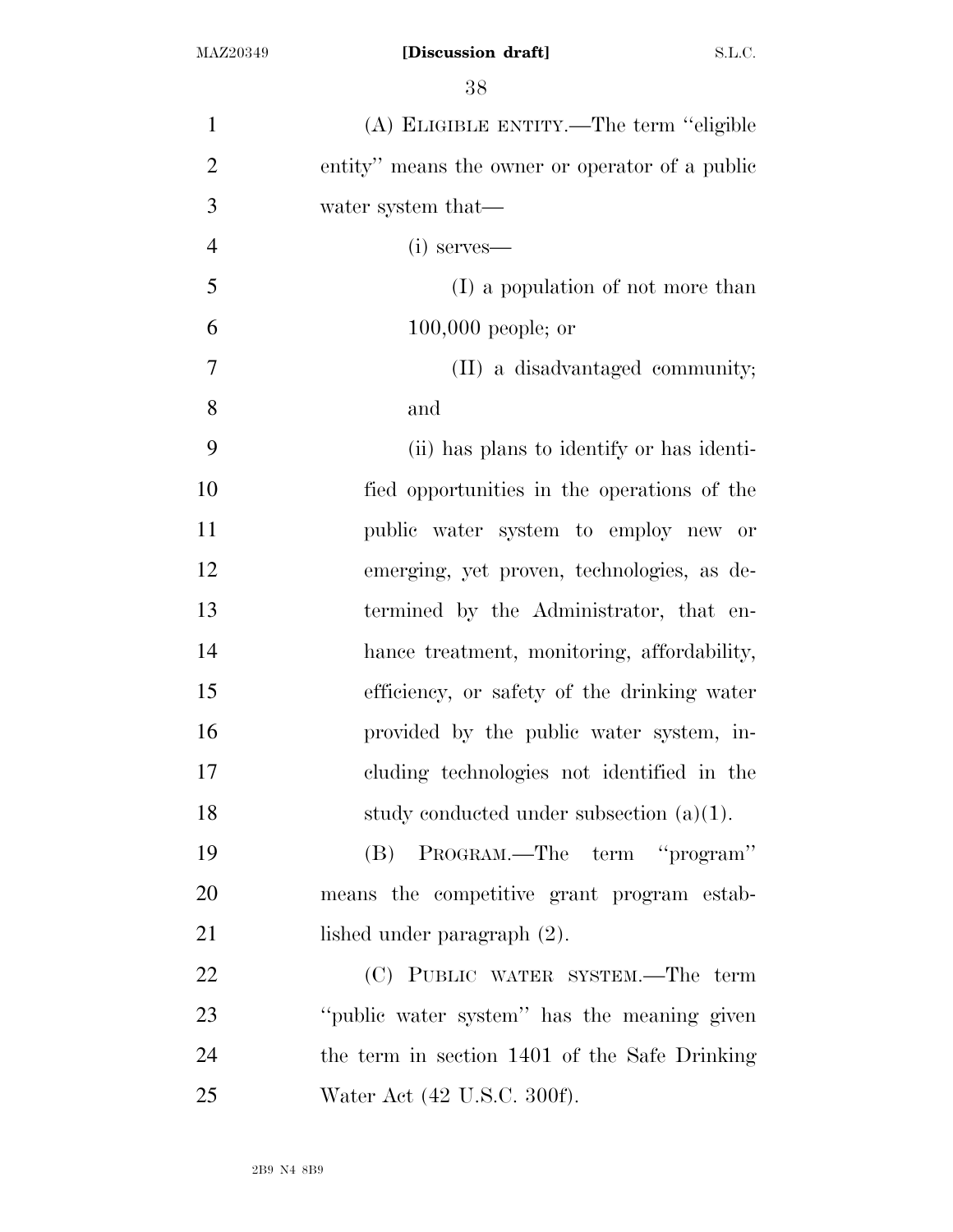(2) ESTABLISHMENT.—The Administrator shall establish a competitive grant program under which the Administrator shall award grants to eligible enti- ties for the purpose of deploying technologies de-5 scribed in paragraph  $(1)(A)(ii)$ . (3) REQUIREMENTS.— (A) APPLICATIONS.—To be eligible to re- ceive a grant under the program, an eligible en- tity shall submit to the Administrator an appli- cation at such time, in such manner, and con- taining such information as the Administrator may require. (B) LIMITATION.—A grant provided under the program shall be in an amount that is not 15 more than \$500,000. 16 (C) FEDERAL SHARE.— 17 (i) IN GENERAL.—Subject to clause (ii), the Federal share of the cost of a project carried out using a grant under the program shall not exceed 90 percent of the 21 total cost of the project. 22 (ii) WAIVER.—The Administrator may increase the Federal share under clause (i) 24 to 100 percent.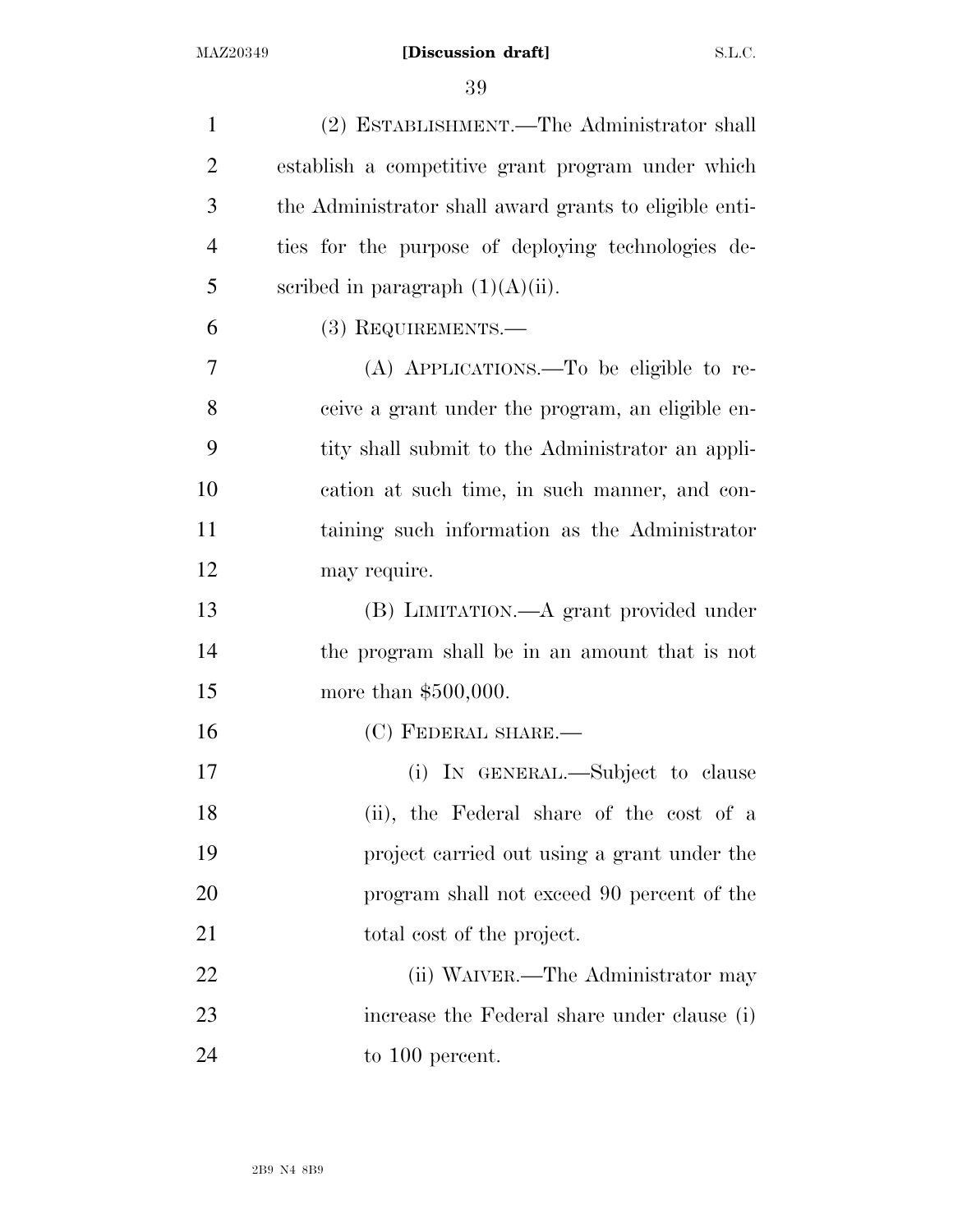| $\mathbf{1}$   | (4) REPORT.—Not later than 180 days after           |
|----------------|-----------------------------------------------------|
| $\overline{2}$ | the date on which Administrator first awards a      |
| 3              | grant under the program, and every 180 days there-  |
| $\overline{4}$ | after, the Administrator shall submit to Congress a |
| 5              | report describing—                                  |
| 6              | $(A)$ each recipient of a grant under the           |
| 7              | program during the previous 180-day period;         |
| 8              | and                                                 |
| 9              | (B) a summary of the activities carried out         |
| 10             | using grants awarded under the program.             |
| 11             | $(5)$ FUNDING.—                                     |
| 12             | (A)<br>AUTHORIZATION OF<br>APPROPRIA-               |
| 13             | TIONS.—There is authorized to be appropriated       |
| 14             | to carry out the program $$10,000,000$ for each     |
| 15             | of fiscal years 2021 through 2024, to remain        |
| 16             | available until expended.                           |
| 17             | ADMINISTRATIVE COSTS.-Not more<br>(B)               |
| 18             | than 2 percent of the amount made available         |
| 19             | for a fiscal year under subparagraph (A) to         |
| 20             | carry out the program may be used by the Ad-        |
| 21             | ministrator for the administrative costs of car-    |
| 22             | rying out the program.                              |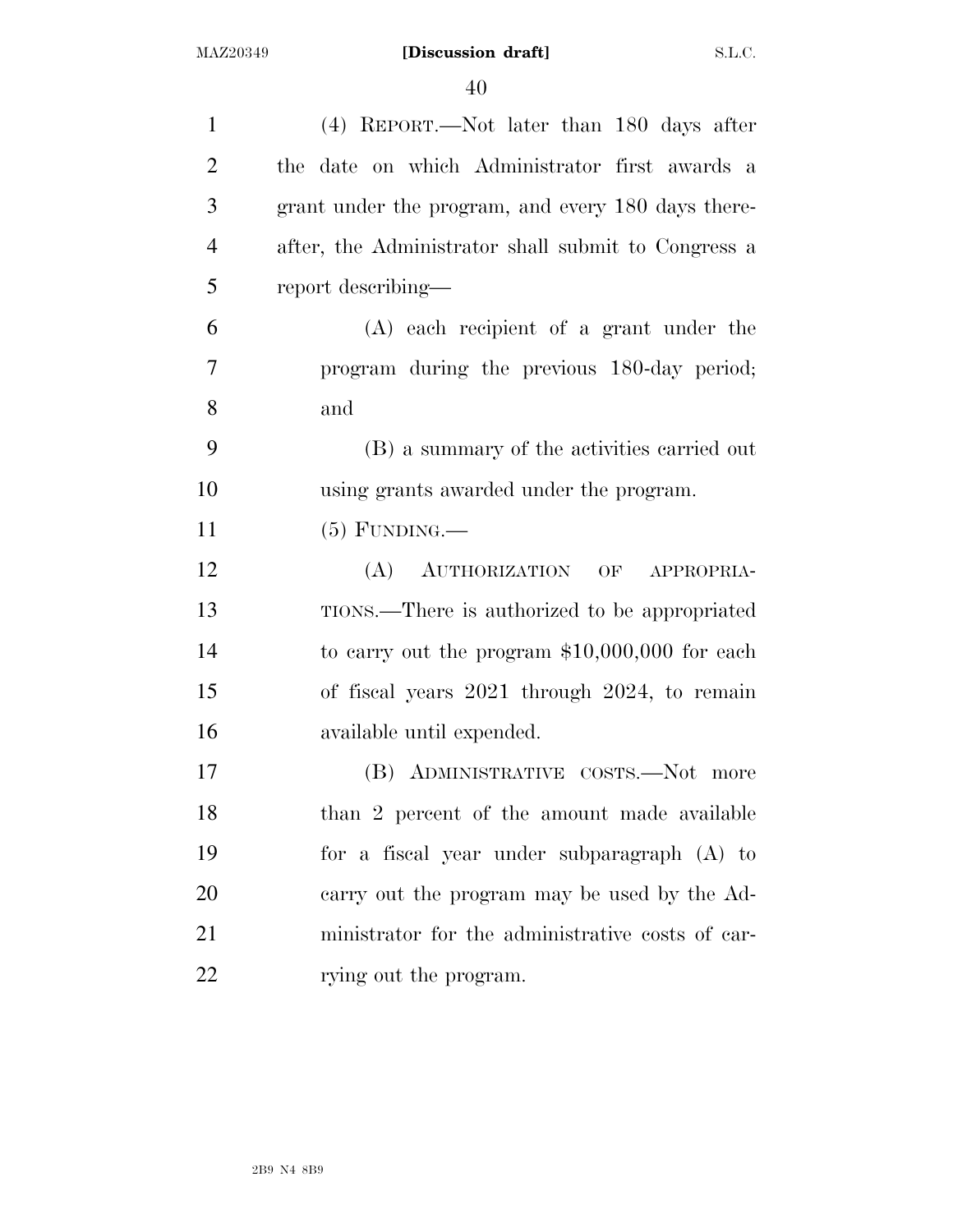## **SEC. 14. DRINKING WATER INFRASTRUCTURE DISCRE-TIONARY GRANT PROGRAM.**

 (a) ESTABLISHMENT.—Not later than 1 year after the date of enactment of this Act, the Administrator of the Environmental Protection Agency (referred to in this section as the ''Administrator'') shall establish a drinking water discretionary grant program (referred to in this sec- tion as the ''program'') to provide grants, on a competitive basis, to eligible entities described in subsection (b) for investments in drinking water infrastructure projects.

 (b) ELIGIBLE ENTITIES.—An entity eligible to re-ceive a grant under the program is—

 (1) a State, interstate, intermunicipal, or local governmental entity, agency, or instrumentality;

 (2) a Tribal government or consortium of Trib-al governments;

 (3) a State infrastructure financing authority; and

 (4) a community water system or nonprofit noncommunity water system (as those terms are de- fined in section 1401 of the Safe Drinking Water 22 Act (42 U.S.C. 300f)).

(c) ELIGIBLE PROJECTS.—

 (1) IN GENERAL.—A project eligible to be car-ried out with funds under the program includes—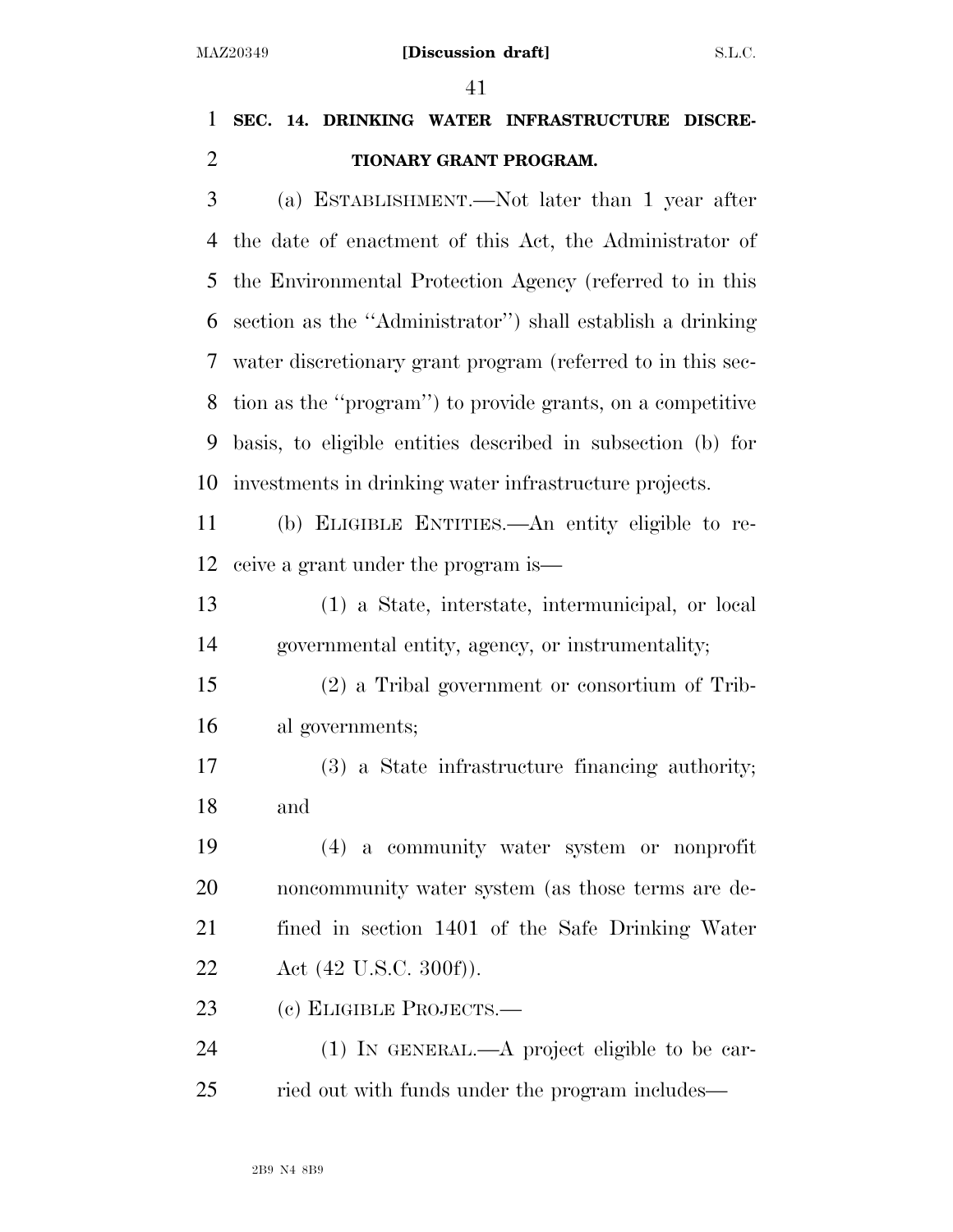| $\mathbf{1}$   | $(A)$ 1 or more activities described in sub-           |
|----------------|--------------------------------------------------------|
| $\overline{2}$ | paragraphs $(B)$ through $(E)$ of section              |
| 3              | $1452(a)(2)$ of the Safe Drinking Water Act (42)       |
| $\overline{4}$ | U.S.C. 300 $j-12(a)(2)$ ; and                          |
| 5              | (B) any other drinking water infrastruc-               |
| 6              | ture project that the Administrator determines         |
| $\overline{7}$ | to appropriate.                                        |
| 8              | (2) OTHER FEDERAL FUNDS.—Notwithstanding               |
| 9              | any other provision of law, a project otherwise eligi- |
| 10             | ble under paragraph (1) shall not be ineligible for    |
| 11             | funding because the project also received assist-      |
| 12             | ance-                                                  |
| 13             | (A) from a State drinking water treatment              |
| 14             | revolving loan fund established under section          |
| 15             | 1452 of the Safe Drinking Water Act (42)               |
| 16             | $U.S.C. 300j-12);$                                     |
| 17             | (B) from a State water pollution control               |
| 18             | revolving fund established under title VI of the       |
| 19             | Federal Water Pollution Control Act (33 U.S.C.         |
| 20             | 1381 et seq.); or                                      |
| 21             | (C) under the Water Infrastructure Fi-                 |
| 22             | nance and Innovation Act of 2014 (33 U.S.C.            |
| 23             | $3901$ et seq.).                                       |
| 24             | (d) APPLICATION.-                                      |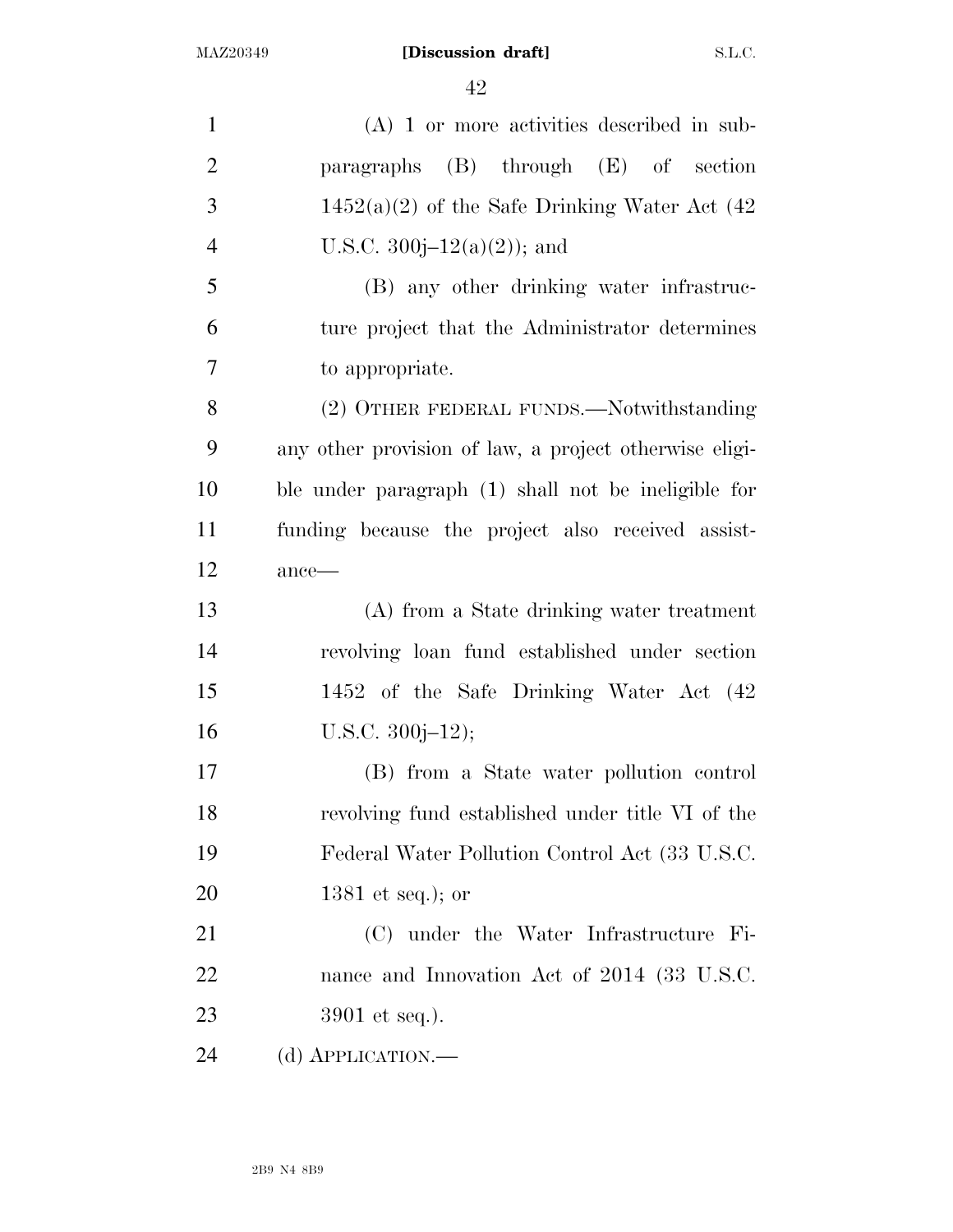| $\mathbf{1}$   | (1) IN GENERAL.—To be eligible to receive a           |
|----------------|-------------------------------------------------------|
| $\overline{2}$ | grant under the program, an eligible entity shall     |
| 3              | submit to the Administrator an application in such    |
|                |                                                       |
| $\overline{4}$ | manner and containing such information as the Ad-     |
| 5              | ministrator may require.                              |
| 6              | (2) BUNDLING OF PROJECTS.—An eligible enti-           |
| 7              | ty may include more than 1 project in a single appli- |
| 8              | cation.                                               |
| 9              | (3) DEADLINE.—An application shall be sub-            |
| 10             | mitted to the Administrator not later than 180 days   |
| 11             | after the date on which the notice of funding oppor-  |
| 12             | tunity and the selection criteria are issued under    |
| 13             | subsection (e) $(1)(B)$ .                             |
| 14             | (e) SELECTION.—                                       |
| 15             | $(1)$ CRITERIA.—                                      |
| 16             | (A) IN GENERAL.—The Administrator                     |
| 17             | shall establish criteria in accordance with this      |
| 18             | subsection to use in selecting projects to receive    |
| 19             | a grant under the program.                            |
| 20             | (B) PUBLICATION.—Not later than 90                    |
| 21             | days after the date on which funds are made           |
| 22             | available to carry out the program for each fis-      |
| 23             | cal year, the Administrator shall—                    |
| 24             | (i) issue a notice of funding oppor-                  |
| 25             | tunity for the program; and                           |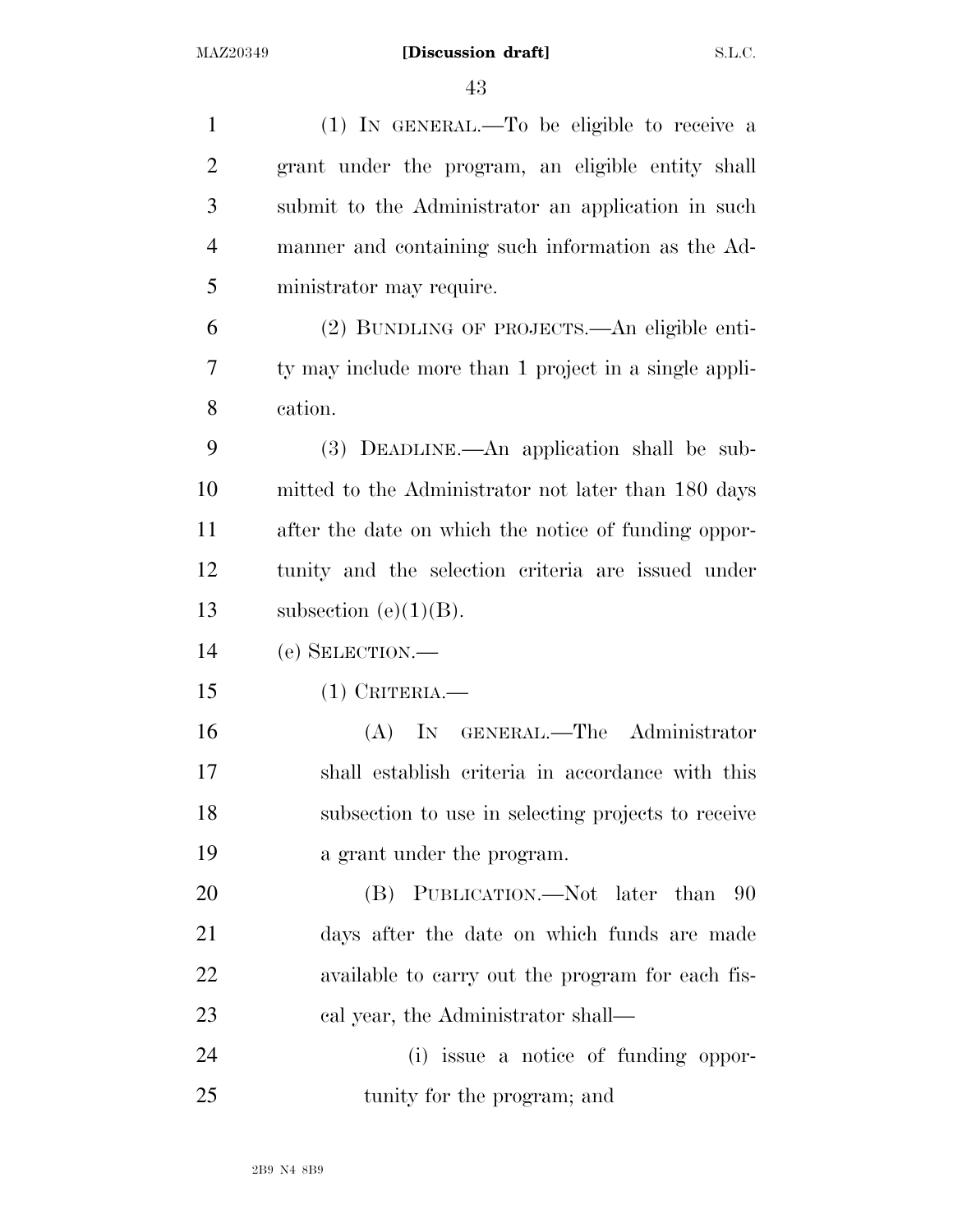| $\mathbf{1}$   | (ii) include in the notice the selection            |
|----------------|-----------------------------------------------------|
| $\overline{2}$ | criteria established under subparagraph             |
| 3              | (A).                                                |
| $\overline{4}$ | (2) PRIORITY.—In selecting projects to receive      |
| 5              | a grant under the program, the Administrator shall  |
| 6              | give priority to projects—                          |
| 7              | (A) for which a Federal grant would assist          |
| 8              | in completing an overall financing package for      |
| 9              | the project; and                                    |
| 10             | (B) that would help bring public water sys-         |
| 11             | tems (as defined in section 1401 of the Safe        |
| 12             | Drinking Water Act (42 U.S.C. 300f)) into           |
| 13             | compliance with the Safe Drinking Water Act         |
| 14             | $(42 \text{ U.S.C. } 300 \text{ f et seq.}).$       |
| 15             | (3) GEOGRAPHICAL DISTRIBUTION.-For each             |
| 16             | fiscal year, in providing grants under the program, |
| 17             | the Administrator shall ensure that the funds are   |
| 18             | distributed—                                        |
| 19             | (A) on an equitable geographical basis; and         |
| <b>20</b>      | (B) in a manner that balances the needs of          |
| 21             | urban, suburban, and rural communities.             |
| 22             | (4) DEADLINE.—Not later than 18 months              |
| 23             | after the date on which funds are made available to |
| 24             | carry out the program for each fiscal year, the Ad- |
|                |                                                     |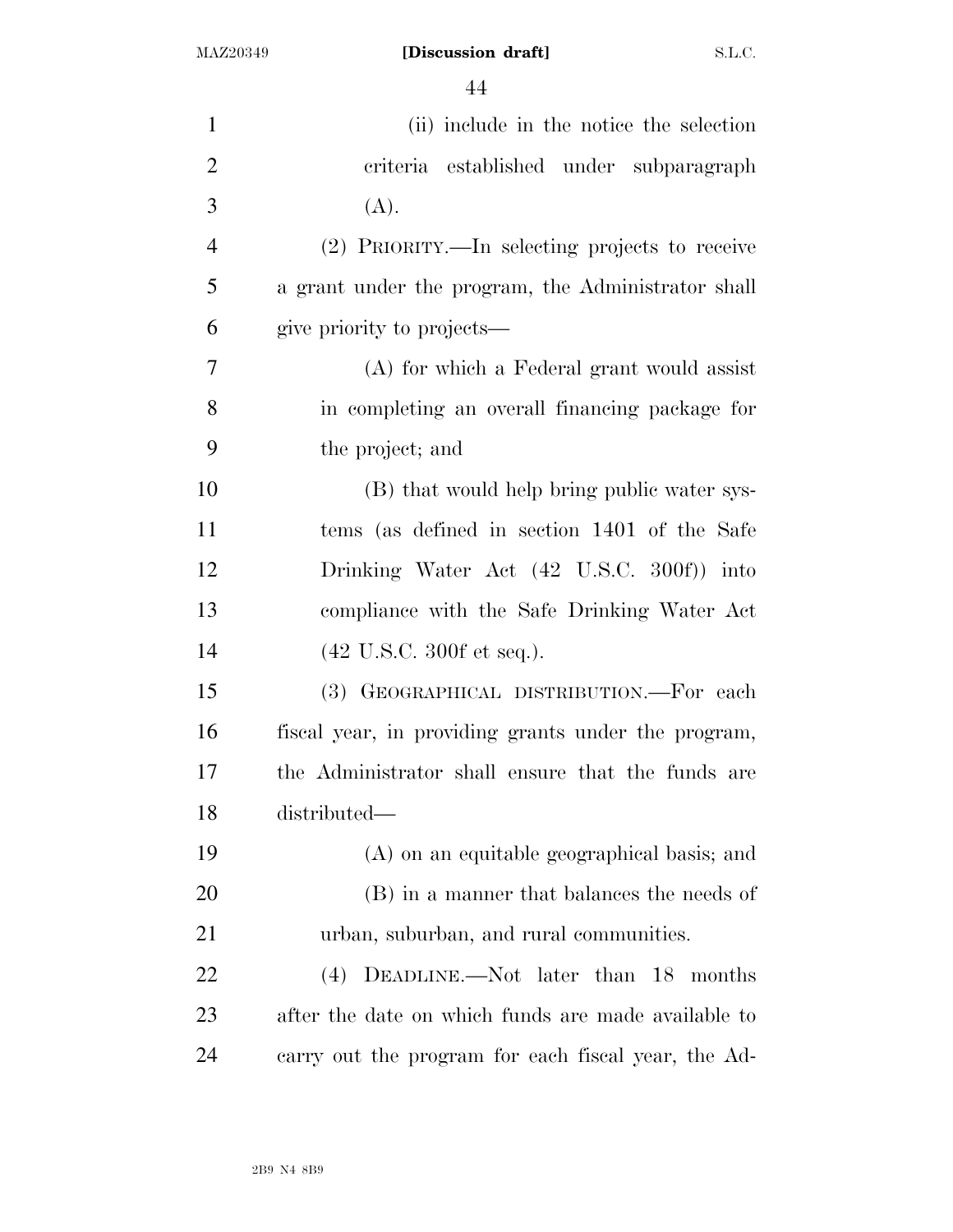| $\mathbf{1}$   | ministrator shall select projects to receive grants         |
|----------------|-------------------------------------------------------------|
| $\overline{2}$ | under the program.                                          |
| 3              | (f) REQUIREMENTS.—                                          |
| $\overline{4}$ | (1) TOTAL STATE LIMIT.—For each fiscal year,                |
| 5              | the total amount provided under the program for             |
| 6              | projects in a single State shall not exceed 20 percent      |
| 7              | of the total amount made available to carry out the         |
| 8              | program.                                                    |
| 9              | $(2)$ NON-FEDERAL SHARE.—                                   |
| 10             | (A) IN GENERAL.—The non-Federal share                       |
| 11             | of the cost of a project carried out with a grant           |
| 12             | under the program shall be not less than 20                 |
| 13             | percent.                                                    |
| 14             | (B) OTHER FEDERAL SOURCES.—An eligi-                        |
| 15             | ble entity receiving a grant under the program              |
| 16             | may use funds provided from other Federal                   |
| 17             | sources to meet the non-Federal share require-              |
| 18             | ment under subparagraph (A).                                |
| 19             | (g) REGULATIONS.—The Administrator may promul-              |
| 20             | gate such regulations as may be necessary to carry out      |
| 21             | this section.                                               |
| 22             | (h) LABOR STANDARDS.—Notwithstanding any other              |
| 23             | provision of law, the Administrator may not provide a       |
|                | 24 grant under the program for a project unless the project |